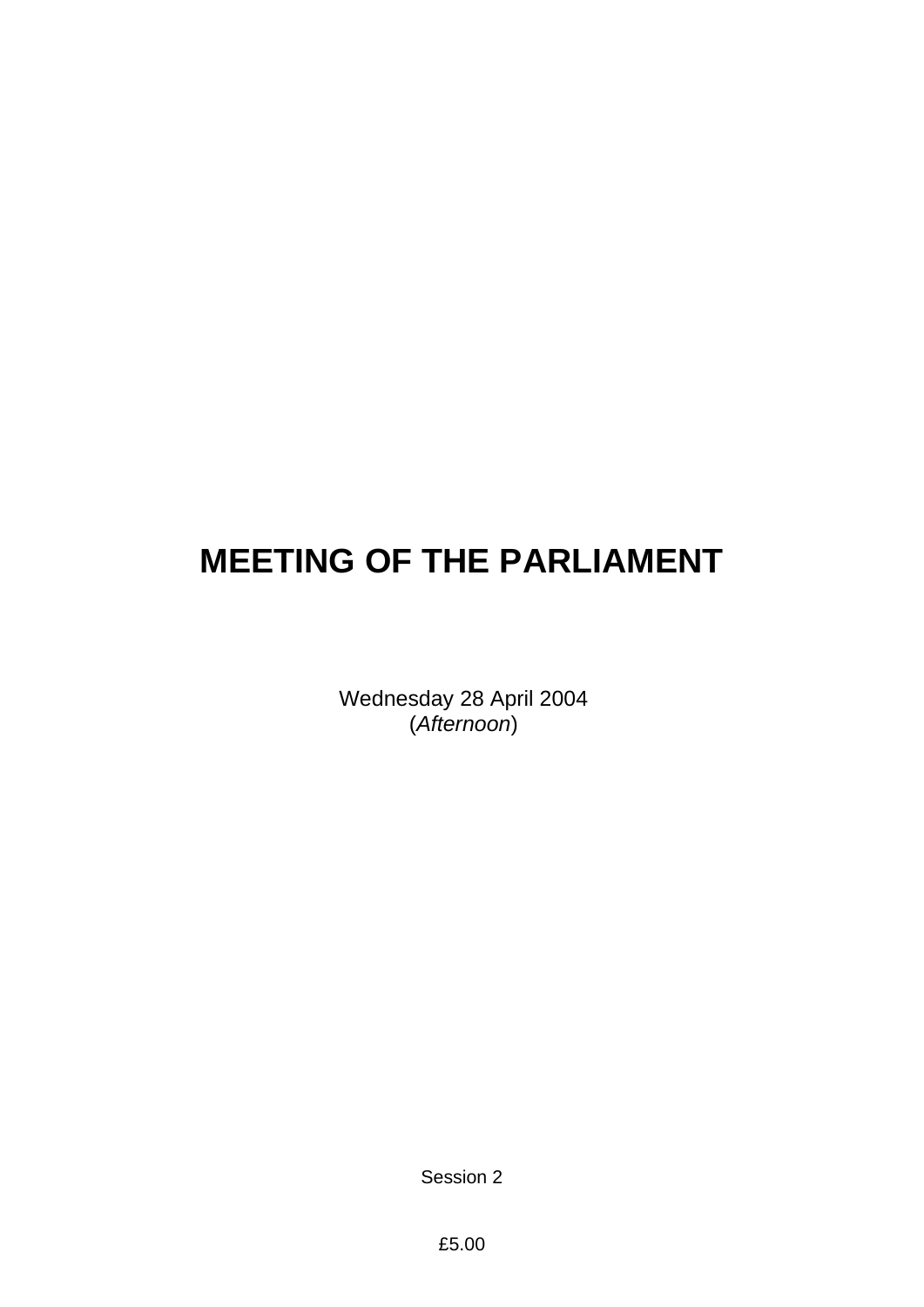Parliamentary copyright. Scottish Parliamentary Corporate Body 2004.

Applications for reproduction should be made in writing to the Licensing Division, Her Majesty's Stationery Office, St Clements House, 2-16 Colegate, Norwich NR3 1BQ Fax 01603 723000, which is administering the copyright on behalf of the Scottish Parliamentary Corporate Body.

Produced and published in Scotland on behalf of the Scottish Parliamentary Corporate Body by The Stationery Office Ltd.

Her Majesty's Stationery Office is independent of and separate from the company now trading as The Stationery Office Ltd, which is responsible for printing and publishing Scottish Parliamentary Corporate Body publications.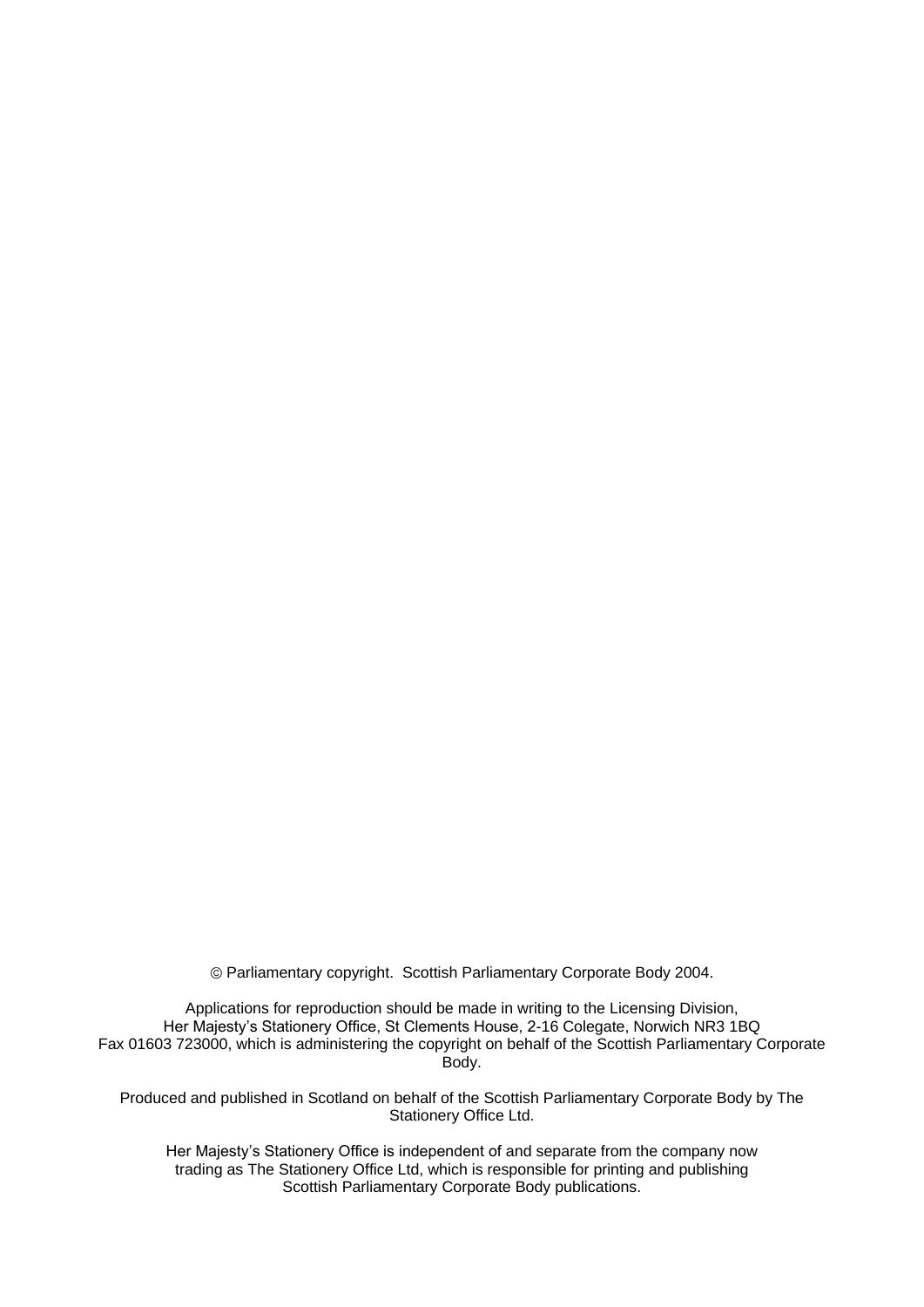# **CONTENTS**

# Wednesday 28 April 2004

# **Debates**

|                                                 | Col.  |
|-------------------------------------------------|-------|
|                                                 | .7753 |
|                                                 |       |
| Motion moved-[Patricia Ferguson]-and agreed to. |       |
|                                                 |       |
|                                                 |       |
| Motion moved-[Cathy Jamieson].                  |       |
|                                                 |       |
|                                                 |       |
|                                                 |       |
|                                                 |       |
|                                                 |       |
|                                                 |       |
|                                                 |       |
|                                                 |       |
|                                                 |       |
| Motion moved-[Patricia Ferguson]-and agreed to. |       |
|                                                 |       |
| Motions moved-[Patricia Ferguson].              |       |
|                                                 |       |
|                                                 |       |
| Motion debated-[Mary Scanlon].                  |       |
|                                                 |       |
|                                                 |       |
|                                                 |       |
|                                                 |       |
|                                                 |       |
|                                                 |       |
|                                                 |       |
|                                                 |       |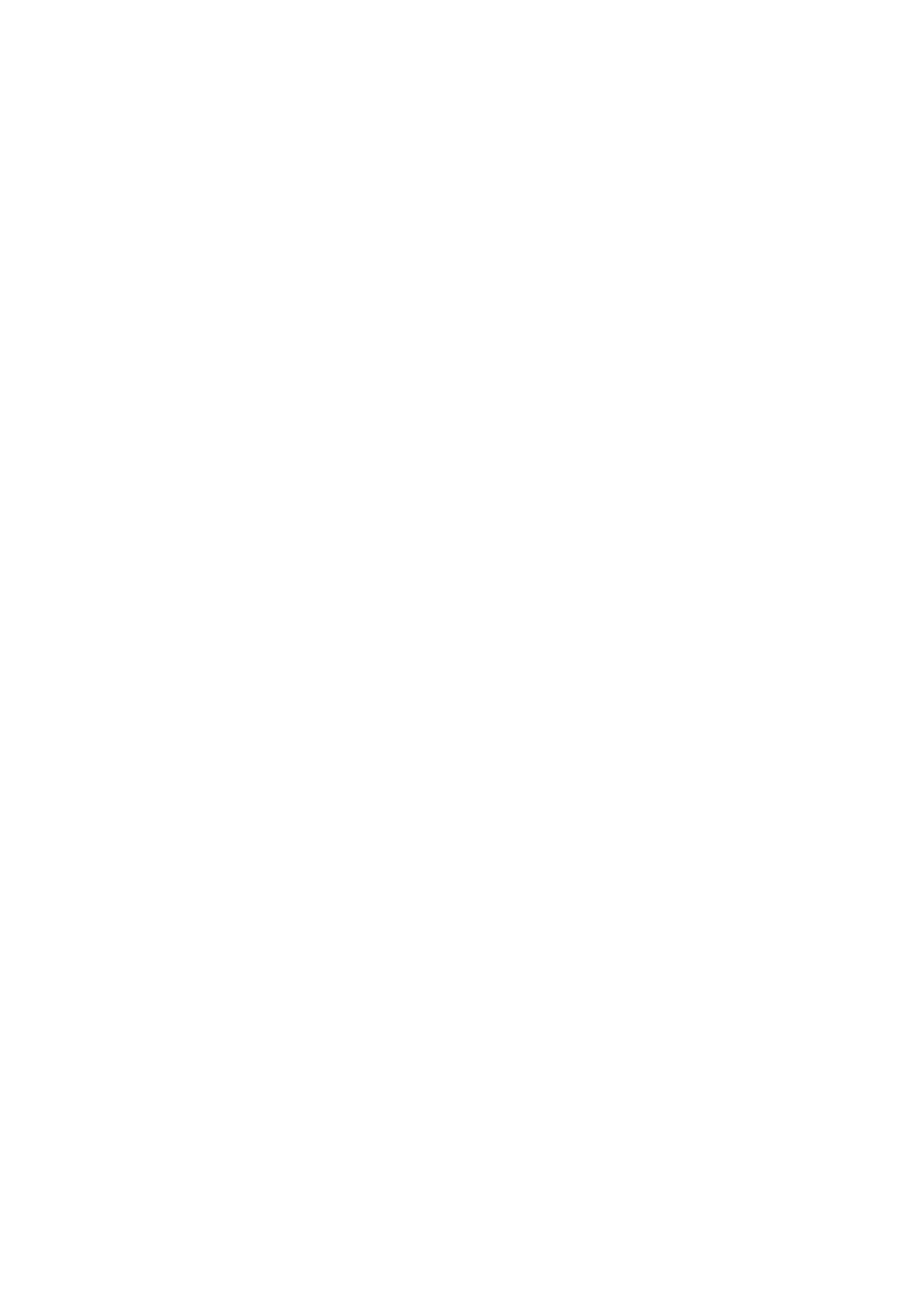# **Scottish Parliament**

*Wednesday 28 April 2004*

(*Afternoon*)

[THE PRESIDING OFFICER *opened the meeting at 14:30*]

# **Time for Reflection**

**The Presiding Officer (Mr George Reid):** Good afternoon. The first item of business this afternoon is time for reflection. Our time for reflection leader today is Sister Helen McLaughlin of the House of Prayer in Edinburgh.

**Sister Helen McLaughlin (House of Prayer, Edinburgh):** Good afternoon. Thank you for the invitation to share this time with you.

My reflections come out of the work in which I am engaged in the House of Prayer in Nile Grove in Morningside. The centre is ecumenical—it welcomes men and women from all Christian traditions. We offer a variety of activities that are designed to help participants to grow in their own life of prayer and in their ability to reflect on the connection between prayer, life and action.

In my work there, I have seen that it is essential to reflect on one's own life and on what is happening in our country and in our world, and to do that in the light of faith. That is nothing new, as in pre-Christian times Socrates said:

"An unreflected life is not worth living."

How many reflections were made after the tragedies of September 11 and March 11! A native American grandfather was talking to his grandson about how he felt about the tragedy of 9/11. He said:

"I feel as if two wolves are fighting in my heart. One wolf is vengeful, angry, violent. The other wolf is loving, forgiving, compassionate."

#### The grandson asked him:

"Which wolf will win the fight in your heart?"

The grandfather answered:

―The one I feed.‖

Since 9/11, we have had a collective opportunity to show to the world the loving, forgiving and compassionate face of Christ, but it is also possible to feed the other part of the heart. That very real possibility offers us matter for reflection.

In the New Testament, Jesus challenges all human beings to be compassionate as he is compassionate. Compassion is certainly not absent from our world; it exists. We all know

people who bear witness to Christ's compassion and practise it in a radical, even heroic way, but being compassionate as a way of life is far from easy. Compassion—suffering with—to the point of being stirred to the depths upsets our comfortable, sometimes selfish lives. Because it upsets us, we can try to lull it to sleep and to reduce it to what we sometimes call armchair compassion: the kind that we feel fleetingly when the television screen shows us scenes of violence, fighting or great suffering.

Compassion implies a link with justice. Being compassionate means having the courage to take a stand when circumstances require it. When I read what Thucydides the Greek said many centuries ago, I was really challenged. His answer to the question of when justice would come to Athens was:

―Justice will come when those who are not injured are as angry as those who are."

Let us conclude by praying to the God of compassion to help us.

Come to us, Father of the poor. Help each one of us to look on our country, our world, as you do. Give us the wisdom to see what to do and the courage to carry it out.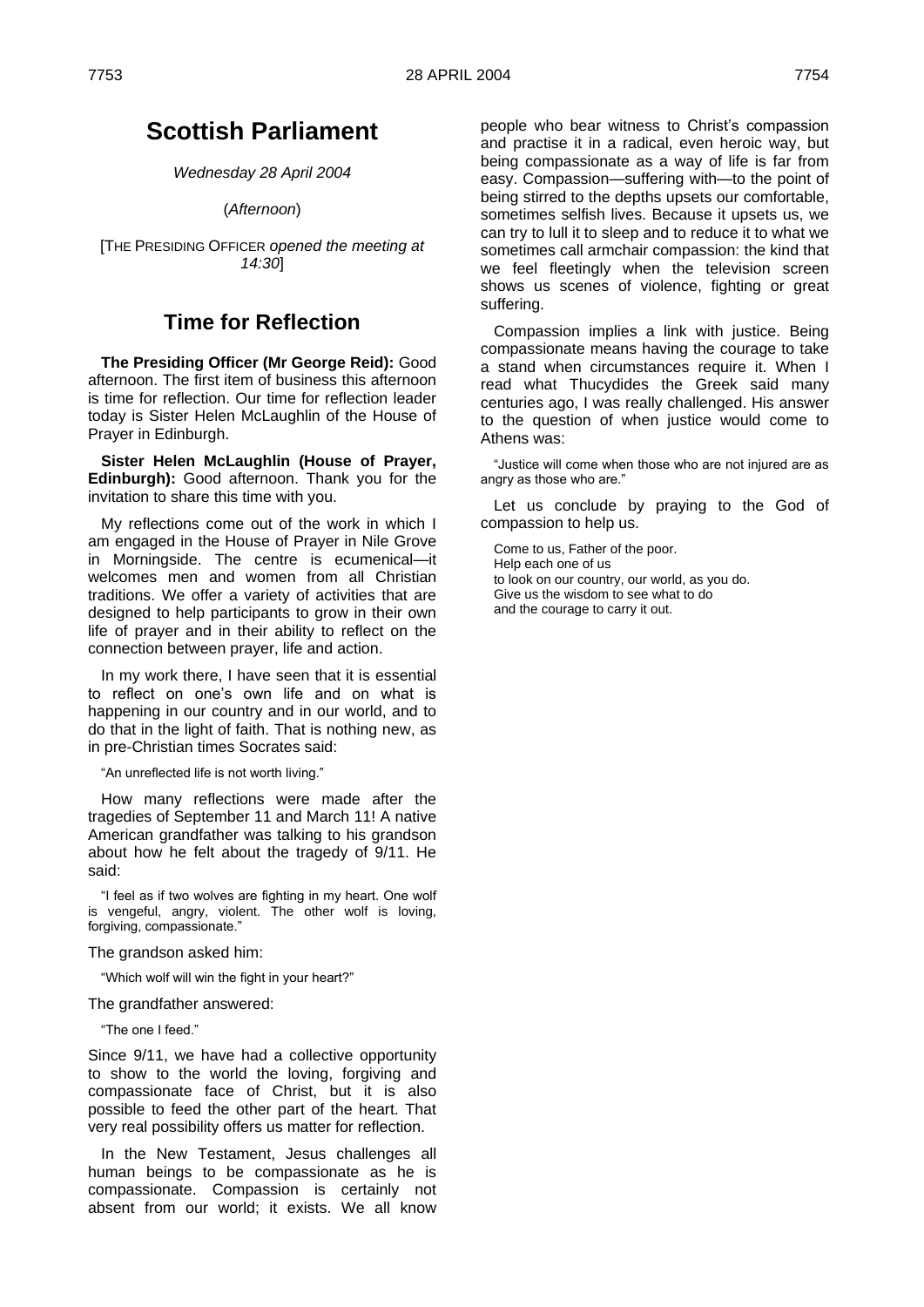# **Business Motion**

#### 14:35

**The Presiding Officer (Mr George Reid):** The next item of business is consideration of business motion S2M-1220, in the name of Patricia Ferguson, on behalf of the Parliamentary Bureau, on the timetable for stage 3 consideration of the Criminal Procedure (Amendment) (Scotland) Bill.

#### *Motion moved,*

That the Parliament agrees that, during the Stage 3 proceedings of the Criminal Procedure (Amendment) (Scotland) Bill, debate on each part of those proceedings shall be brought to a conclusion by the time-limits indicated (each time-limit being calculated from when Stage 3 begins and excluding any periods when other business is under consideration or when the meeting of the Parliament is suspended or otherwise not in progress):

Groups 1 and 2 – no later than 35 minutes

Groups 3 and 4 – no later than 1 hour 10 minutes

Groups 5 to  $8 -$  no later than 1 hour 35 minutes

Groups 9 to 13 – no later than 1 hour 55 minutes

Motion to pass the Bill – no later than 2 hours 25 minutes.—[Patricia Ferguson.]

*Motion agreed to.*

# **Criminal Procedure (Amendment) (Scotland) Bill: Stage 3**

# 14:36

**The Presiding Officer (Mr George Reid):** We move on to the stage 3 proceedings of the Criminal Procedure (Amendment) (Scotland) Bill. Members should have a copy of the bill as amended at stage 2, the marshalled list, which contains all the amendments that have been selected for debate, and the groupings.

As usual, each amendment will be disposed of in turn. However, when we have a series of amendments that have been debated already and that are consecutive in the marshalled list, I will invite the minister to move them en bloc. Unless any member objects, I will put a single question on the series of amendments. I will employ that procedure only if members agree. I am quite prepared to put the question on amendments individually when that is preferred. I will allow a voting period of two minutes for the first division in the afternoon. Thereafter, I will allow a voting period of one minute for the first division after a debate on a group. All other divisions will be 30 second divisions.

### **Section 1—Preliminary hearings**

**The Presiding Officer:** Group 1 concerns the prevention of delay in trials: time limits, grounds on which limits may be extended, consequences of breach of limits, and bail under section 65(8C). Amendment 91, in the name of Margaret Mitchell, is grouped with amendments 92 to 100, 109 to 114, 30, 59, 60 to 62 and 122.

I point out to members that if amendment 109 is agreed to, I cannot call amendment 110 for reasons of pre-emption. If amendment 113 is agreed to, I cannot call amendments 114 and 30, also for reasons of pre-emption. [*Interruption.*] Order.

**Margaret Mitchell (Central Scotland) (Con):**  The effect of amendment 91 would be to retain the 110-day rule—[*Interruption.*]

**The Presiding Officer:** Order. Please excuse me. There is still far too much extraneous noise in the chamber.

**Margaret Mitchell:** The 110-day rule is a fundamental principle of the criminal justice system. It has been in existence for many centuries. The effect of amendment 91 makes provision for a preliminary hearing to be heard not less than 14 days—in other words, by the  $94<sup>th</sup>$ day—after the service of indictment, which must be no later than the  $80<sup>th</sup>$  day. The early disclosure measures in the bill should mean that that is easily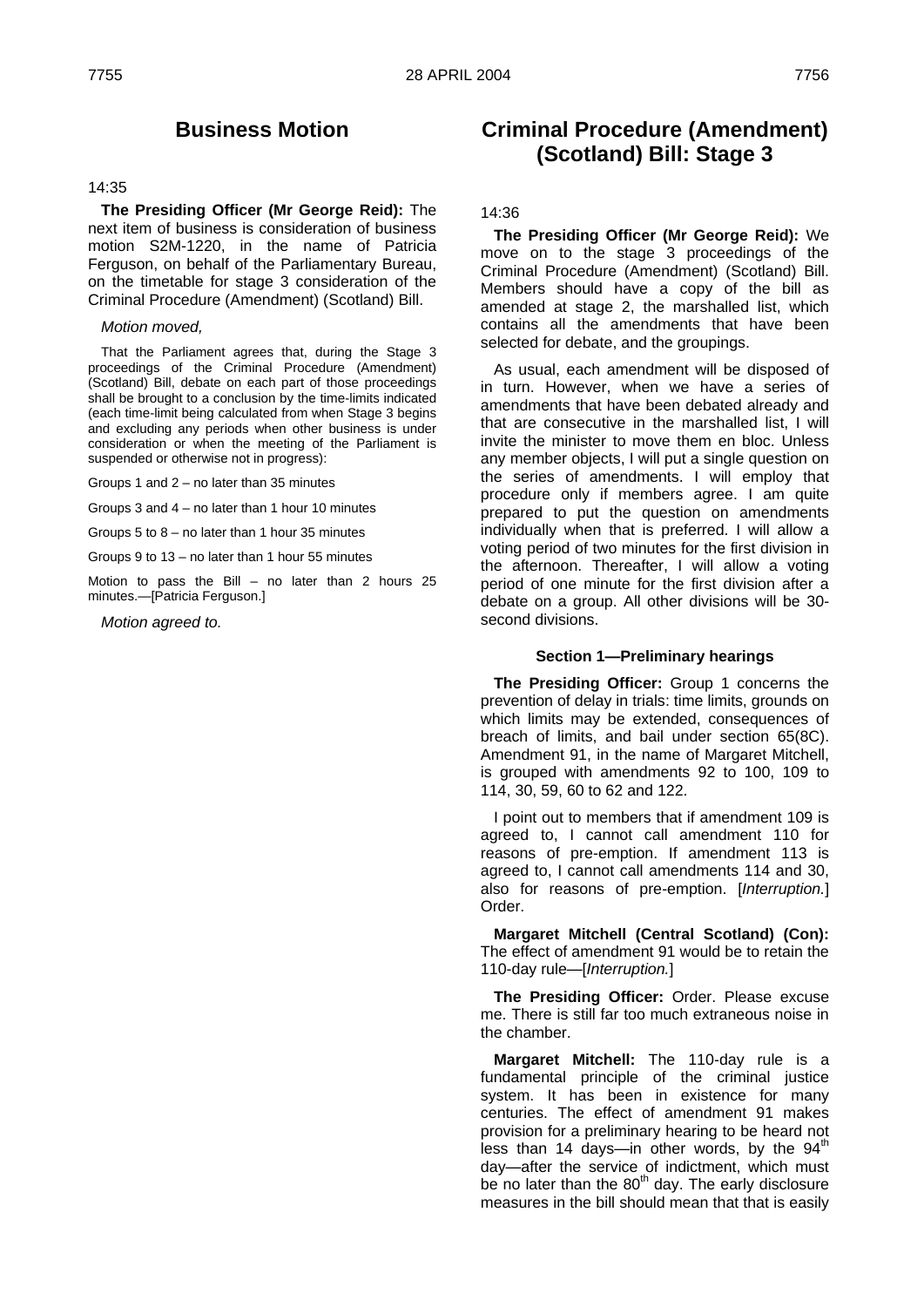achievable, as we move from working to deadlines to dealing with business as soon as possible. It is crucially important that the 110-day rule is retained. It ensures that dealings with the accused work on the established principle of innocent until proved guilty and that they are not kept in custody any longer than is absolutely necessary. Amendments 92 to 100 are consequential amendments that make provision for the retention of the 110-day rule.

The effect of amendment 110 is that, if the 110 day rule is breached, the accused is admitted to bail. They would be released on bail, but would be brought to trial within the 12-month time limit. That would be a huge improvement on the current situation in which, if the rule is breached, the accused is liberated forthwith. Amendments 111 and 112 are consequential on amendment 110.

Amendment 114 is a drafting amendment, which is again consequential on amendment 110. Amendment 122 is consequential on changes being made to the bill. If the retention of the 110 day rule is agreed to by the Parliament, the amendment would alter the title of the bill to accommodate that change.

### I move amendment 91.

**Colin Fox (Lothians) (SSP):** My amendments 109 and 113 seek to maintain the 12-month rule, whereby an accused has the right to be brought to trial within 12 months of being indicted. While I appreciate the Executive's argument about the need to extend the 110-day rule by 30 days to accommodate the preliminary hearing, and its assurance that 140 days is the final line and must be held at all costs, I do not agree with its point on the 12-month rule. I do not see the same pressing need to withdraw the 12-month rule and the protection that that right provides.

That right is to be withdrawn for reasons entirely different from those for withdrawing the 110-day rule. The right to be freed after a year will become the right to be considered for bail, which is an illiberal measure. It is an erosion of an age-old protection against the state holding a charge over a person for a long time. It is another illustration of a failure on the state's side to bring a case to trial, a failure of police and procurator fiscal resources, and a failure of court management, judges' availability and evidentiary deadlines. As a result, the defendant's right, to be tried within a year or be freed, will be withdrawn. That protection ought to be retained.

**The Presiding Officer:** I call the Deputy Minister for Justice to speak to amendment 30 and others in the group.

**The Deputy Minister for Justice (Hugh**  Henry): Thank you, Presiding Officer. [*Interruption.*]

**The Presiding Officer:** Order. I am sorry, there is still too much noise in the chamber. These are important matters.

**Hugh Henry:** The bill contains a package of measures that were proposed by Lord Bonomy, which we believe will be workable in relation to defence preparation and trial planning. Amendments 91 to 100, 110 to 112 and 114, in the name of Margaret Mitchell, are similar to amendments that were lodged at stage 2, and I repeat what I said then. One of the key objectives of the bill is that parties are fully prepared for trial, and that trials proceed on the date set by the court. That will create greater certainty for victims and witnesses, and reduce the unacceptable level of adjournments.

The retention of the 110-day time limit, as proposed by those amendments, would jeopardise the package of measures. The proposals in the bill retain the right of an accused to have a hearing within that timescale, while at the same time allowing adequate time for preparation, and therefore allow for greater certainty that trials will be ready to proceed on the date fixed. The amendments would undermine the objectives of the bill, and would disturb that balance, therefore I ask Margaret Mitchell to withdraw amendment 91 and not move amendments 92 to 100, 110 to 112 and 114. If she does not do that, I ask the Parliament to reject them.

Section 9 seeks to amend the current provisions relating to breaches of the custody time limits. It provides that if the custody time limit is breached, an accused would be entitled to be admitted to bail, but proceedings against him may continue subject to the 12-month time limit. That prevents the situation where an accused can be released from custody and be forever free from prosecution on the charges of the indictment because, for example, of an administrative error in calculating the time limits. By allowing the accused to be entitled to be admitted to bail, we are striking the right balance between the accused's right to a fair trial and the victim's right to expect to see an accused face trial.

Colin Fox's amendments 109 and 113 would retain the current position. As Lord Bonomy pointed out in his review, the effect of the present provisions is that someone who is charged with a particularly serious and odious crime could be released and not tried on that charge due to a human error of miscalculation. Surely that is not right. We accept that the accused should not be detained in custody any longer than is necessary. I believe that the provisions in the bill safeguard that right, as well as protecting the rights of victims and their relatives. I therefore ask Colin Fox not to move amendments 109 and 113. If he does not do that, I ask the Parliament to reject them.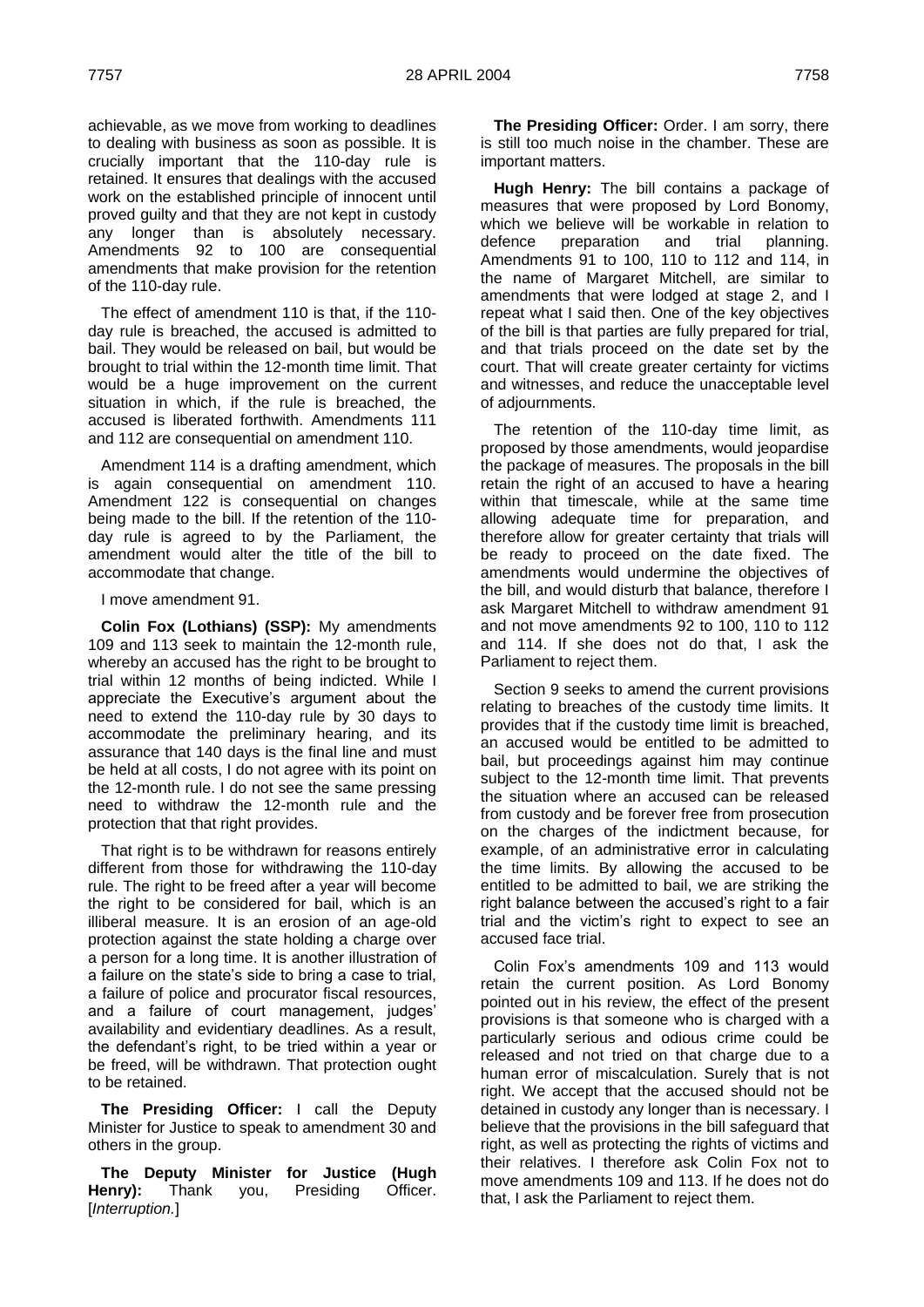Executive amendments 30 and 59 to 62 are consequential upon section 9, which will introduce for the first time an entitlement to bail for accused persons at the expiry of the custody time limit, where that custody time limit cannot be met. Amendment 30 provides for the continued detention of the accused for a period of up to 72 hours, where the prosecutor appeals against a refusal to extend the time limits. Amendments 59, 60, 61 and 62 seek to modify the general provisions on bail in part III of the Criminal Procedure (Scotland) Act 1995 so as to fit with the particular circumstances of bail granted because the custody time limits have not been met.

### 14:45

**Margaret Smith (Edinburgh West) (LD):** The bill contains a package of measures that seeks to bring greater certainty to the court system. One of the most contentious issues has been the extension of the 110-day time limit in custody cases. The reforms will introduce a realistic system that can be delivered. The introduction of a further 30 days to accommodate the new preliminary hearing and to reflect better the complexity of many modern High Court cases is sensible. The prosecution will still have to indict the accused at 80 days, but the extra days should reduce the number of adjournments, many of which are currently requested by the defence. It became clear to the committee that the so-called jewel in the crown—the 110-day rule—was already unattainable and was a moving target. The average additional length of time that is spent in custody at present is 34 days, which takes us up to around the 140-day target. The new target should be achievable and will allow the package of measures to be achieved.

The committee heard mixed evidence on the matter, including the concerns that the Law Society of Scotland raised, but in the end the committee members, with the exception of Margaret Mitchell, were persuaded that 140 days is a more realistic limit and is still a much shorter period than is in operation anywhere else. However, every effort should be made to ensure that 140 days is the exception rather than the rule and that ministers monitor the situation closely.

Colin Fox's amendment 109 seeks to retain the status quo on breach of time limits. The bill seeks to change the existing situation in which, on breach of time limits, an accused is "liberated forthwith" to a situation in which the accused is

―entitled to be admitted to bail‖.

While I agree that every effort should be made to minimise the time for which an accused is kept in custody, it is not in the interests of justice—as the general public would understand that concept—to

let a person who may have committed rape, murder or other serious crimes go free.

**Tommy Sheridan (Glasgow) (SSP):** So that we can have an informed debate, I ask Margaret Smith whether she has information about the number of criminals who have not been brought to justice within 12 months and who have therefore fallen through the loophole to which she refers.

**Margaret Smith:** I do not have that information off the top of my head.

We are trying to introduce a package that provides discretion for the judiciary and balances the rights of the accused with those of victims. If a time limit is breached, the bill will give the accused the right to seek bail in the normal way in the knowledge that the trial will commence. If the prosecutor does not make an application to extend the time limits, or if an application is denied, the accused will have the right to apply for bail in the normal way before the judge, at which time conditions may be applied. I discourage support for Colin Fox's amendment 109.

**Pauline McNeill (Glasgow Kelvin) (Lab):** The committee considered carefully the package of measures in the bill and dissected the time limits that will be imposed under the new procedures. If we are to have preliminary hearings in order to reduce the number of adjournments, we must accept the whole package. Margaret Mitchell's amendments would move the process back because the indictment would have to be served within 60 days. The committee took the view that that is a tall order for the Crown to achieve and that the period should be 80 days. If we want to have the package of measures, including the preliminary hearing, which is the centrepiece of the bill, we need the time limits that the bill will introduce. As Margaret Smith said, it became apparent to the committee that, even when there is a motion to extend the time limit of 110 days, the limit is still referred to as 110 days, whether it is 115 or more. We were not aware of that point.

On Colin Fox's point about the breaching of time limits, Parliament should note that the committee considered that issue carefully. No one has taken the new provision lightly. Indeed, for the benefit of the Parliament I seek assurances from ministers that they do not want an increase in the number of breaches under the new time limits. We must ensure that we monitor the situation when the bill becomes law. There should be no dramatic increase in the number of breaches of the time limits once we change them.

Since the European convention on human rights was incorporated into our law, the courts have been quick to address the issue of undue delay. I am sure that that would apply should the time limits under the 12-month rule be breached, and I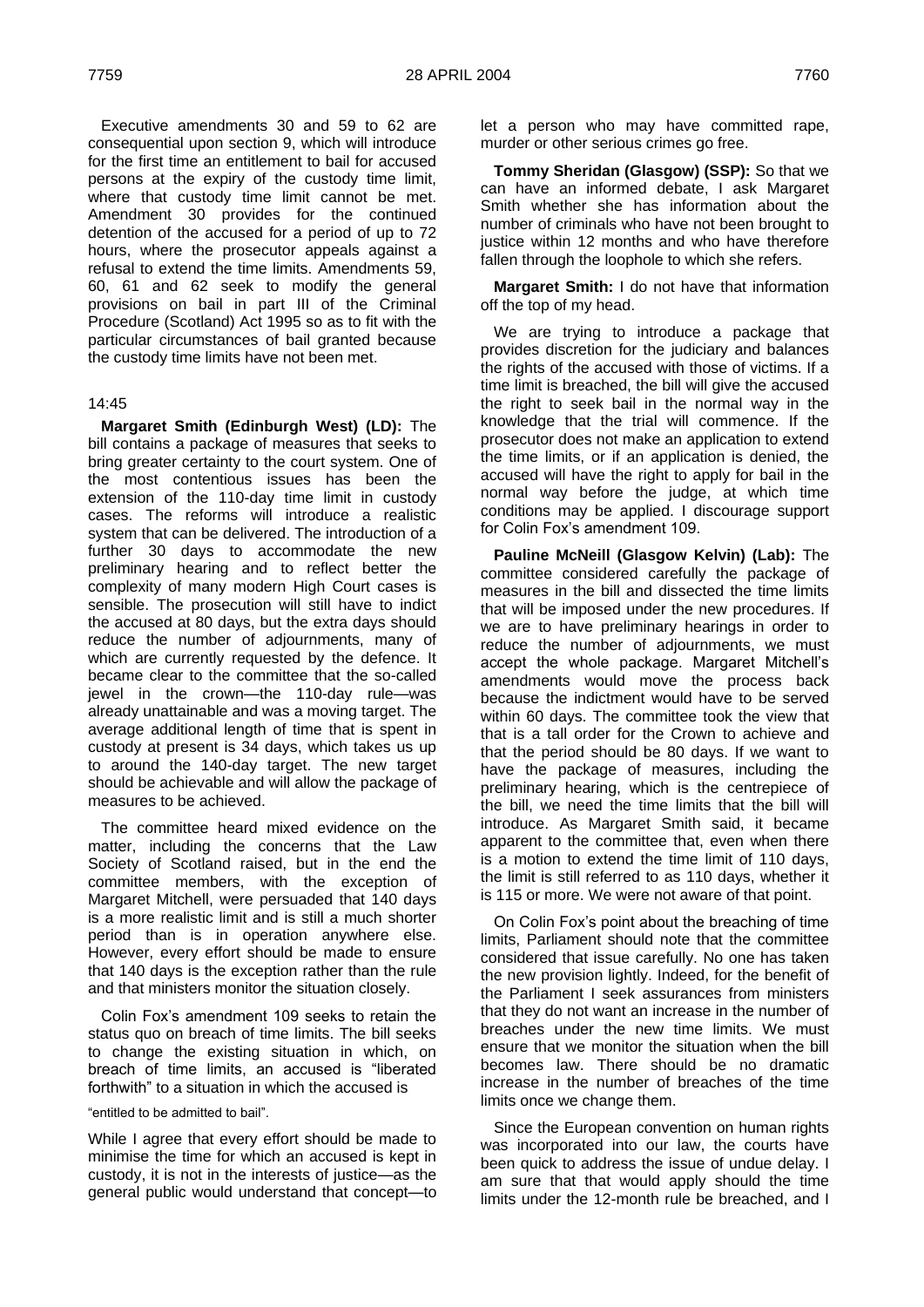am also sure that defence lawyers would be quick to point out any undue delay. I note that the Lord Advocate has already put on record his intention to aim for a nine-month target, which I think the Parliament would welcome.

**Mr Stewart Maxwell (West of Scotland) (SNP):**  This has been an interesting process for members of the Justice 1 Committee. This is a technical bill, and it took some of us some time to grasp the more intricate points and complexities of this part of the legal system.

I have some sympathy for what Margaret Mitchell said. I started out firmly of the opinion that the 110-day rule should be kept in place. The evidence on the matter was not clear either way. Many people in the legal profession and many people in the civil liberties field said that the 110 day rule should be kept. I have a great deal of sympathy for the argument that, if early disclosure succeeds and we speed up the trial process—if the early part of the process of justice is speeded up—then the 110-day rule could be maintained.

On Colin Fox's amendments in the group, I would say that Lord Bonomy's report was clear about the need to move forward, although there might be a difference of opinion as to exactly what should and should not be done in various parts of the bill. To retain the current position is not acceptable, however, and we will be opposing those amendments.

I had hoped that the minister would mention proposed new section 65(8D)(a) of the Criminal Procedure (Scotland) Act 1995, which amendment 30 inserts. The latter part of that reads:

"or for such longer period as the High Court may allow".

Keeping a person detained under a committal warrant for no more than 72 hours seems reasonable in circumstances where the application for bail has been refused, but the second part of that paragraph suggests that the period could be open ended. I wonder if the minister could express an opinion on what that wording means. To have 72 hours to get things sorted and allow a new application to come forward, or for the period to expire after 72 hours—and therefore for the appeal to be disposed of—seems okay. However, to leave things open ended at that point seems to leave the possibility of a person being detained in custody for an unknown period while the matter is sorted out. I had hoped that the minister would have mentioned that in his opening remarks on this group—I wonder whether or not he wishes to say something now. No? Okay.

**The Presiding Officer:** I will give the minister a chance to come back on that, if he wishes to do so, before the closing speech for the group.

**Bill Aitken (Glasgow) (Con):** There is a very important point of principle here, and I wish to say at the start that I recognise the fact that there are arguments on both sides. I fully accept that crime tends to be more complex nowadays, and that evidence, including forensic and DNA evidence, sometimes takes a lot more time to gather. It is not quite as simple as it used to be.

The fact remains that the 110-day rule, as Margaret Mitchell eloquently stated, has been a jewel in the crown of the Scottish legal system for some centuries. It provides a very valuable protection to accused persons. No one is stronger than I am in saying that those who are convicted of crimes should be punished and locked up—but I would rather require that they are found guilty first. We operate on the basis of a presumption of innocence, which is a very important principle of Scots law. Before their trial, and while they are on remand, there is a presumption that people are not guilty of the crime with which they have been charged.

We must think very seriously before interfering with what is a bulwark and a protection for accused persons. It is not good enough simply to say that our legal process in Scotland is tremendously efficient, that the only faster jurisdiction in the world is that of China and, without actually looking at the system, say that we must retain it as it is. If one considers the speed with which the Chinese process is carried out, one finds that it usually finishes with a somewhat painful end for the accused, and I do not think that any of us are suggesting that the same system should apply here. We are taking a chance that the system of Scots justice, which has been much admired throughout the world, will lose the respect that it holds.

When the 110-day rule has looked like being breached, there has always been the opportunity to apply for an extension. The minister, quite properly, pointed out that in most cases such an extension is granted. However, that is at the discretion of the judge, so there is a built-in safeguard in that respect. It is probably a highly unusual situation that the Conservative group is the one that is arguing strongly in favour of a civil liberties issue, but we have no hesitation in doing so on this important issue. Even at this late stage, rather than prevailing on Margaret Mitchell to withdraw her sensible and highly principled amendment, I call on the Minister for Justice to think again on a matter that could have serious consequences.

**Nicola Sturgeon (Glasgow) (SNP):** Someone who is a member of a party led by former Home Secretary Michael Howard has a bit of a nerve standing up in any chamber and uttering the words "civil liberties", let alone expounding further.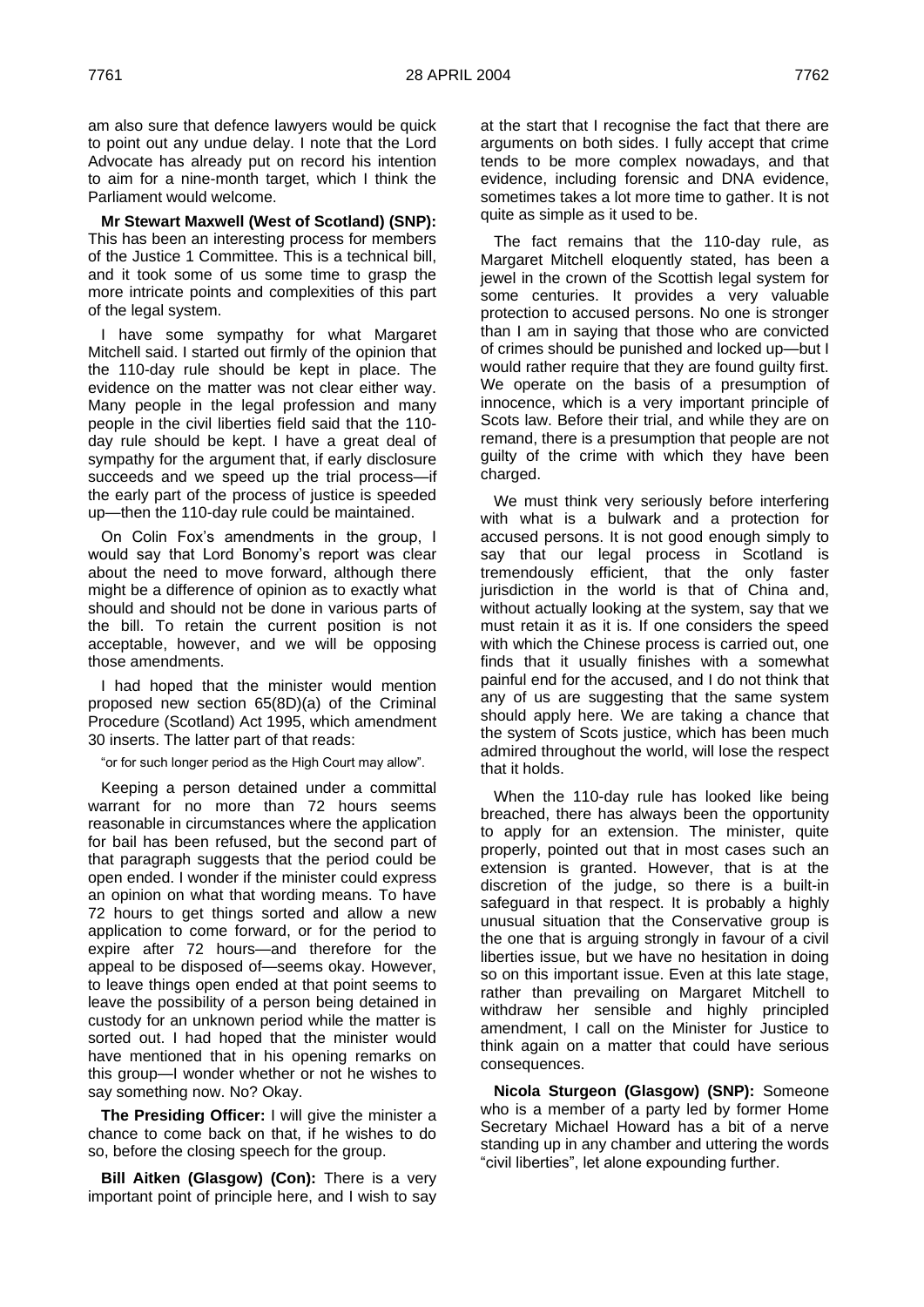I will be brief, because the 110-day rule has been discussed at length. I am not a member of the Justice 1 Committee, but I have read its stage 1 report in full. It is a well-worn cliché to say that the 110-day rule is the jewel in the crown of the Scottish legal system, but it is. I suppose that those who argue that it should not be sacrosanct would say that it is virtually unique and that therefore we place demands on our legal system that no other country in Europe or beyond places on its. However, just because the rule is unique, that does not make it wrong. Rather than diluting the safeguards that we have built into our legal system over many years, perhaps we should be encouraging other jurisdictions to emulate those principles.

I have a remaining concern about the extension of the 110-day rule. Stewart Maxwell said rightly that the evidence that the Justice 1 Committee took at stage 1 was not conclusive either way. A considerable body of evidence given at that time expressed concerns about the extension, including evidence from a legal perspective from the Law Society of Scotland and evidence from the Scottish Human Rights Centre, which was concerned about the human rights and civil liberties aspects.

**Pauline McNeill:** I am glad that it is acknowledged that all members of the Justice 1 Committee considered in great detail what members will know is a highly technical issue. However, only the Scottish Human Rights Centre and Margaret Mitchell have argued that we should move back the whole process to serve the indictment within 60 days. No one else has suggested that.

**Nicola Sturgeon:** With respect to Pauline McNeill, I did not say that anyone else had suggested that; I said that several people, including witnesses from the Scottish Human Rights Centre and the Law Society of Scotland, expressed concern about extending the 110-day rule. I know that we should not be driven by the media, but I want to give an example that encapsulates what I think is the concern about the provision, which is that the bill is intended to speed up justice. I heard a radio discussion in which it was said that today the Scottish Parliament will pass a bill that is intended to speed up the Scottish justice system and deal with cases more quickly and as part of that it will dismantle the long-held 110-day rule and extend it to 140 days. That is a simplification, but it sums up what is at the heart of my concern: it is inconsistent and somewhat illogical to say that we will speed up the system, but we will extend the time limits. I accept that there are arguments, including the argument that Pauline McNeill has advanced, that if we insert into the process a preliminary hearing, we have to take account of it in other parts of the

process. Nevertheless, there is an inconsistency at the heart of the bill that has perhaps not been addressed properly. Perhaps the minister will return to that, if he wishes to sum up on this group of amendments, before we move to the vote on amendment 91.

**The Presiding Officer:** Do you have any further comments, Mr Henry?

**Hugh Henry:** Specifically on the question that Stewart Maxwell raised about amendment 30, it would be for the court to determine whether the provision introduced by the amendment is consistent with the precedent in section 32(7) of the Criminal Procedure (Scotland) Act 1995 whereby the prosecutor appeals against the grant of bail. Giving the court discretion allows for investigations to be made, and for the court to take account of any other special circumstances that might arise. That discretion provides the desirable flexibility and I will be content to move and press amendment 30.

**Margaret Mitchell:** I am not persuaded by what the minister has said. Given that the 110-day rule is a fundamental part of Scots law that has served us well for many centuries, I will press amendment 91. I urge Nicola Sturgeon and other SNP members to vote in favour of it, given that they have understandable reservations about the bill in that regard. I want to correct Pauline McNeill. I am not arguing for the indictment to be served within 60 days of committal; it would still be possible to serve it within 80 days. The preliminary hearing would take place not less than 14 days later.

**Pauline McNeill:** Margaret Mitchell does not understand the provision in the bill. We could not have a preliminary hearing on the  $94<sup>th</sup>$  day, because we have to allow a 30-day window before the start of the trial, which is the centrepiece of the system. If we keep the 110-day rule, we would have to move everything back to accommodate the 30-day window in which to fix the trial, which would mean that the indictment would have to be served within 60 days. John Scott, of the Scottish Human Rights Centre, accepted that those would be the new time limits if Margaret Mitchell's argument were accepted.

# 15:00

**Margaret Mitchell:** The 80<sup>th</sup> day is the absolute limit for the indictment. The proposal in amendment 91 would set the limit for the preliminary hearing at the 94<sup>th</sup> day, which would give 16 days to set the trial. That should be enough. The ethos of the bill on which we are working involves the parties working together to deliver early disclosure. They should not be working to deadlines, which happens so often in the criminal justice system, but should be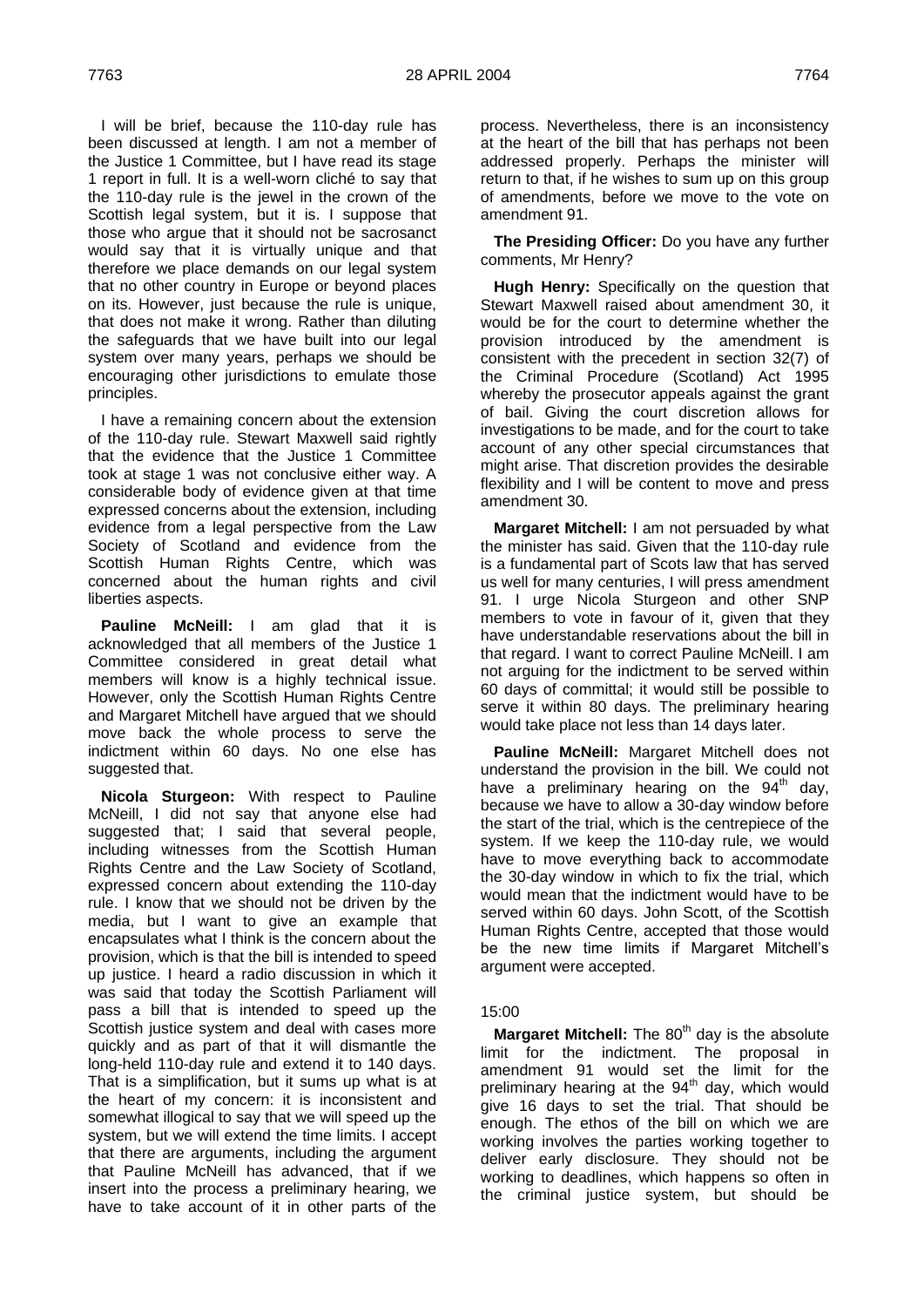prepared early when they go to trial in relation to cases that are not complex and that can be dealt with more speedily. That would be the effect of amendment 91 and it seems bizarre to me that, although the Executive is concerned about the prison population, it is proposing a measure that keeps people in custody 30 days longer than is necessary. That is totally unacceptable and is a principle that the Conservatives cannot support. That is why I will press the amendment.

**The Presiding Officer:** The question is, that amendment 91 be agreed to. Are we agreed?

#### **Members:** No.

**The Presiding Officer:** There will be a division.

#### **FOR**

Adam, Brian (Aberdeen North) (SNP) Aitken, Bill (Glasgow) (Con) Baird, Shiona (North East Scotland) (Green) Ballance, Chris (South of Scotland) (Green) Ballard, Mark (Lothians) (Green) Byrne, Ms Rosemary (South of Scotland) (SSP) Crawford, Bruce (Mid Scotland and Fife) (SNP) Cunningham, Roseanna (Perth) (SNP) Davidson, Mr David (North East Scotland) (Con) Douglas-Hamilton, Lord James (Lothians) (Con) Ewing, Fergus (Inverness East, Nairn and Lochaber) (SNP) Fabiani, Linda (Central Scotland) (SNP) Fergusson, Alex (Galloway and Upper Nithsdale) (Con) Fox, Colin (Lothians) (SSP) Fraser, Murdo (Mid Scotland and Fife) (Con) Gallie, Phil (South of Scotland) (Con) Gibson, Rob (Highlands and Islands) (SNP) Goldie, Miss Annabel (West of Scotland) (Con) Grahame, Christine (South of Scotland) (SNP) Harvie, Patrick (Glasgow) (Green) Hyslop, Fiona (Lothians) (SNP) Ingram, Mr Adam (South of Scotland) (SNP) Johnstone, Alex (North East Scotland) (Con) Kane, Rosie (Glasgow) (SSP) Leckie, Carolyn (Central Scotland) (SSP) Lochhead, Richard (North East Scotland) (SNP) MacAskill, Mr Kenny (Lothians) (SNP) Martin, Campbell (West of Scotland) (SNP) Marwick, Tricia (Mid Scotland and Fife) (SNP) Mather, Jim (Highlands and Islands) (SNP) Maxwell, Mr Stewart (West of Scotland) (SNP) McFee, Mr Bruce (West of Scotland) (SNP) McGrigor, Mr Jamie (Highlands and Islands) (Con) McLetchie, David (Edinburgh Pentlands) (Con) Mitchell, Margaret (Central Scotland) (Con) Monteith, Mr Brian (Mid Scotland and Fife) (Con) Morgan, Alasdair (South of Scotland) (SNP) Mundell, David (South of Scotland) (Con) Neil, Alex (Central Scotland) (SNP) Robison, Shona (Dundee East) (SNP) Ruskell, Mr Mark (Mid Scotland and Fife) (Green) Scanlon, Mary (Highlands and Islands) (Con) Scott, Eleanor (Highlands and Islands) (Green) Scott, John (Ayr) (Con) Sheridan, Tommy (Glasgow) (SSP) Stevenson, Stewart (Banff and Buchan) (SNP) Sturgeon, Nicola (Glasgow) (SNP) Swinburne, John (Central Scotland) (SSCUP) Swinney, Mr John (North Tayside) (SNP) Tosh, Murray (West of Scotland) (Con) Welsh, Mr Andrew (Angus) (SNP) White, Ms Sandra (Glasgow) (SNP)

#### **AGAINST**

Alexander, Ms Wendy (Paisley North) (Lab) Baillie, Jackie (Dumbarton) (Lab) Baker, Richard (North East Scotland) (Lab) Barrie, Scott (Dunfermline West) (Lab) Boyack, Sarah (Edinburgh Central) (Lab) Brankin, Rhona (Midlothian) (Lab) Brown, Robert (Glasgow) (LD) Butler, Bill (Glasgow Anniesland) (Lab) Chisholm, Malcolm (Edinburgh North and Leith) (Lab) Craigie, Cathie (Cumbernauld and Kilsyth) (Lab) Curran, Ms Margaret (Glasgow Baillieston) (Lab) Deacon, Susan (Edinburgh East and Musselburgh) (Lab) Eadie, Helen (Dunfermline East) (Lab) Ferguson, Patricia (Glasgow Maryhill) (Lab) Finnie, Ross (West of Scotland) (LD) Gillon, Karen (Clydesdale) (Lab) Glen, Marlyn (North East Scotland) (Lab) Godman, Trish (West Renfrewshire) (Lab) Gorrie, Donald (Central Scotland) (LD) Henry, Hugh (Paisley South) (Lab) Home Robertson, Mr John (East Lothian) (Lab) Hughes, Janis (Glasgow Rutherglen) (Lab) Jackson, Dr Sylvia (Stirling) (Lab) Jackson, Gordon (Glasgow Govan) (Lab) Jamieson, Cathy (Carrick, Cumnock and Doon Valley) (Lab) Kerr, Mr Andy (East Kilbride) (Lab) Lamont, Johann (Glasgow Pollok) (Lab) Lyon, George (Argyll and Bute) (LD) Macdonald, Lewis (Aberdeen Central) (Lab) Macintosh, Mr Kenneth (Eastwood) (Lab) Maclean, Kate (Dundee West) (Lab) Macmillan, Maureen (Highlands and Islands) (Lab) Martin, Paul (Glasgow Springburn) (Lab) May, Christine (Central Fife) (Lab) McCabe, Mr Tom (Hamilton South) (Lab) McConnell, Mr Jack (Motherwell and Wishaw) (Lab) McMahon, Michael (Hamilton North and Bellshill) (Lab) McNeil, Mr Duncan (Greenock and Inverclyde) (Lab) McNulty, Des (Clydebank and Milngavie) (Lab) Morrison, Mr Alasdair (Western Isles) (Lab) Muldoon, Bristow (Livingston) (Lab) Mulligan, Mrs Mary (Linlithgow) (Lab) Munro, John Farquhar (Ross, Skye and Inverness West) (LD) Murray, Dr Elaine (Dumfries) (Lab) Oldfather, Irene (Cunninghame South) (Lab) Peacock, Peter (Highlands and Islands) (Lab) Peattie, Cathy (Falkirk East) (Lab) Pringle, Mike (Edinburgh South) (LD) Purvis, Jeremy (Tweeddale, Ettrick and Lauderdale) (LD) Raffan, Mr Keith (Mid Scotland and Fife) (LD) Robson, Euan (Roxburgh and Berwickshire) (LD) Rumbles, Mike (West Aberdeenshire and Kincardine) (LD) Scott, Tavish (Shetland) (LD) Smith, Elaine (Coatbridge and Chryston) (Lab) Smith, Iain (North East Fife) (LD) Smith, Margaret (Edinburgh West) (LD) Stephen, Nicol (Aberdeen South) (LD) Stone, Mr Jamie (Caithness, Sutherland and Easter Ross) (LD) Wallace, Mr Jim (Orkney) (LD) Watson, Mike (Glasgow Cathcart) (Lab) Whitefield, Karen (Airdrie and Shotts) (Lab) Wilson, Allan (Cunninghame North) (Lab)

**The Presiding Officer:** The result of the division is: For 52, Against 62, Abstentions 0.

*Amendment 91 disagreed to.*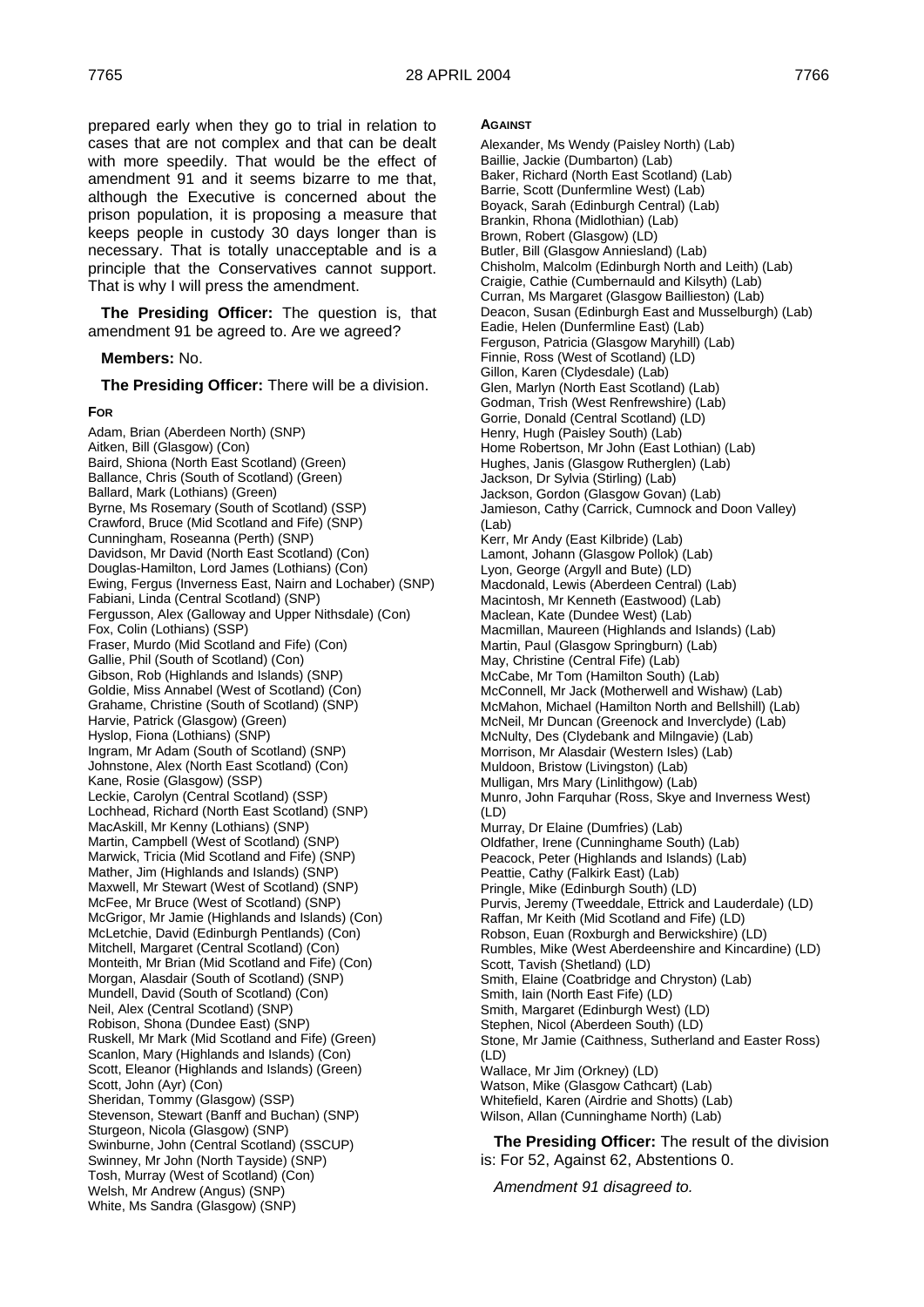**The Presiding Officer:** Group 2 concerns amendments consequential on the Vulnerable Witnesses (Scotland) Act 2004. Amendment 1, in the name of Hugh Henry, is grouped with amendments 2 to 10, 22 to 26, 31 to 35 and 64 to 67.

**Hugh Henry:** The amendments in relation to the Vulnerable Witnesses (Scotland) Act 2004 bring the procedure on preliminary notices into line with the procedure that is to be introduced by the bill. They do not in any way change the policy intention behind that act.

The bill will introduce preliminary hearings in the High Court and we hope that all preliminary matters will be dealt with at that hearing. Included in that will be hearings ordered by the court where the court is not satisfied that the special measures in the notices lodged under the 2004 act are the most appropriate for the purposes of taking that witness's evidence. That is the substance of amendments 64 and 65.

The 2004 act prohibits, in certain cases involving child witnesses under the age of 12, an accused person from conducting his defence personally. Amendment 25 extends that prohibition to preliminary hearings. The other amendments are of a more minor and technical nature.

I move amendment 1.

*Amendment 1 agreed to.*

*Amendments 2 to 10 moved—[Hugh Henry] and agreed to.*

**The Presiding Officer:** Group 3 is on floating trial diets. Amendment 11, in the name of Hugh Henry, is grouped with amendments 11A, 27, 107, 28, 29 and 108.

**Hugh Henry:** At stage 2, I undertook to see whether it would be possible to provide a further affirmation of the policy intention that fixed diet trials should be the first option when the court fixes trials in the High Court. We believe that that will be the case, but good court management dictates that standby cases should utilise court time that is freed up when cases go off at the last minute due to unforeseen circumstances. Amendment 11 allows that by providing that the court may appoint a trial diet to be a floating diet if it indicates that when it fixes the trial diet and if it considers that to be appropriate.

We believe that in appropriate cases the court should be able to appoint a trial as a standby trial for a limited time. It would be wrong to state the type of cases that we consider should be included, as that depends on the facts and circumstances of the case that are given to the court at the preliminary hearing when the parties indicate that a trial is necessary. Equally, we do not believe that there should be an on-cause-shown test before

the court can appoint a standby trial, as Nicola Sturgeon's amendment 11A suggests. We believe that the matter is primarily one of court programming, based on information that is provided by the parties at the time and subject to the court being satisfied that the facts and circumstances of the case mean that it is appropriate to appoint a floating trial diet.

Section 8 introduces new section 83A to the Criminal Procedure (Scotland) Act 1995 and provides for the continuation of trial diets. Amendments 27, 28 and 29 extend those provisions to cover floating trial diets that have been called and adjourned. It provides that cases that have been appointed as floating diets may be continued from day to day, without being commenced, up to the maximum number of days to be prescribed in the act of adjournal. We do not know the number of days that will be prescribed, so it may not be possible to indicate that 48 hours' notice must be given subsequent to the appointed diet. However, as parties will need to be present at the appointed diet, it should be possible to give an informed view at that stage about when the trial will commence. We therefore believe that amendment 107 is unnecessary.

In addition, parties will give notice of the availability of counsel at the preliminary hearing and the trial will be fixed within that window of availability. Therefore, the competing claims for counsel's time that we see at present should not occur. Floating trials are standby cases and they should be able to commence with the minimum of delay. That is another reason why we think Nicola Sturgeon's amendments 107 and 108 are unnecessary and I ask her not to press them. If she does, I ask the Parliament to reject them.

With those assurances about fixed trial diets becoming the norm, I move amendment 11.

**Nicola Sturgeon:** As the minister said, the bill's policy intention is to create certainty in High Court procedure and to address the old problem with the churning of cases. The provision of fixed trial diets means that all parties in the system will know with certainty when a trial will commence. The minister is right to say that, in the interests of maximum court efficiency, it will be in everybody's interest to provide for floating diets in some cases. Amendment 11A provides for an on-cause-shown test. On reflection, and having listened to the minister, I am not sure that amendment 11A adds much to the minister's amendment 11, which states that the court will appoint a floating diet only when it is satisfied that it is appropriate to do so. I am happy with that amendment, which represents an important step forward. Accordingly, I will not move amendment 11A.

I will briefly address the other amendments in my name in the group. Amendment 107 provides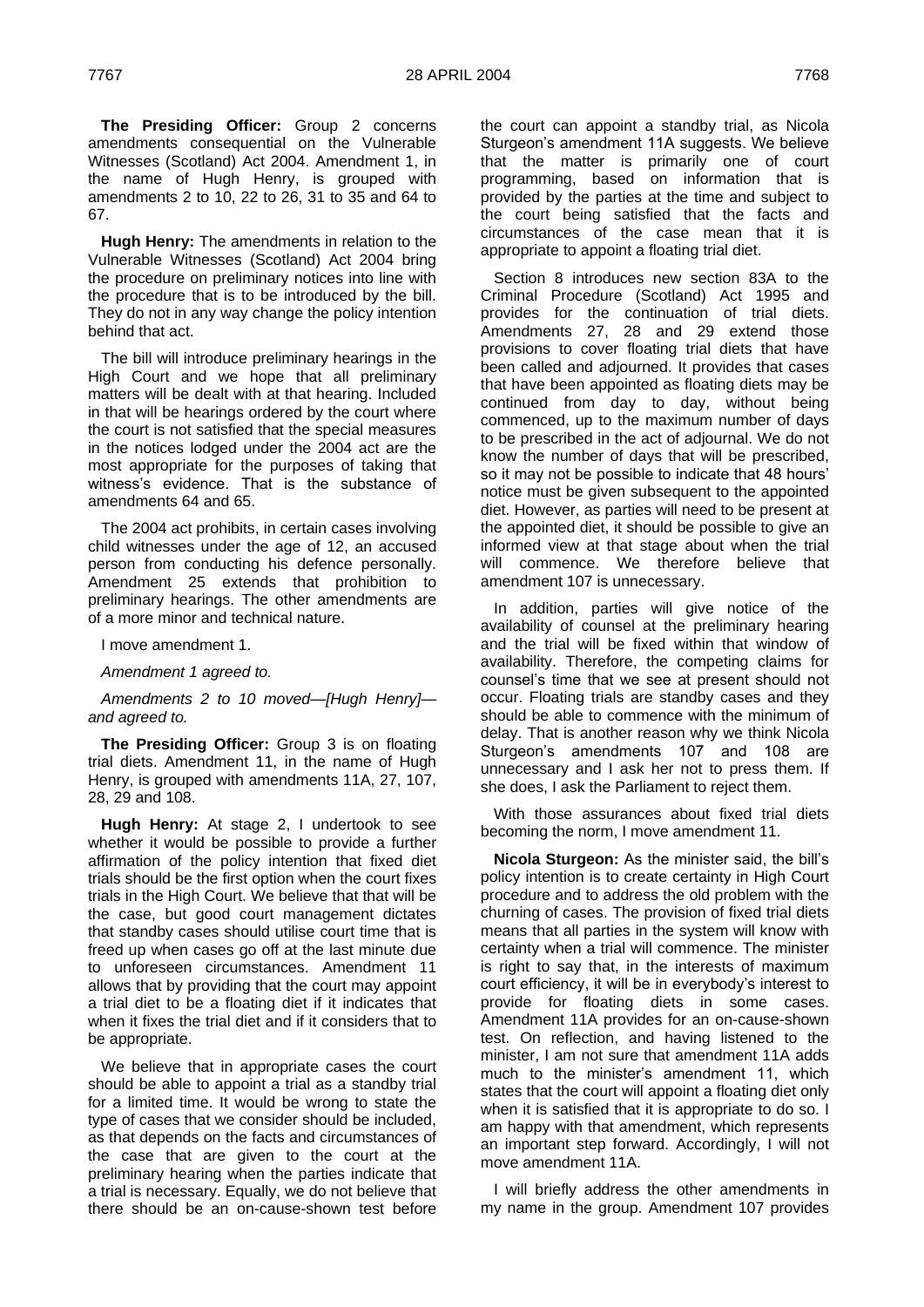that the accused and his or her legal representative will be given 48 hours' notice of the intention to start a trial when the trial has a floating diet. The amendment tries to avoid the situation that pertains at present, in which, because of uncertainty about when a case will call, cases often have to be put off because witnesses or, more commonly, counsel are not available. The amendment would retain some of the flexibility afforded by floating diets, but would ensure greater certainty in the system than currently exists. Therefore, I commend amendment 107 to the Parliament.

Amendment 108, although not quite consequential, follows on from amendment 107 in that it provides a definition of the accused's legal representative, which would be necessary if amendment 107 were agreed to.

**Margaret Mitchell:** I, too, am persuaded by the minister's argument that a floating diet would be appointed only if the court was satisfied that it was appropriate. I very much welcome the presumption in favour of a fixed trial diet, which reflects a concern that was raised at stage 2. I also support Nicola Sturgeon's amendment 107, which would ensure that 48 hours' notice was given of the intention to commence a trial diet. That would lead to better management of the court and more certainty for witnesses.

**Pauline McNeill:** Amendment 11 concerns a provision in the bill to replace the current sittings system with a fixed trial diet when possible and a floating trial diet when that is not possible, to allow for flexibility in the system. That represents an onerous task for the Scottish courts system as well as for the Crown and the defence. They are committed to the new system, but Parliament must recognise that the task is onerous. The Justice 1 Committee's view is that an effective diary system is essential to ensure that there is efficiency and that there is no double-booking. Without that, we are back to where we started and trials will be adjourned on that basis.

The committee is grateful to the Faculty of Advocates, which first drew our attention to the fact that new section 83A does not reflect the Executive's intention that most trials should have a diet fixed at the preliminary hearing, which is how we will get more certainty into the system. When someone goes for their preliminary hearing, they will bring to the court the issues that they are prepared for and will, we hope, get a diet fixed at that point.

One of the big advantages of a fixed trial diets system is that, in cases of sexual offence or rape, it provides more certainty that the trial will proceed. That is the desire of Scottish Women's Aid, which put that point to the committee. However, the committee is clear—as are virtually

all those who gave evidence to it—that, in law, the Crown should remain the master of instance, although in reality the courts system will have a lot more to do in ensuring that we have a more efficient system and that trials go ahead on the appointed day. I very much welcome the provision.

**Margaret Smith:** As we have heard, one of the main drivers behind the bill is the need to bring greater certainty, as floating diets increase the stress for victims, witnesses, the accused, their families and those in the system generally. We have struggled to find a form of words that delivers what we all want: a fixed trial diet in most cases. There does not seem to be a way of eliminating floating diets totally, although some of the existing reasons why cases are adjourned will be removed through better communication and disclosure, managed meetings and the preliminary hearing.

The Executive's amendment 11 is to be welcomed. In requiring the court to apply a specific action to get a floating trial, the bill shifts the emphasis in the system to show that the fixed trial diet is the norm. A trial diet will be fixed unless there is a good reason why it should not be. We will support amendment 11.

*Amendment 11A not moved.*

**The Presiding Officer:** As Nicola Sturgeon has not moved amendment 11A, she loses her right to sum up. I therefore ask the minister to sum up on amendment 11.

**Hugh Henry:** I have nothing further to say.

*Amendment 11 agreed to.*

*Amendments 92 to 100 not moved.*

# 15:15

**The Deputy Presiding Officer (Trish Godman):** Amendment 12 is grouped with amendments 13, 14, 115, 40, 40A, 41 to 52, 118, 53, 54 and 63.

**Hugh Henry:** The amendments relate to section 11, which amends section 92 of the 1995 act in relation to the circumstances in which a trial may take place in the absence of the accused.

As introduced, the bill provided for trials in absence of the accused from the outset of the trial. However, at stage 2, we indicated that we accepted in principle an amendment from Bill Butler to the effect that trials in absence could take place only after evidence against the accused had been led. We believed that it was right to accept a compromise on that position.

At that stage, I indicated that I wanted to consider the precise terms of the amendment and whether any further amendments would have to be made to clarify the matter. From comments that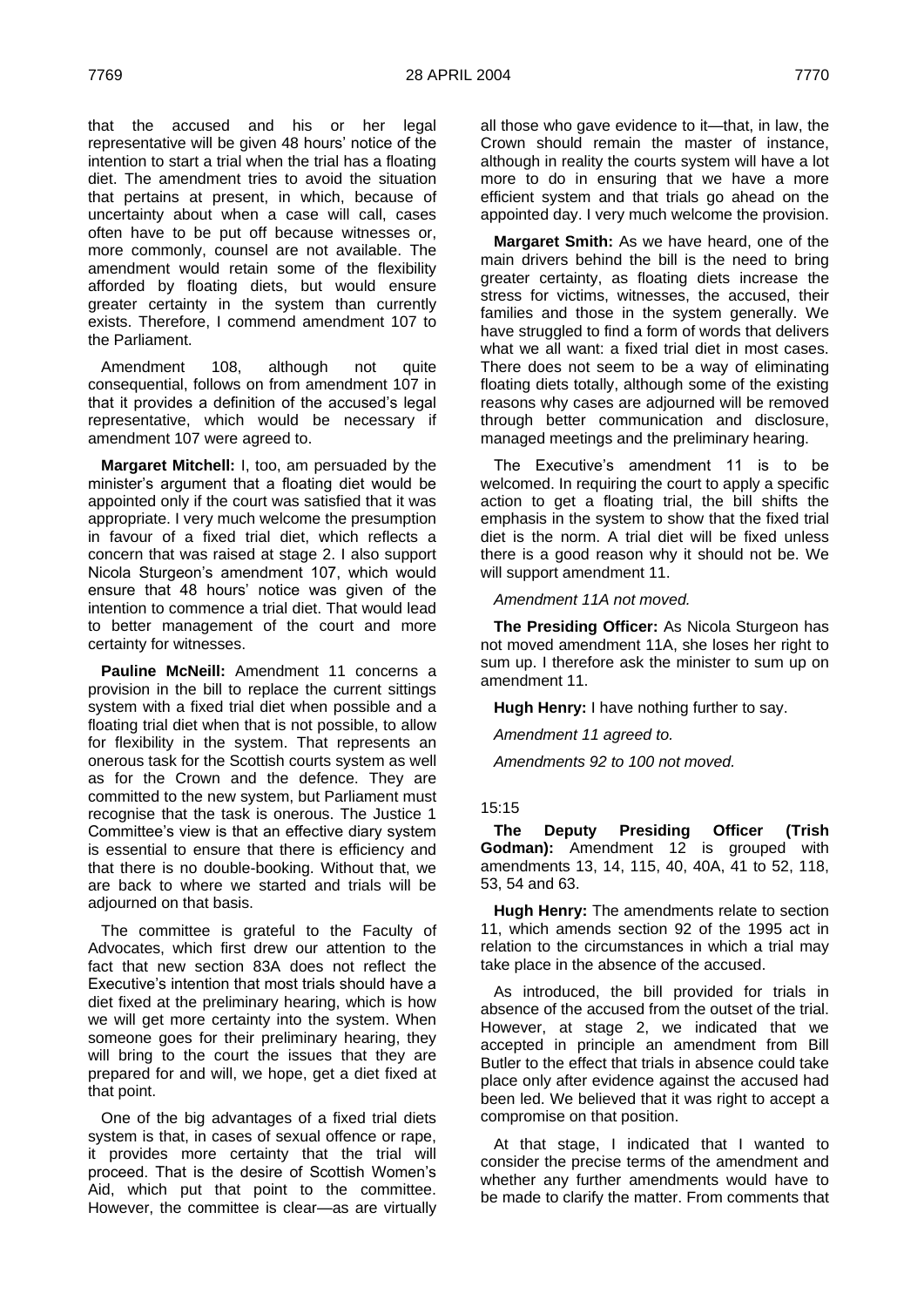were made in the committee debate, it was apparent that the intention behind Bill Butler's amendment was that there had to be a body of evidence before the court before it could allow the trial to continue when an accused had absconded. Indeed, there was an amendment at stage 2 that was similar to amendment 115, in the name of Nicola Sturgeon, to the effect that all the evidence would have to be led. I acknowledged what Bill Butler and the committee sought to achieve at stage 2 and I indicated that we would reflect on the necessity for further amendments.

That is why we have lodged amendment 40 today. Amendment 40 requires there to be evidence that implicates the accused before a trial can be allowed to continue when the accused has absconded before the end of that trial. In addition, the court must be satisfied that it is in the interests of justice for a trial to proceed in the absence of the accused and must have regard to the stage that the trial has reached when an accused absconds. I stress that it is only when the court is satisfied on all three elements that it will allow the trial to continue.

We have considered amendment 40A, which seeks to strengthen further amendment 40, to strengthen what was agreed at stage 2. I recognise that it is the will of the Justice 1 Committee that, and there is a body of opinion that holds that, the Executive ought to move from its original position. We have moved and I am prepared to accept that we should move again and accept amendment 40A.

However, we believe that it is right that the court should have the discretion to decide whether it is appropriate that the trial should continue in the absence of the accused. The amendments before Parliament today strike the correct balance between the rights of the accused, of which we are acutely aware, and—I stress this—the rights of victims and witnesses.

Amendment 44 is consequential on amendment 40; the wording removed by the former will be incorporated in the latter. Amendment 45 removes wording that is considered to be unnecessary. Bill Butler's stage 2 amendment spelled out that if the trial proceeded in the absence of the accused, a verdict could be returned. However, if the trial is allowed to continue, the normal procedure of leading evidence and returning the verdict would follow. The words are therefore unnecessary and we seek to delete them.

Amendment 115 in the name of Nicola Sturgeon—the subject matter of which was debated fully at stage 2—would mean that a trial in absence could take place only after all the evidence had been led. However, the accused person is a competent witness at his own trial, so if the accused failed to attend after the conclusion

of the Crown evidence, his agent could intimate that the accused was to be called as a witness and the trial would have to be abandoned. All the witnesses would then be required to come back to court to give their evidence—some of which might be distressing—all over again. That cannot be right. In cases involving serious sexual offences, the victim might be forced to give traumatic and distressing evidence for a second time. We argue that that is not right. That is why I ask members to reject amendment 115.

We agree that accused persons, even if they abscond, should continue to be legally represented. Amendments 42, 43, 46, 47 and 48 provide for that.

Amendments 12 to 14, 49 to 54 and 63 are consequential on amendments that were made at stage 2 that provided that trials in absence against accused individuals may take place only if the accused has absconded after evidence has been led. The possibility of a trial in absence from the outset will remain for bodies corporate. Amendments 12 to 14 provide that, where a body corporate has been cited to attend a preliminary hearing and fails to attend, the hearing may continue in the absence of the body corporate, which will be treated as having pled not guilty so that a trial diet can be appointed. Amendments 49 to 54 and 63 make further consequential amendments for the application of the trial in absence provision to bodies corporate.

I move amendment 12.

**The Deputy Presiding Officer:** I point out that if amendment 117 in group 7 is agreed to, amendment 48 in this group will have been preempted.

**Nicola Sturgeon:** Amendment 115, and the consequential amendment 118, would ensure that a trial could not proceed in the absence of the accused until all the Crown evidence had been led. As we know, a long-established principle in Scots law is that a trial should proceed in the presence of the accused. I am not here to defend the rights of accused persons who deliberately absent themselves from their trial, but those people deserve to have their rights protected for their own sake.

I completely understand the frustrations that victims and witnesses experience when trials cannot proceed because the accused has failed to appear. As we heard during stage 1, that happens in about 3.5 per cent of cases. However, it is questionable that an accused could be said to have had a fair trial if he or she was not present when the evidence was led against them.

Legitimately, some might say, "So what? If an accused deliberately absents himself or herself, it is not for anyone else to worry about the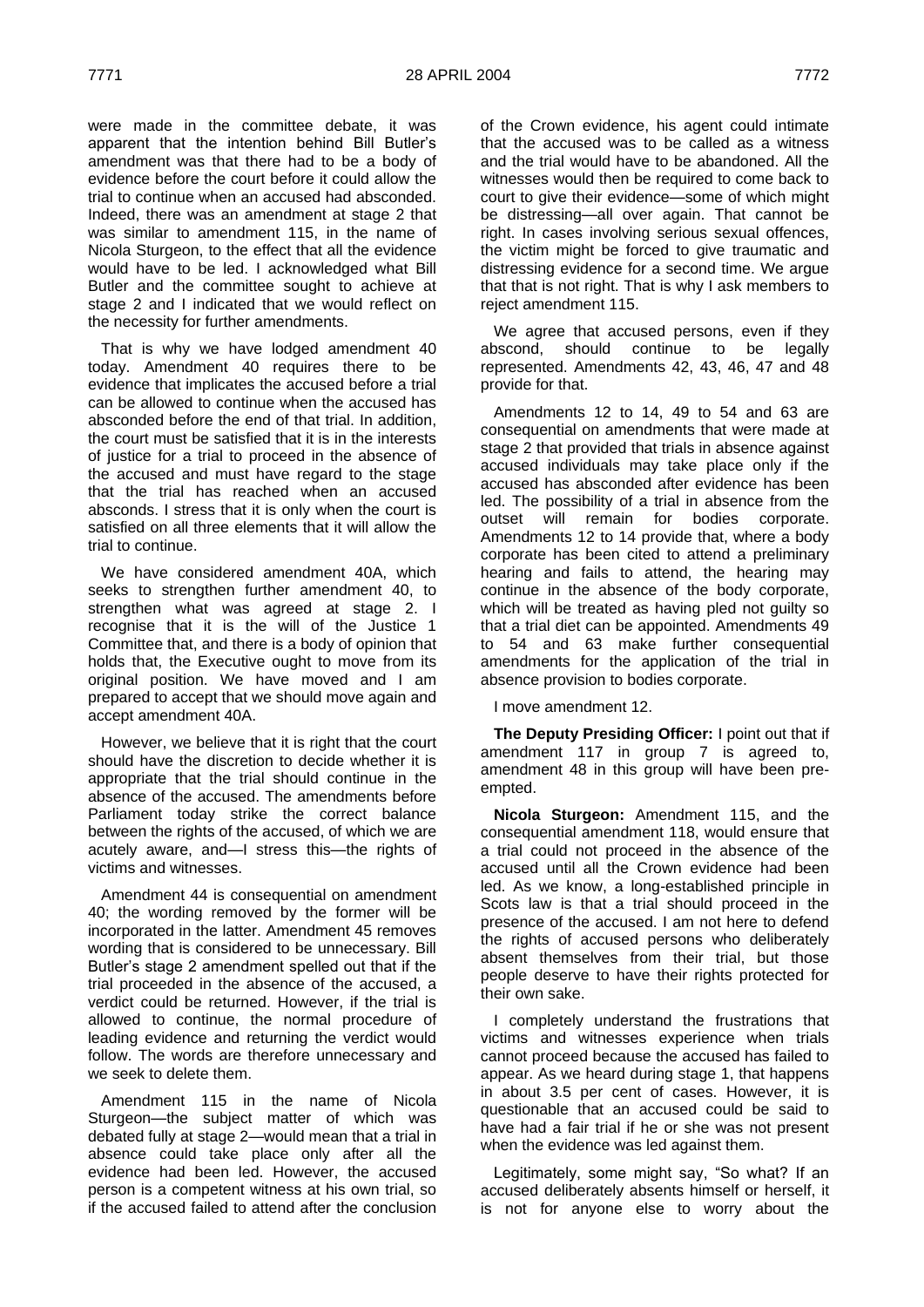implications for a fair trial." However, if the absence of the accused at the trial and the consequent inability of the accused to question Crown evidence properly and put forward his or her own account were to become a ground for challenge or a reason for ordering a retrial, that would undermine the motive that the minister outlined of protecting victims and witnesses from inconvenience and added anxiety. There is the potential that victims and witnesses would have to endure the ordeal of giving evidence on more than one occasion.

We are perhaps at one with the minister on the policy objective, but we have serious doubts about whether trials in absence would achieve that objective. I doubt whether the provisions have been properly thought through. However, the minister's acceptance of amendment 40A, in the name of Bill Butler, in addition to the amendment that Bill Butler secured at stage 2, is a helpful step forward.

I was interested to hear the minister say that Executive amendment 44 was simply consequential. I had wondered whether the deletion of the sentences that amendment 44 will leave out might have the same effect as my amendment 115 would have, because, on first reading, amendment 44 seems to preclude the leading of further evidence when the accused is no longer present. Perhaps the minister could clarify that. If amendment 44 is simply consequential and does not have such an effect, I intend to move amendment 115.

**Bill Butler (Glasgow Anniesland) (Lab):** One proposal that caused the committee deep concern throughout stage 1 was the proposal to have trials in the absence of the accused from the outset. It is clear from the majority of the evidence that we heard that there were grave concerns about that. In paragraph 140 of its stage 1 report, the committee was unanimous in rejecting the proposal that accused persons should be able to be tried in their absence from the outset. We believed and continue to believe that there was little evidence to support the proposal, that there was little justice in it and that it was far too inflexible.

I am glad that the Executive has moved away from its previous position. The amendments that I lodged at stage 2 reflected the evidence that was taken by the committee and paragraphs 140 and 141 of the committee's report. They were an attempt to strike a balance—to reach a compromise—that ensured fair treatment in the High Court both of the accused and of witnesses and victims.

I am grateful to the minister for saying today that the Executive is minded to accept amendment 40A in my name, which adds the word

"substantially" to amendment 40, so that the bill will read "which substantially implicates the accused in respect of the offence charged in the indictment". Theoretically, a prosecution case could be opened and a police officer could appear and say his or her name before collapsing. I accept that under the amendments that I lodged at stage 2, especially the amendment that inserted the words

"after evidence has been led against the accused,"

in that situation it could be said that evidence had been led. That is highly unlikely, but I am sure that the Executive is attempting to put a belt and braces on the provision. My addition of the word "substantially" is an attempt to ratchet up and strengthen Parliament's direction to the judge when he or she must decide whether a substantial amount of evidence has been led that implicates the accused.

The problem with amendment 115, in the name of Nicola Sturgeon, is that it would leave open to a small minority of people who are accused the possibility of deserting and flying off from the proceedings whenever it suited them. In that situation, the rights of the victim or victims and witnesses would be set to one side and the rights of the accused would be paramount. I am trying to establish a balance—a compromise—that allows both sets of rights to be regarded equally.

The Executive amendment, as amended by the amendment in my name that seeks to insert the word "substantially", allows greater flexibility and strikes the balance that ought to be struck between the rights of the accused and the rights of victims and witnesses. That is the spirit in which I lodged my amendments at stage 2 and amendment 40A.

**Margaret Smith:** Other speakers have already indicated that this is the most controversial part of the bill and that the Justice 1 Committee had a number of concerns about it. However, we recognised the problem that the Executive was trying to address. Absconding affects nearly 500 court cases in Scotland, including 90 in the High Court. More important, it affects not only hundreds of accused but hundreds of victims and thousands of witnesses, subjecting them to extra distress.

We seek a way of balancing the rights of those on all sides and of providing safeguards. I have suggested in the past—and suggest again today that, through the Sentencing Commission, the Executive may want to consider the possibility of setting stiffer sentences for those who abscond, as another way of addressing the issue.

Today we will support amendment 40. I recognise the movement that the minister has made on this matter. The amendment improves the situation that arose at the end of stage 2—Bill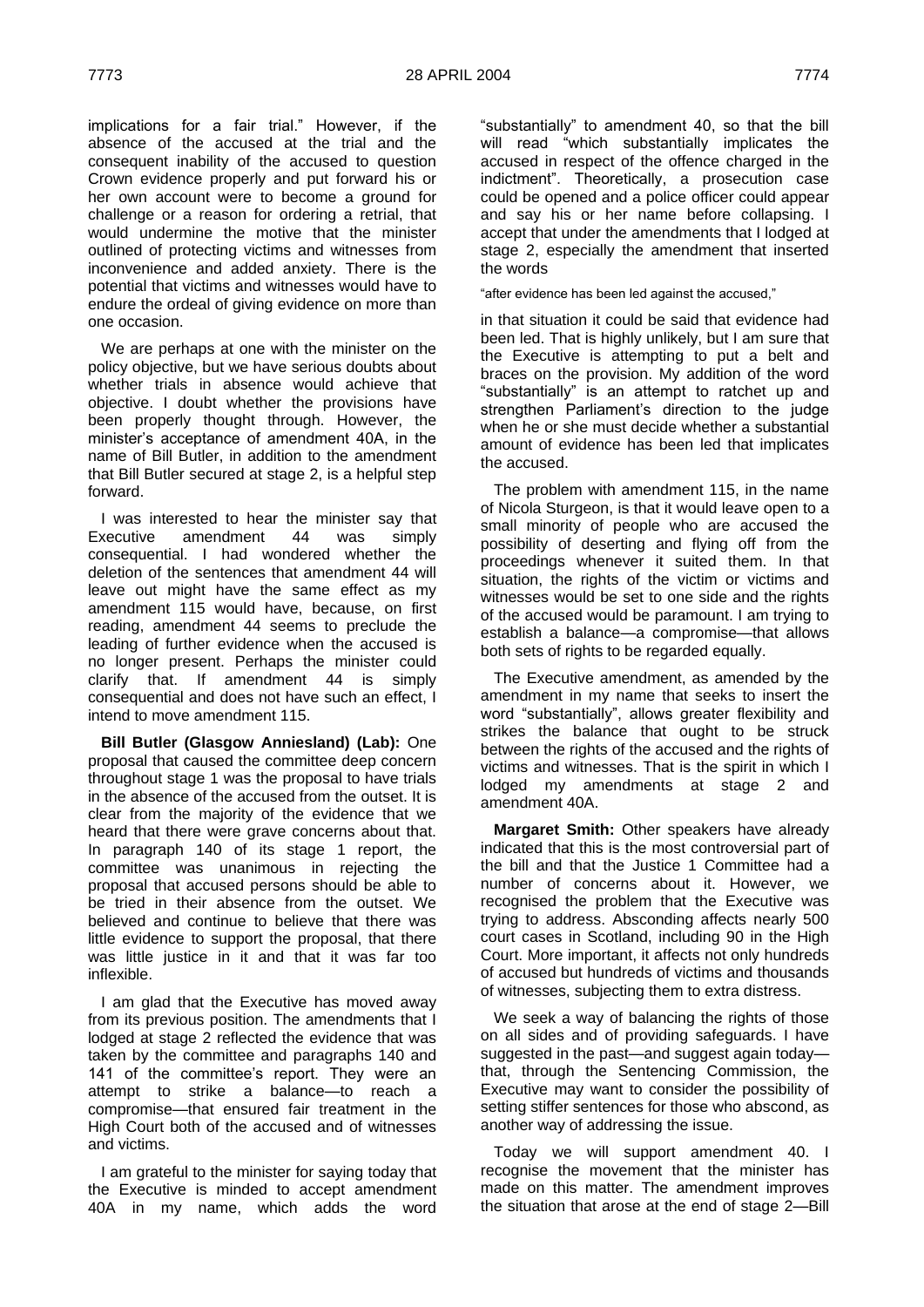Butler has already alluded to some of the difficulties that would arise if the bill stood as amended by his amendment at stage 2. I am pleased that the Executive has accepted amendment 40A, which will strengthen the position and ensure that for a trial to proceed a body of evidence must have been led that substantially implicates the accused.

# 15:30

**Pauline McNeill:** Margaret Smith addressed earlier the question of what else the Executive should do in relation to the provision. Does she agree that it is worth emphasising that the Justice 1 Committee suggested further consideration of why the accused persons did not turn up in the 90 cases that we were told about? It is worth examining whether anything else can be done to prevent that situation from happening in the first place.

**Margaret Smith:** I agree that we should pursue anything that can be done to ensure that there are only a small number of cases in which the accused fails to appear. We have all sought to introduce important safeguards into the process. However, as the minister said, some safeguards are in the bill. In cases in which evidence has been led before an accused absconds, a judge will have to consider three tests. The first is whether the evidence that has been heard has substantially implicated the accused. That is a reasonable test for a court. Secondly, a judge will also have to take into account the stage of the proceedings. We would not be happy about a trial continuing in the absence of an accused at an early stage of the trial. Thirdly, a judge will have to decide whether continuing a trial would be in the interests of justice. All those decisions will be in the hands of the court, which will bear in mind the particular trial details.

Overriding all those tests is article 6 of the ECHR, which is the right to a fair trial. I seek the minister's reassurance today that a judge, as well as taking into account the three tests, will take into account article 6 of the ECHR. There is no easy answer, but if Parliament accepts amendments 40 and 40A, the bill will strike the correct balance between the rights of the accused and the rights of victims and witnesses.

**Margaret Mitchell:** As other members have said, the proposal to try an accused in his absence is probably one of the most contentious aspects of the bill and concern has been expressed about it at every stage. I welcome and support the policy objective behind amendment 40, because an accused should not be allowed to disrupt court proceedings and evade justice by deliberately absenting himself. However, amendment 40 will allow a trial to continue in the absence of an accused after evidence has been led that

implicates the accused. I feel that that is a recipe for disaster.

I do not believe that amendment 40A, which proposes that the accused should be substantially" implicated, will improve amendment 40. I fear that there will be appeals and that, rather than aid the smooth running of the court, that will result in more business for the High Court. We will vote against amendments 40 and 40A.

Amendment 115 could be workable if the minister gave us a bit more information about his concern that if an accused did not have the right to be a witness, that could be ground for an appeal. I would have thought that if an accused deliberately absented himself, he had forgone that right and as good as stated that he did not intend to be a witness. In that case, amendment 115 should be competent.

**Colin Fox:** I understand the motivation behind Lord Bonomy's attempts to undermine defendants who wilfully refuse to turn up in court and who, by doing nothing, effectively undermine the system and escape justice. However, in a fully resourced judicial system, there are better ways of getting round such abuse than by withdrawing a defendant's right to be tried in their presence. As other members have said, that proposal has been widely opposed. The proposal to press ahead with a trial in the absence of the person who is perhaps the most important party in any trial is regarded as a descent into the abyss.

It seems to me that the latest position—as outlined by Bill Butler and others—at the very least reflects the view that the bill's initial plans were unacceptable. The suggested compromise of proceeding with a trial in absence when a defendant was present at its beginning or when evidence against them has been led is still unsatisfactory. What if new evidence emerges during a trial and counsel is unable to contact their client to advise them of the way forward? That seems likely to lead to the very delays that we are trying to avoid in the first place. Equally, the defendant's rights to appeal would appear to be stronger and a safe conviction would be jeopardised. In fact, we might end up further along a road that we do not want to go down, having breached a fundamental right in the process. We should reject the idea that is behind trials in the absence of defendants.

**Mr Maxwell:** As Margaret Smith and other members have said, the issue was probably one of the most—if not the most—contentious issue in the bill that the Justice 1 Committee considered. The committee was not of a single mind on it—it split. Many of us supported an amendment that said that all the evidence should be led, but others did not—the jury was out in the committee on the issue.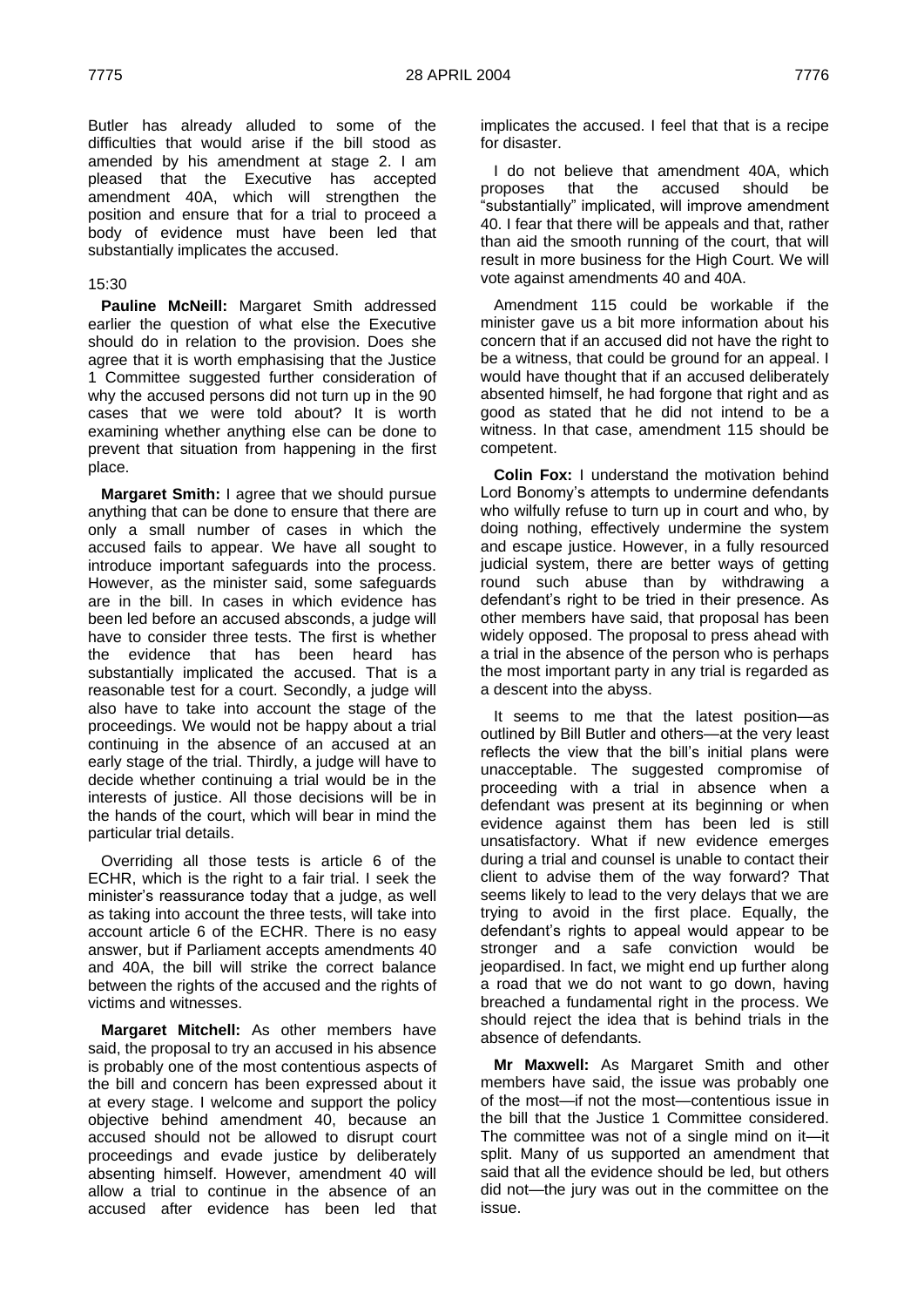Perhaps the minister can correct me if I am wrong, but I understand that, of the 90 cases that have been mentioned, a very small number involved the accused deliberately absconding and disappearing abroad, which is the stereotypical idea of what happens in such cases. In most cases, the accused does not turn up on day 1, the case is adjourned, there is a minor delay until the following day, the person is picked up and the case goes ahead. If there is indeed only a minor delay in most of those cases, we are talking about a very small number of cases in which somebody escapes abroad and avoids justice, and it seems to be heavy handed to lose a fundamental right, such as a person's right to be tried in their presence, as a result of such a small number of cases.

During the evidence sessions and when we spoke to a number of people in the legal profession, defence lawyers were uneasy about the matter. Many said to us that they would not take on cases in which the accused was not present. In fact, I did not speak to any defence lawyer who said that they would take on a case in which the accused was not present. If the legal profession is so concerned about the matter and thinks that it could not properly represent accused persons who are not present, it does not seem that the matter will be resolved by passing the part of the bill that we are discussing.

Amendments 115 and 118, in the name of Nicola Sturgeon, would resolve the matter and would keep the fundamental principle intact. I am glad that the minister and the Executive have moved and I agree that amendment 40A strengthens amendment 40 a bit. However, we are talking about a person's fundamental right to be tried in their presence and the right to a fair trial. There could be situations in which people are caught after the event and lodge an appeal; if such an appeal were successful, the very people whom we are trying to protect—witnesses and victims would have to go through a second trial. I expect that some of those appeals—if not all of them would be successful, as it does not seem to me to be reasonable or fair for a person to be tried in their absence. Therefore, I will certainly support amendments 115 and 118 and I ask the minister the reconsider the matter.

**Hugh Henry:** A number of points have been raised in the debate, which I will try to address.

Nicola Sturgeon asked about amendment 44 in relation to amendment 40. Our view has not changed and is still that amendment 44 is a consequential amendment.

I would like to address some wider points. Nicola Sturgeon spoke about some difficulties with having a trial in the absence of the accused. In passing, I gave some examples and it is worth reemphasising the types of traumatic case that we are discussing. One example is of a sensitive sexual case involving two young girls. The case had finished. The judge's charge was all that remained and the case adjourned over the weekend. The accused absconded. The witnesses—the two young girls—then faced having to give evidence again about a serious sexual assault. Moreover, they had the uncertainty and distress of knowing that the perpetrator was free and unable to be dealt with by the courts until he was—

**Nicola Sturgeon:** With the greatest respect to the minister, I fear that he is trying to use emotion to cloud the logic and the facts of the argument. I put it to him that I would have no objection to accused persons who have deliberately absented themselves being tried in absence if I did not think that there was a danger that that would compromise the safety of the convictions. My objection is that if that were to happen, the type of witness whom the minister is talking about might be put through the ordeal again in the event of a retrial being ordered. The provision is a sledgehammer to crack a nut. I think that it will lead to unsafe convictions and the minister's policy intention will be undermined.

**Hugh Henry:** Not at all. It is not about using emotion. The situation that I mentioned is a graphic example of the consequences of accepting the amendments in the name of Nicola Sturgeon. It is not about emotion, apart from the emotions that would be felt by victims and witnesses in such situations.

I will come back to whether concluding the trial would in fact prejudice any conviction and lead to further appeals. The point that Bill Butler made and which Margaret Smith re-emphasised is that the issue is about striking balances and providing safeguards. I will come back to the point that Margaret Smith made about the ECHR.

Margaret Mitchell raised the issue of appeals, as did Nicola Sturgeon. Margaret Mitchell said that she believed that the accused absenting himself would mean that he should forgo his right as a witness. Unfortunately, that is not the case and if we accept amendment 115, the case could still be abandoned if the accused absconded.

Colin Fox said that there must be better ways of doing this and that a safe conviction could be jeopardised because a fundamental right has been breached. Stewart Maxwell also referred to a fundamental right. Let us put the matter into perspective. We already have some trials in absence in Scotland in summary cases, so it is not as if such trials are completely alien to Scots law. There are already trials in absence in other parts of the United Kingdom—they happen in England and trials in absence are widespread throughout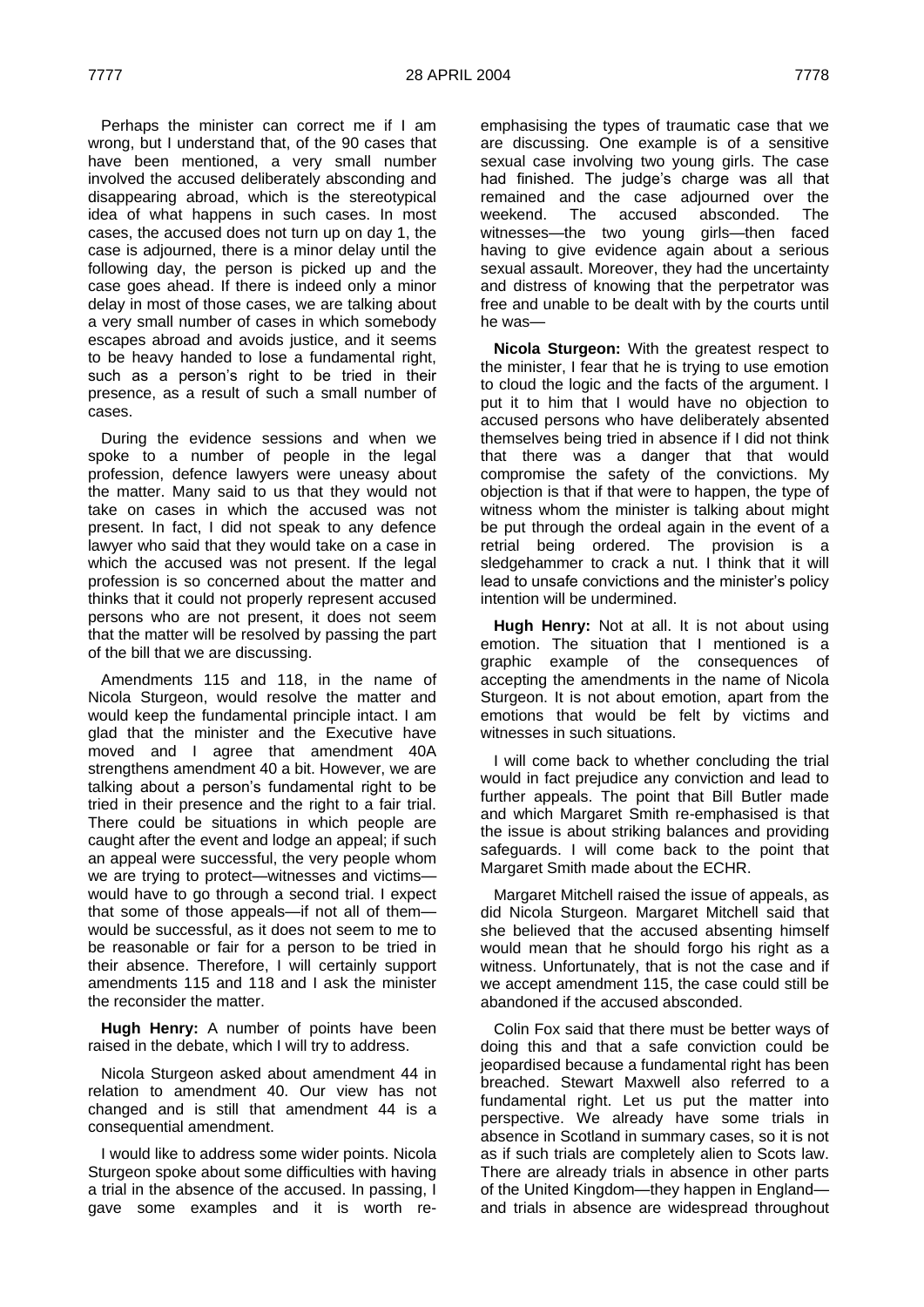Europe, so let us not talk as if we are doing something that is unknown in western democracy and western judiciary.

I come back to the important issue about the ECHR that was raised by Margaret Smith. I refer her and Parliament to paragraphs 81 to 84 of the policy memorandum, which are on the impact on human rights. Paragraph 83 states:

"there is nothing in the Strasbourg jurisprudence to suggest that a trial of a criminal defendant held in his absence is inconsistent with the ECHR (see Lord Bingham in R v Jones [2002] All ER 113)."

### Furthermore, paragraph 82 states:

"In relation to trials in absence, the provisions in the Bill in section 11 raise issues in connection with the rights of the accused under Article 6 of the ECHR. Article 6 confers a right to a fair trial, and in terms of the ECHR jurisprudence that includes a right of the accused to be present at and to take part in a hearing into his case that is adversarial in nature. The European Court of Human Rights has not found a breach of the ECHR where a defendant, fully informed of a forthcoming trial, has voluntarily chosen not to attend and the trial has continued."

Therefore, the policy memorandum makes the situation clear. I also make it clear that no legislation that is in breach of the ECHR can be passed by the Parliament. We are committed to fulfilling our obligations on that. I further argue not only that there is no breach of the ECHR but that we provide more protection to the accused than is required under the ECHR. We have met all our obligations.

# 15:45

The Executive is committed to striking a balance between the rights of the accused and the rights of victims and witnesses. We listened to the arguments of a wide range of people and to the arguments that were put forward at the committee. We agreed to the amendment at stage 2 and, because we thought that a bit more needed to be done to give it meaning, we reflected further and lodged amendments at stage 3. We have agreed to move even further in relation to amendment 40A, in the name of Bill Butler, so we have shifted considerably. We have listened to the arguments and we believe that we have struck a proper balance between the rights of all the parties. I urge members to accept that we are not abandoning anything fundamental and that we are not in breach of our obligations. For the first time, we are beginning to strike that proper balance, when in the past many people were let down by the justice system.

*Amendment 12 agreed to.*

*Amendments 13 and 14 moved—[Hugh Henry]—and agreed to.*

**The Deputy Presiding Officer:** We move on to group 5, on the sharing of information before the preliminary hearing. Amendment 101, in the name of Nicola Sturgeon, is grouped with amendments 102, 103, 15 to 21 and 104 to 106. If amendment 103 is agreed to, amendment 15 will be preempted.

**Nicola Sturgeon:** Amendment 101 would require the court to ask at the preliminary hearing whether the prosecutor has disclosed all the material evidence that is relevant to the defence's case. During the progress of the bill, the comment has often been made that the bill's effectiveness in speeding up the justice system will very much depend on the principle of early disclosure of relevant information. However, the bill places no clear duty on the prosecution to disclose early information that is likely to support the accused's defence. As Lord Bonomy pointed out, late disclosure of information by the prosecution often leads to delays in trials. The preliminary diets per se will not speed up the process unless steps are taken to ensure that all relevant information is disclosed. That is the purpose of amendment 101.

Amendments 102 and 104 relate to legal privilege. Article 8 of the ECHR enshrines the right to privacy. Scots law has traditionally protected the relationship between a solicitor and his or her client and has made provision for the doctrine of legal professional privilege. Amendment 102 would provide that nothing could be asked at the preliminary hearing that is designed to elicit information that is subject to legal privilege. Amendment 104 would provide that the written record should not contain information that is subject to legal privilege.

Amendment 106 would provide a definition of

"information subject to legal privilege".

Amendment 105 would apply that definition and the definition of the accused's legal representative to new section 72D and new section 72E of the 1995 act.

I move amendment 101.

**Margaret Mitchell:** Amendment 103 was a probing amendment and I do not intend to move it, as I will agree to Executive amendment 15.

I am not persuaded by Nicola Sturgeon's amendments. The ethos of the bill is that both parties should co-operate with each other and engage in full disclosure, which should enable them to say at an early stage in the process whether a trial will go ahead. To hide behind legal privilege at that stage would not be helpful. Whether there is a matter of legal privilege should be for the judge to decide at the preliminary hearing, and proceedings should continue unless there is something that the judge deems is not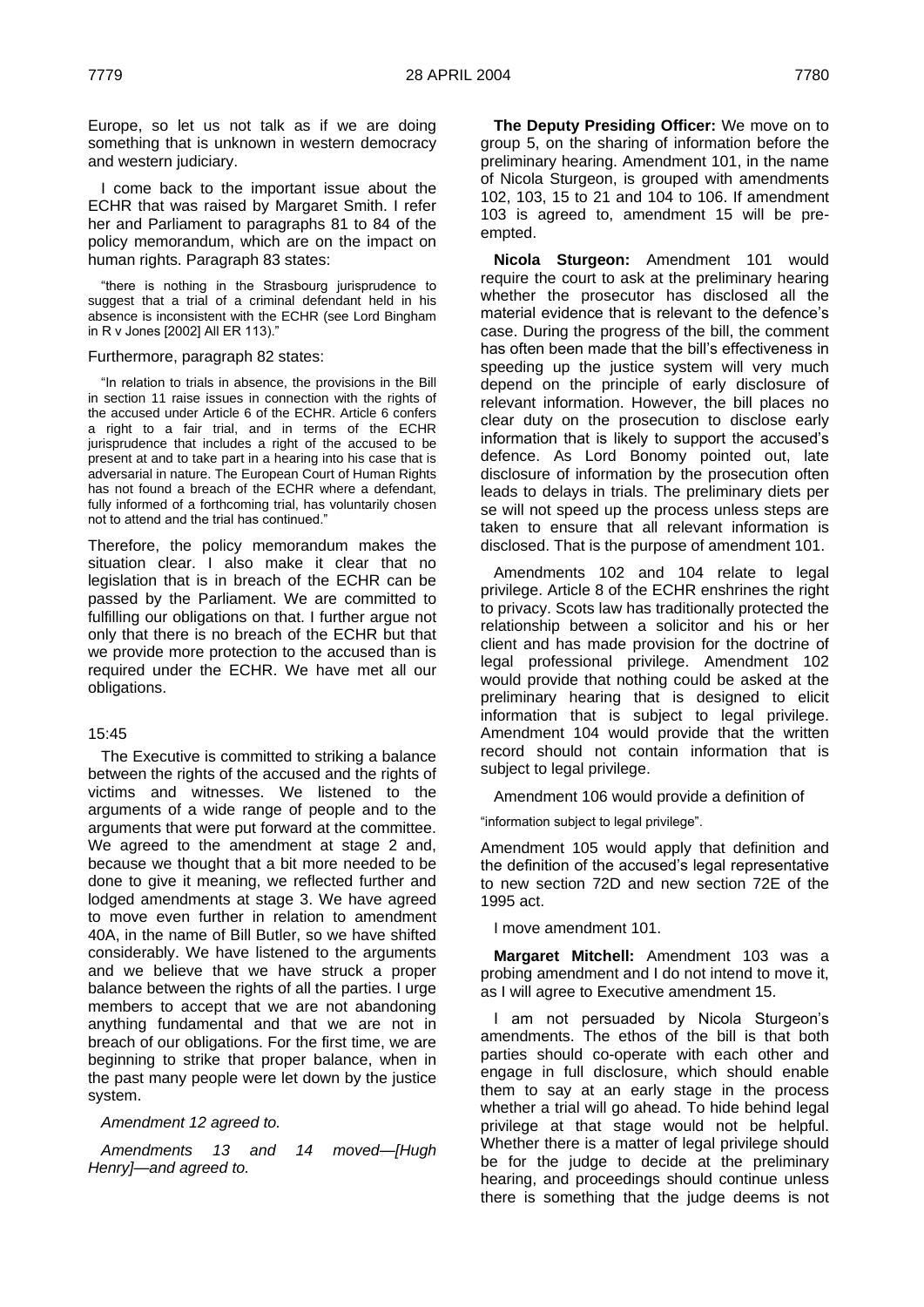covered by legal privilege; he should make a judgment at that point. We will be voting against Nicola Sturgeon's amendments in this group.

**Hugh Henry:** One of the bill's objectives is to achieve earlier communication between parties with a view to the court being provided with a written record of their state of preparedness at the preliminary hearing. The record will follow the discussions that parties are required to have under new section 72E of the 1995 act, which the bill seeks to insert.

Those discussions will be informed by the information that is supplied by the Crown to the defence. The Crown Office has drafted a practice note that is the subject of consultation between it and those who practise in the High Court. When the practice note has been finalised, it will be published and will become a public document. It will set out in detail how and when the Crown will inform the defence of the progress of its case.

At the preliminary hearing, the court will be able to ask the Crown whether it has complied with the practice note and, if not, why not. It is perhaps more important that, if the practice note has not been complied with, the defence will be able to say what effect that has had on its preparation for trial. We would expect that to be reflected in the written record that is lodged with the court. We believe that those safeguards are sufficient and that Nicola Sturgeon's amendments are unnecessary. Therefore, I ask her to consider seeking to withdraw amendment 101.

New section 72E of the 1995 act, which section 2 will introduce, provides that the prosecution and defence must prepare and jointly lodge a written record of their state of preparedness for trial not less than two days before the preliminary hearing. Amendments 15 and 17 seek to strengthen that provision by providing that the prosecutor and the accused's representative shall

―communicate with each other with a view to jointly preparing"

the written record to be lodged with the court. Amendments 16, 18, 19, 20 and 21 are consequential.

The intention of the bill is that parties have a discussion about their case and prepare a written record of the state of their preparedness. It is implicit that, in their report to the court, parties are expected to be as full and frank as is consistent with their duty as officers of the court. However, it is recognised that there will be communications between an accused and his legal representative that are confidential, and I emphasise that the bill does not seek to require an agent to breach that confidentiality. We believe that if, in accordance with his responsibility as an officer of the court, a legal representative indicates to the court that to

disclose something in answer to a question from the court would involve the divulging of privileged information, the court will accept that that is the case. We believe that that is the present situation in criminal proceedings. We are doing nothing to change that and we see no need to legislate on the matter.

I hope that Nicola Sturgeon will accept that assurance and not move amendments 102, 104 and 106. One of the effects of amendment 15 would be to make amendment 103 redundant, so I hope that Margaret Mitchell will consider not moving it.

**Margaret Smith:** Everyone agrees that, for the bill to succeed, we need culture change and that sharing of information and better communication between prosecution and defence are critical to that. I welcome amendment 15, as it is an attempt to include reference to the need for better communication in the bill. It also makes it clear that it is for both sides jointly to prepare the written report that will form the basis of discussion at the managed meeting.

On reflection, I agree with the minister's view that to include details of the managed meeting in the bill would have been too prescriptive and that primary legislation would have been necessary to amend those details. However, it is important that we are clear about what issues will be addressed at the meeting, whether or not it is face to face. It is right that those issues should be decided by the court through an act of adjournal. That is mentioned in the bill.

I have some sympathy for amendments 101 and 102, but I am reassured by the minister's assertion that the relevant issues will be covered in practice notes from the Crown.

**Nicola Sturgeon:** I simply ask the minister to reconsider, particularly on amendments 101 and 102. I believe that the need for early and full disclosure of all the information that is relevant to a case is at the heart of the bill. If that part of the process breaks down for any reason, I fear that many of the other provisions in the bill will not be as effective.

I hear what the minister said about the amendments not being necessary because that is what is supposed to happen anyway. However, I take the view that, to be true to Lord Bonomy's recommendations, it would be better—indeed, it would result in a much stronger and more robust bill—if the obligation on the prosecution were to be shown clearly on the face of the bill.

**Margaret Mitchell:** Does the member accept that there is also an obligation on the defence to give full disclosure as far as that is possible?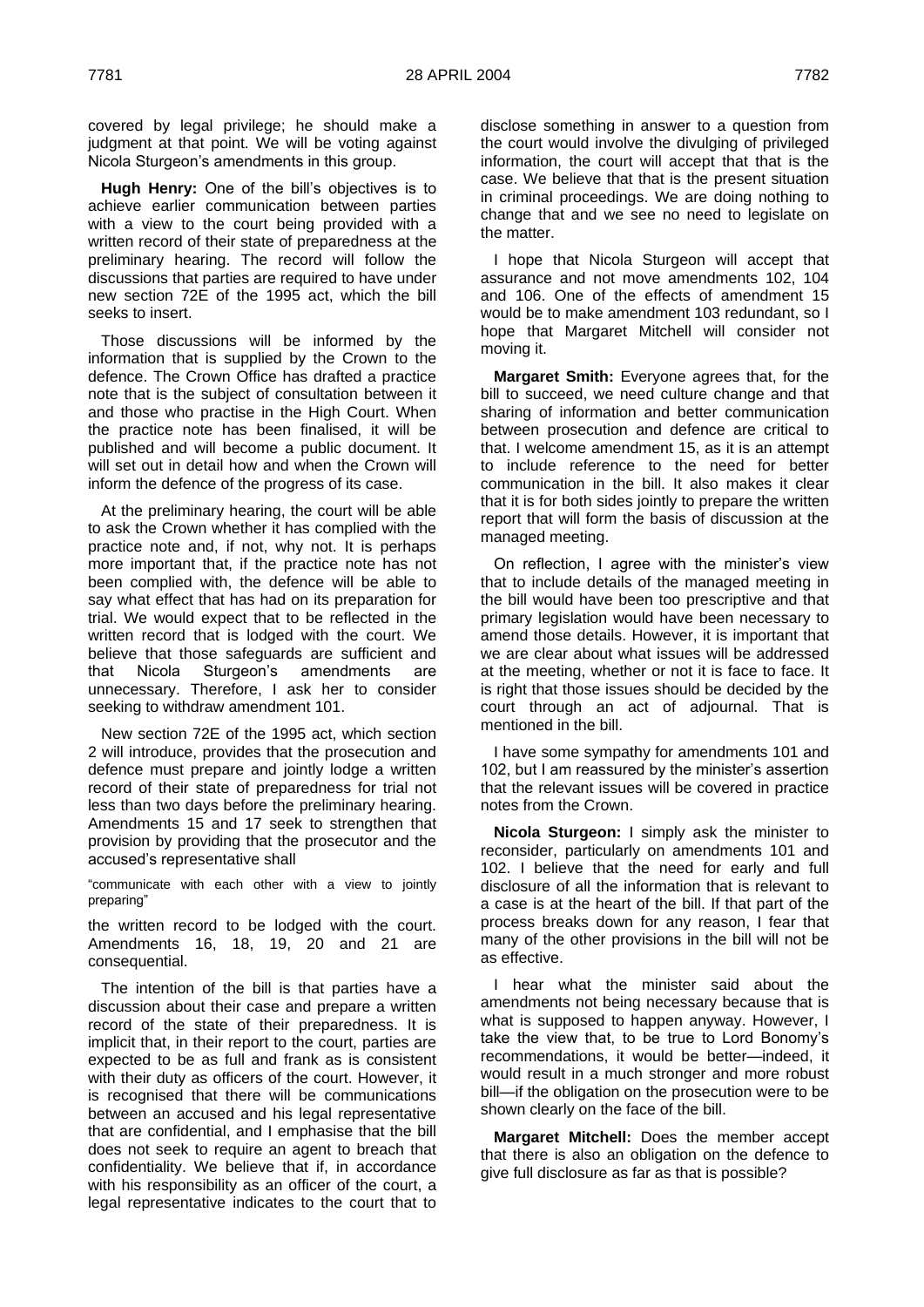**Nicola Sturgeon:** Absolutely; there should be full and early disclosure by both sides. However, very often in a trial, it is the prosecution that has information that is relevant to the defence. Very often, it is the preparation of the defence that is held up because of the delays in handing over information. It is often the Crown and the prosecution that determine the speed at which things can move. Although I agree with Margaret Mitchell's point, I believe that it is absolutely key to the bill for the obligation to be placed on the prosecution. For that reason I will press amendment 101.

**The Deputy Presiding Officer:** The question is, that amendment 101 be agreed to. Are we agreed?

#### **Members:** No.

**The Deputy Presiding Officer:** There will be a division.

#### **FOR**

Adam, Brian (Aberdeen North) (SNP) Baird, Shiona (North East Scotland) (Green) Ballance, Chris (South of Scotland) (Green) Ballard, Mark (Lothians) (Green) Byrne, Ms Rosemary (South of Scotland) (SSP) Crawford, Bruce (Mid Scotland and Fife) (SNP) Cunningham, Roseanna (Perth) (SNP) Ewing, Fergus (Inverness East, Nairn and Lochaber) (SNP) Fabiani, Linda (Central Scotland) (SNP) Fox, Colin (Lothians) (SSP) Gibson, Rob (Highlands and Islands) (SNP) Grahame, Christine (South of Scotland) (SNP) Harvie, Patrick (Glasgow) (Green) Hyslop, Fiona (Lothians) (SNP) Kane, Rosie (Glasgow) (SSP) Leckie, Carolyn (Central Scotland) (SSP) Lochhead, Richard (North East Scotland) (SNP) MacAskill, Mr Kenny (Lothians) (SNP) MacDonald, Margo (Lothians) (Ind) Martin, Campbell (West of Scotland) (SNP) Marwick, Tricia (Mid Scotland and Fife) (SNP) Mather, Jim (Highlands and Islands) (SNP) Maxwell, Mr Stewart (West of Scotland) (SNP) McFee, Mr Bruce (West of Scotland) (SNP) Morgan, Alasdair (South of Scotland) (SNP) Neil, Alex (Central Scotland) (SNP) Robison, Shona (Dundee East) (SNP) Ruskell, Mr Mark (Mid Scotland and Fife) (Green) Scott, Eleanor (Highlands and Islands) (Green) Sheridan, Tommy (Glasgow) (SSP) Stevenson, Stewart (Banff and Buchan) (SNP) Sturgeon, Nicola (Glasgow) (SNP) Swinburne, John (Central Scotland) (SSCUP) Welsh, Mr Andrew (Angus) (SNP) White, Ms Sandra (Glasgow) (SNP)

#### **AGAINST**

Aitken, Bill (Glasgow) (Con) Alexander, Ms Wendy (Paisley North) (Lab) Baillie, Jackie (Dumbarton) (Lab) Baker, Richard (North East Scotland) (Lab) Barrie, Scott (Dunfermline West) (Lab) Boyack, Sarah (Edinburgh Central) (Lab) Brankin, Rhona (Midlothian) (Lab) Brown, Robert (Glasgow) (LD) Butler, Bill (Glasgow Anniesland) (Lab)

Chisholm, Malcolm (Edinburgh North and Leith) (Lab) Craigie, Cathie (Cumbernauld and Kilsyth) (Lab) Curran, Ms Margaret (Glasgow Baillieston) (Lab) Davidson, Mr David (North East Scotland) (Con) Deacon, Susan (Edinburgh East and Musselburgh) (Lab) Douglas-Hamilton, Lord James (Lothians) (Con) Eadie, Helen (Dunfermline East) (Lab) Ferguson, Patricia (Glasgow Maryhill) (Lab) Fergusson, Alex (Galloway and Upper Nithsdale) (Con) Finnie, Ross (West of Scotland) (LD) Fraser, Murdo (Mid Scotland and Fife) (Con) Gallie, Phil (South of Scotland) (Con) Gillon, Karen (Clydesdale) (Lab) Glen, Marlyn (North East Scotland) (Lab) Goldie, Miss Annabel (West of Scotland) (Con) Gorrie, Donald (Central Scotland) (LD) Henry, Hugh (Paisley South) (Lab) Home Robertson, Mr John (East Lothian) (Lab) Hughes, Janis (Glasgow Rutherglen) (Lab) Jackson, Dr Sylvia (Stirling) (Lab) Jackson, Gordon (Glasgow Govan) (Lab) Jamieson, Cathy (Carrick, Cumnock and Doon Valley)  $($ l ab $)$ Johnstone, Alex (North East Scotland) (Con) Kerr, Mr Andy (East Kilbride) (Lab) Lamont, Johann (Glasgow Pollok) (Lab) Lyon, George (Argyll and Bute) (LD) Macdonald, Lewis (Aberdeen Central) (Lab) Macintosh, Mr Kenneth (Eastwood) (Lab) Maclean, Kate (Dundee West) (Lab) Macmillan, Maureen (Highlands and Islands) (Lab) Martin, Paul (Glasgow Springburn) (Lab) May, Christine (Central Fife) (Lab) McAveety, Mr Frank (Glasgow Shettleston) (Lab) McCabe, Mr Tom (Hamilton South) (Lab) McConnell, Mr Jack (Motherwell and Wishaw) (Lab) McGrigor, Mr Jamie (Highlands and Islands) (Con) McMahon, Michael (Hamilton North and Bellshill) (Lab) McNeil, Mr Duncan (Greenock and Inverclyde) (Lab) McNulty, Des (Clydebank and Milngavie) (Lab) Mitchell, Margaret (Central Scotland) (Con) Monteith, Mr Brian (Mid Scotland and Fife) (Con) Morrison, Mr Alasdair (Western Isles) (Lab) Muldoon, Bristow (Livingston) (Lab) Mulligan, Mrs Mary (Linlithgow) (Lab) Mundell, David (South of Scotland) (Con) Munro, John Farquhar (Ross, Skye and Inverness West) (LD) Murray, Dr Elaine (Dumfries) (Lab) Oldfather, Irene (Cunninghame South) (Lab) Peacock, Peter (Highlands and Islands) (Lab) Peattie, Cathy (Falkirk East) (Lab) Pringle, Mike (Edinburgh South) (LD) Purvis, Jeremy (Tweeddale, Ettrick and Lauderdale) (LD) Radcliffe, Nora (Gordon) (LD) Raffan, Mr Keith (Mid Scotland and Fife) (LD) Robson, Euan (Roxburgh and Berwickshire) (LD) Rumbles, Mike (West Aberdeenshire and Kincardine) (LD) Scanlon, Mary (Highlands and Islands) (Con) Scott, John (Ayr) (Con) Scott, Tavish (Shetland) (LD) Smith, Elaine (Coatbridge and Chryston) (Lab) Smith, Iain (North East Fife) (LD) Smith, Margaret (Edinburgh West) (LD) Stephen, Nicol (Aberdeen South) (LD) Tosh, Murray (West of Scotland) (Con) Wallace, Mr Jim (Orkney) (LD) Whitefield, Karen (Airdrie and Shotts) (Lab) Wilson, Allan (Cunninghame North) (Lab)

**The Deputy Presiding Officer:** The result of the division is: For 35, Against 76, Abstentions 0.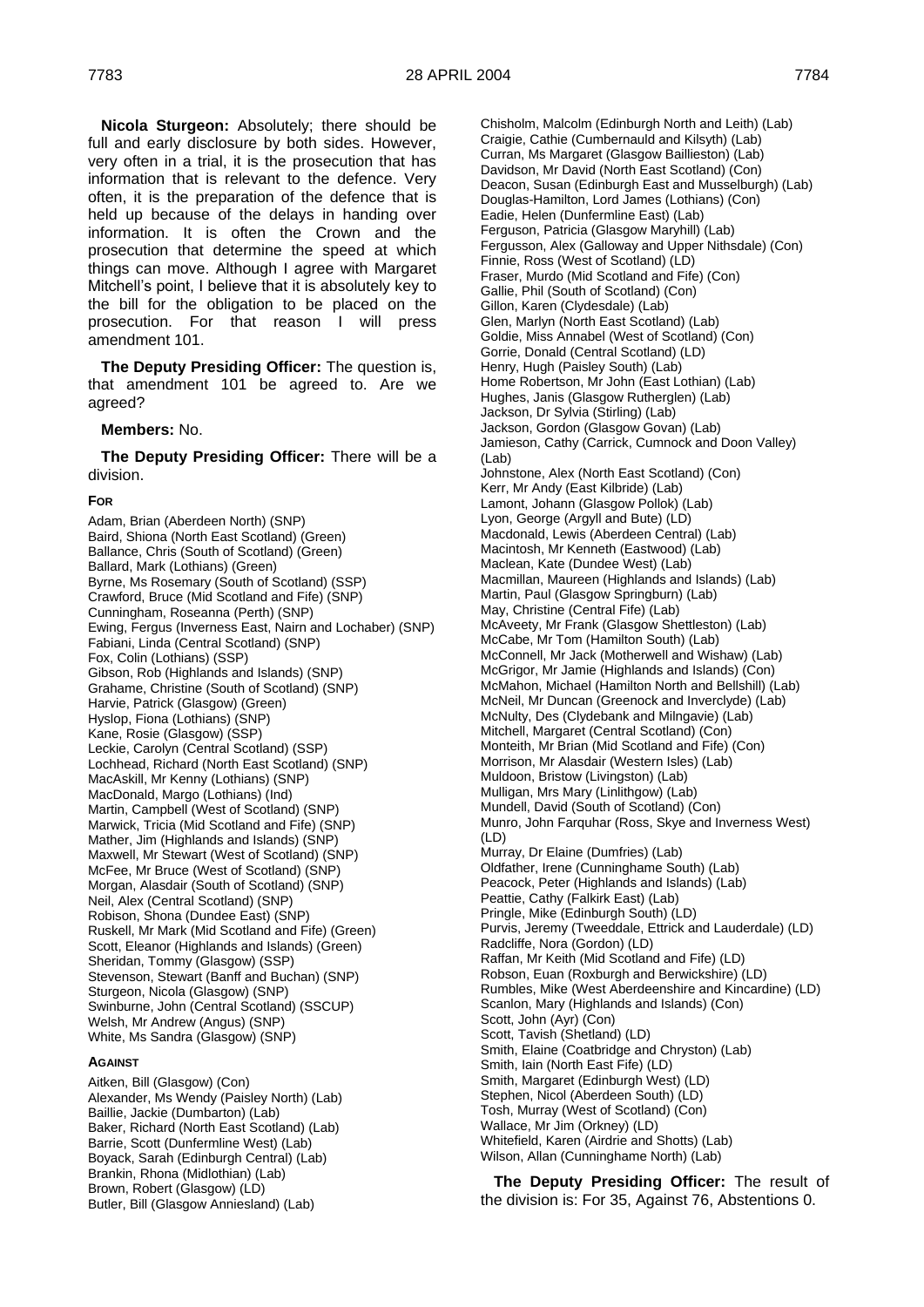*Amendment 101 disagreed to.*

*Amendment 102 not moved.*

# **Section 2—Written record of state of preparation in certain cases**

*Amendment 103 not moved.*

*Amendments 15 to 21 moved—[Hugh Henry] and agreed to.*

*Amendments 104 to 106 not moved.*

#### **Section 3—Appeals**

*Amendments 22 to 24 moved—[Hugh Henry] and agreed to.*

#### **Section 4—Prohibition on accused conducting case in person in certain cases**

*Amendments 25 and 26 moved—[Hugh Henry]—and agreed to.*

# **Section 8—Continuation of trial diet**

*Amendment 27 moved—[Hugh Henry]—and agreed to.* 

*Amendment 107 moved—[Nicola Sturgeon].*

**The Deputy Presiding Officer:** The question is, that amendment 107 be agreed to. Are we agreed?

**Members:** No.

#### **The Deputy Presiding Officer:** There will be a division.

#### **FOR**

Adam, Brian (Aberdeen North) (SNP) Aitken, Bill (Glasgow) (Con) Baird, Shiona (North East Scotland) (Green) Ballance, Chris (South of Scotland) (Green) Ballard, Mark (Lothians) (Green) Byrne, Ms Rosemary (South of Scotland) (SSP) Crawford, Bruce (Mid Scotland and Fife) (SNP) Cunningham, Roseanna (Perth) (SNP) Davidson, Mr David (North East Scotland) (Con) Douglas-Hamilton, Lord James (Lothians) (Con) Ewing, Fergus (Inverness East, Nairn and Lochaber) (SNP) Fabiani, Linda (Central Scotland) (SNP) Fergusson, Alex (Galloway and Upper Nithsdale) (Con) Fox, Colin (Lothians) (SSP) Fraser, Murdo (Mid Scotland and Fife) (Con) Gibson, Rob (Highlands and Islands) (SNP) Goldie, Miss Annabel (West of Scotland) (Con) Grahame, Christine (South of Scotland) (SNP) Harvie, Patrick (Glasgow) (Green) Hyslop, Fiona (Lothians) (SNP) Ingram, Mr Adam (South of Scotland) (SNP) Johnstone, Alex (North East Scotland) (Con) Kane, Rosie (Glasgow) (SSP) Leckie, Carolyn (Central Scotland) (SSP) Lochhead, Richard (North East Scotland) (SNP) MacAskill, Mr Kenny (Lothians) (SNP) Martin, Campbell (West of Scotland) (SNP) Marwick, Tricia (Mid Scotland and Fife) (SNP) Mather, Jim (Highlands and Islands) (SNP)

Maxwell, Mr Stewart (West of Scotland) (SNP) McFee, Mr Bruce (West of Scotland) (SNP) McGrigor, Mr Jamie (Highlands and Islands) (Con) Mitchell, Margaret (Central Scotland) (Con) Monteith, Mr Brian (Mid Scotland and Fife) (Con) Morgan, Alasdair (South of Scotland) (SNP) Mundell, David (South of Scotland) (Con) Neil, Alex (Central Scotland) (SNP) Robison, Shona (Dundee East) (SNP) Ruskell, Mr Mark (Mid Scotland and Fife) (Green) Scanlon, Mary (Highlands and Islands) (Con) Scott, Eleanor (Highlands and Islands) (Green) Scott, John (Ayr) (Con) Sheridan, Tommy (Glasgow) (SSP) Stevenson, Stewart (Banff and Buchan) (SNP) Sturgeon, Nicola (Glasgow) (SNP) Tosh, Murray (West of Scotland) (Con) Welsh, Mr Andrew (Angus) (SNP) White, Ms Sandra (Glasgow) (SNP)

#### **AGAINST**

Alexander, Ms Wendy (Paisley North) (Lab) Baillie, Jackie (Dumbarton) (Lab) Baker, Richard (North East Scotland) (Lab) Barrie, Scott (Dunfermline West) (Lab) Boyack, Sarah (Edinburgh Central) (Lab) Brankin, Rhona (Midlothian) (Lab) Brown, Robert (Glasgow) (LD) Butler, Bill (Glasgow Anniesland) (Lab) Chisholm, Malcolm (Edinburgh North and Leith) (Lab) Craigie, Cathie (Cumbernauld and Kilsyth) (Lab) Curran, Ms Margaret (Glasgow Baillieston) (Lab) Deacon, Susan (Edinburgh East and Musselburgh) (Lab) Eadie, Helen (Dunfermline East) (Lab) Ferguson, Patricia (Glasgow Maryhill) (Lab) Finnie, Ross (West of Scotland) (LD) Gillon, Karen (Clydesdale) (Lab) Glen, Marlyn (North East Scotland) (Lab) Gorrie, Donald (Central Scotland) (LD) Henry, Hugh (Paisley South) (Lab) Home Robertson, Mr John (East Lothian) (Lab) Hughes, Janis (Glasgow Rutherglen) (Lab) Jackson, Dr Sylvia (Stirling) (Lab) Jackson, Gordon (Glasgow Govan) (Lab) Jamieson, Cathy (Carrick, Cumnock and Doon Valley) (Lab) Kerr, Mr Andy (East Kilbride) (Lab) Lamont, Johann (Glasgow Pollok) (Lab) Lyon, George (Argyll and Bute) (LD) Macdonald, Lewis (Aberdeen Central) (Lab) Macintosh, Mr Kenneth (Eastwood) (Lab) Maclean, Kate (Dundee West) (Lab) Macmillan, Maureen (Highlands and Islands) (Lab) Martin, Paul (Glasgow Springburn) (Lab) May, Christine (Central Fife) (Lab) McAveety, Mr Frank (Glasgow Shettleston) (Lab) McCabe, Mr Tom (Hamilton South) (Lab) McConnell, Mr Jack (Motherwell and Wishaw) (Lab) McMahon, Michael (Hamilton North and Bellshill) (Lab) McNeil, Mr Duncan (Greenock and Inverclyde) (Lab) McNulty, Des (Clydebank and Milngavie) (Lab) Morrison, Mr Alasdair (Western Isles) (Lab) Muldoon, Bristow (Livingston) (Lab) Mulligan, Mrs Mary (Linlithgow) (Lab) Murray, Dr Elaine (Dumfries) (Lab) Oldfather, Irene (Cunninghame South) (Lab) Peacock, Peter (Highlands and Islands) (Lab) Peattie, Cathy (Falkirk East) (Lab) Pringle, Mike (Edinburgh South) (LD) Purvis, Jeremy (Tweeddale, Ettrick and Lauderdale) (LD) Radcliffe, Nora (Gordon) (LD) Raffan, Mr Keith (Mid Scotland and Fife) (LD)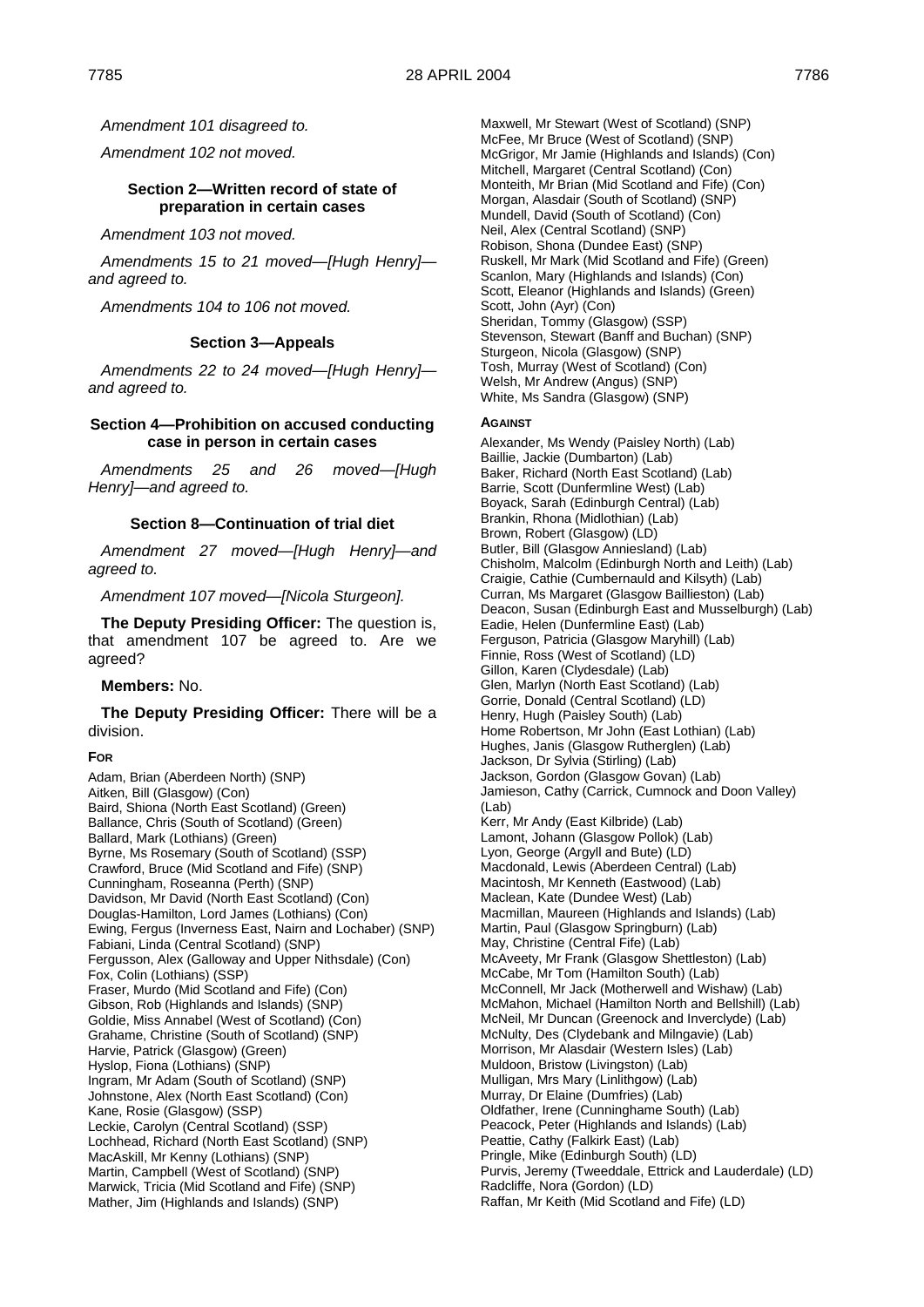Robson, Euan (Roxburgh and Berwickshire) (LD) Rumbles, Mike (West Aberdeenshire and Kincardine) (LD) Scott, Tavish (Shetland) (LD) Smith, Elaine (Coatbridge and Chryston) (Lab) Smith, Iain (North East Fife) (LD) Smith, Margaret (Edinburgh West) (LD) Stephen, Nicol (Aberdeen South) (LD) Swinburne, John (Central Scotland) (SSCUP) Wallace, Mr Jim (Orkney) (LD) Whitefield, Karen (Airdrie and Shotts) (Lab) Wilson, Allan (Cunninghame North) (Lab)

# **ABSTENTIONS**

MacDonald, Margo (Lothians) (Ind)

**The Deputy Presiding Officer:** The result of the division is: For 48, Against 61, Abstentions 1.

*Amendment 107 disagreed to.*

*Amendments 28 and 29 moved—[Hugh Henry]—and agreed to.*

*Amendment 108 not moved.*

# **Section 9—Time limits**

16:00

**The Deputy Presiding Officer:** I remind members that if amendment 109 is agreed to, I cannot call amendment 110 because of preemption.

*Amendment 109 moved—[Colin Fox].*

**The Deputy Presiding Officer:** The question is, that amendment 109 be agreed to. Are we agreed?

**Members:** No.

**The Deputy Presiding Officer:** There will be a division.

#### **FOR**

Baird, Shiona (North East Scotland) (Green) Ballance, Chris (South of Scotland) (Green) Ballard, Mark (Lothians) (Green) Byrne, Ms Rosemary (South of Scotland) (SSP) Fox, Colin (Lothians) (SSP) Harvie, Patrick (Glasgow) (Green) Kane, Rosie (Glasgow) (SSP) Leckie, Carolyn (Central Scotland) (SSP) MacDonald, Margo (Lothians) (Ind) Martin, Campbell (West of Scotland) (SNP) Ruskell, Mr Mark (Mid Scotland and Fife) (Green) Scott, Eleanor (Highlands and Islands) (Green) Sheridan, Tommy (Glasgow) (SSP) Swinburne, John (Central Scotland) (SSCUP)

#### **AGAINST**

Adam, Brian (Aberdeen North) (SNP) Aitken, Bill (Glasgow) (Con) Alexander, Ms Wendy (Paisley North) (Lab) Baillie, Jackie (Dumbarton) (Lab) Baker, Richard (North East Scotland) (Lab) Barrie, Scott (Dunfermline West) (Lab) Boyack, Sarah (Edinburgh Central) (Lab) Brankin, Rhona (Midlothian) (Lab) Brown, Robert (Glasgow) (LD) Butler, Bill (Glasgow Anniesland) (Lab)

Chisholm, Malcolm (Edinburgh North and Leith) (Lab) Craigie, Cathie (Cumbernauld and Kilsyth) (Lab) Crawford, Bruce (Mid Scotland and Fife) (SNP) Curran, Ms Margaret (Glasgow Baillieston) (Lab) Davidson, Mr David (North East Scotland) (Con) Deacon, Susan (Edinburgh East and Musselburgh) (Lab) Douglas-Hamilton, Lord James (Lothians) (Con) Eadie, Helen (Dunfermline East) (Lab) Ewing, Fergus (Inverness East, Nairn and Lochaber) (SNP) Fabiani, Linda (Central Scotland) (SNP) Fergusson, Alex (Galloway and Upper Nithsdale) (Con) Finnie, Ross (West of Scotland) (LD) Fraser, Murdo (Mid Scotland and Fife) (Con) Gibson, Rob (Highlands and Islands) (SNP) Gillon, Karen (Clydesdale) (Lab) Glen, Marlyn (North East Scotland) (Lab) Goldie, Miss Annabel (West of Scotland) (Con) Gorrie, Donald (Central Scotland) (LD) Grahame, Christine (South of Scotland) (SNP) Henry, Hugh (Paisley South) (Lab) Home Robertson, Mr John (East Lothian) (Lab) Hughes, Janis (Glasgow Rutherglen) (Lab) Hyslop, Fiona (Lothians) (SNP) Ingram, Mr Adam (South of Scotland) (SNP) Jackson, Dr Sylvia (Stirling) (Lab) Jackson, Gordon (Glasgow Govan) (Lab) Jamieson, Cathy (Carrick, Cumnock and Doon Valley) (Lab) Jamieson, Margaret (Kilmarnock and Loudoun) (Lab) Johnstone, Alex (North East Scotland) (Con) Kerr, Mr Andy (East Kilbride) (Lab) Lamont, Johann (Glasgow Pollok) (Lab) Lochhead, Richard (North East Scotland) (SNP) Lyon, George (Argyll and Bute) (LD) MacAskill, Mr Kenny (Lothians) (SNP) Macdonald, Lewis (Aberdeen Central) (Lab) Macintosh, Mr Kenneth (Eastwood) (Lab) Maclean, Kate (Dundee West) (Lab) Macmillan, Maureen (Highlands and Islands) (Lab) Martin, Paul (Glasgow Springburn) (Lab) Marwick, Tricia (Mid Scotland and Fife) (SNP) Mather, Jim (Highlands and Islands) (SNP) Maxwell, Mr Stewart (West of Scotland) (SNP) May, Christine (Central Fife) (Lab) McAveety, Mr Frank (Glasgow Shettleston) (Lab) McCabe, Mr Tom (Hamilton South) (Lab) McConnell, Mr Jack (Motherwell and Wishaw) (Lab) McFee, Mr Bruce (West of Scotland) (SNP) McGrigor, Mr Jamie (Highlands and Islands) (Con) McMahon, Michael (Hamilton North and Bellshill) (Lab) McNeil, Mr Duncan (Greenock and Inverclyde) (Lab) McNeill, Pauline (Glasgow Kelvin) (Lab) McNulty, Des (Clydebank and Milngavie) (Lab) Mitchell, Margaret (Central Scotland) (Con) Monteith, Mr Brian (Mid Scotland and Fife) (Con) Morgan, Alasdair (South of Scotland) (SNP) Morrison, Mr Alasdair (Western Isles) (Lab) Muldoon, Bristow (Livingston) (Lab) Mulligan, Mrs Mary (Linlithgow) (Lab) Mundell, David (South of Scotland) (Con) Murray, Dr Elaine (Dumfries) (Lab) Neil, Alex (Central Scotland) (SNP) Oldfather, Irene (Cunninghame South) (Lab) Peacock, Peter (Highlands and Islands) (Lab) Peattie, Cathy (Falkirk East) (Lab) Pringle, Mike (Edinburgh South) (LD) Purvis, Jeremy (Tweeddale, Ettrick and Lauderdale) (LD) Radcliffe, Nora (Gordon) (LD) Raffan, Mr Keith (Mid Scotland and Fife) (LD) Robison, Shona (Dundee East) (SNP) Robson, Euan (Roxburgh and Berwickshire) (LD) Rumbles, Mike (West Aberdeenshire and Kincardine) (LD)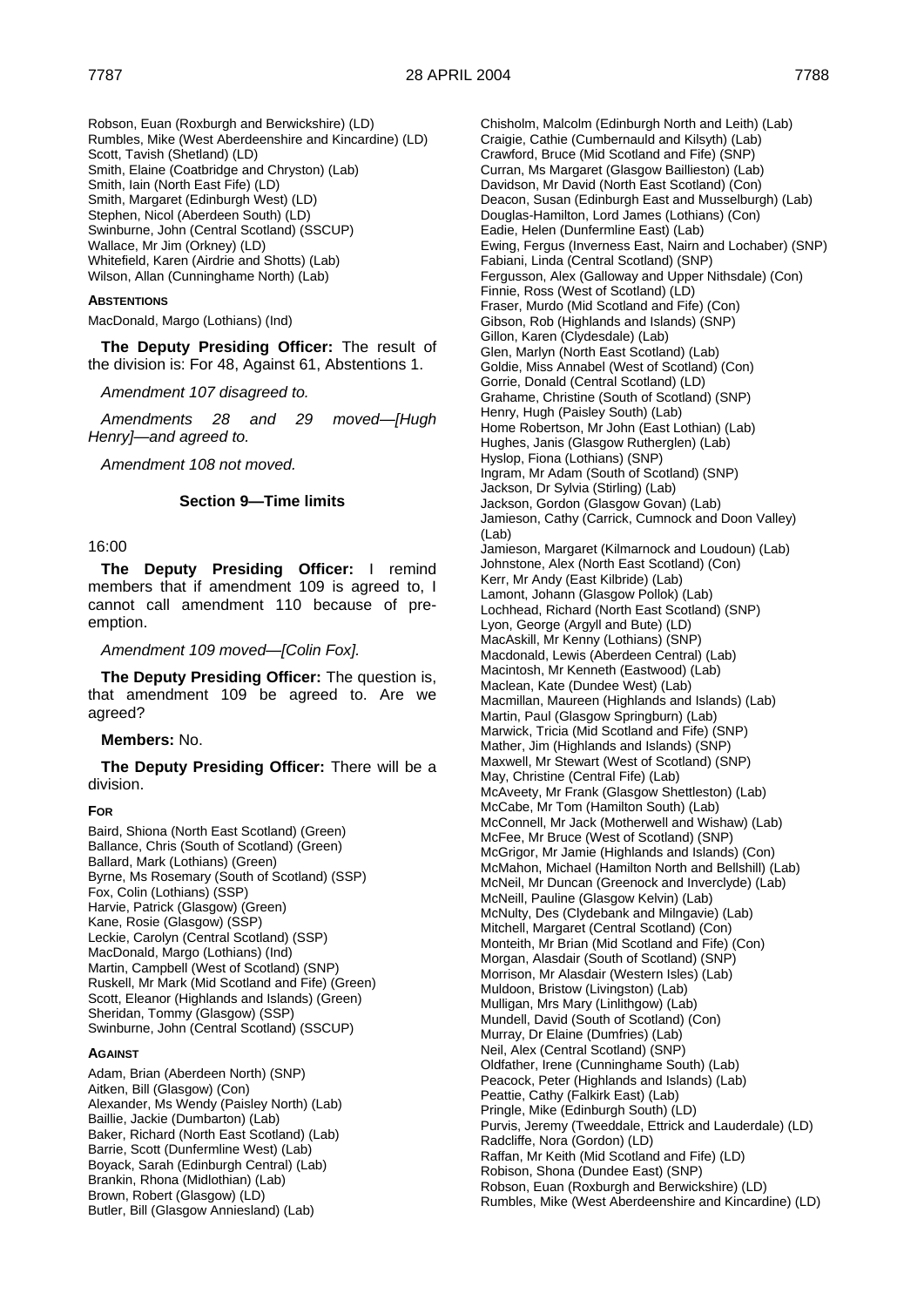Scanlon, Mary (Highlands and Islands) (Con) Scott, John (Ayr) (Con) Scott, Tavish (Shetland) (LD) Smith, Elaine (Coatbridge and Chryston) (Lab) Smith, Iain (North East Fife) (LD) Smith, Margaret (Edinburgh West) (LD) Stephen, Nicol (Aberdeen South) (LD) Stevenson, Stewart (Banff and Buchan) (SNP) Sturgeon, Nicola (Glasgow) (SNP) Tosh, Murray (West of Scotland) (Con) Wallace, Mr Jim (Orkney) (LD) Welsh, Mr Andrew (Angus) (SNP) White, Ms Sandra (Glasgow) (SNP) Whitefield, Karen (Airdrie and Shotts) (Lab) Wilson, Allan (Cunninghame North) (Lab)

#### **ABSTENTIONS**

Cunningham, Roseanna (Perth) (SNP)

**The Deputy Presiding Officer:** The result of the division is: For 14, Against 96, Abstentions 1.

*Amendment 109 disagreed to.*

*Amendments 110 to 114 not moved.*

*Amendments 30 to 35 moved—[Hugh Henry].*

**The Deputy Presiding Officer:** The question is, that amendments 30 to 35 be agreed to. Are we agreed?

#### **Members:** No.

**The Deputy Presiding Officer:** There will be a division.

#### **FOR**

Adam, Brian (Aberdeen North) (SNP) Alexander, Ms Wendy (Paisley North) (Lab) Baillie, Jackie (Dumbarton) (Lab) Baird, Shiona (North East Scotland) (Green) Baker, Richard (North East Scotland) (Lab) Ballance, Chris (South of Scotland) (Green) Ballard, Mark (Lothians) (Green) Barrie, Scott (Dunfermline West) (Lab) Boyack, Sarah (Edinburgh Central) (Lab) Brankin, Rhona (Midlothian) (Lab) Butler, Bill (Glasgow Anniesland) (Lab) Byrne, Ms Rosemary (South of Scotland) (SSP) Chisholm, Malcolm (Edinburgh North and Leith) (Lab) Craigie, Cathie (Cumbernauld and Kilsyth) (Lab) Crawford, Bruce (Mid Scotland and Fife) (SNP) Cunningham, Roseanna (Perth) (SNP) Curran, Ms Margaret (Glasgow Baillieston) (Lab) Deacon, Susan (Edinburgh East and Musselburgh) (Lab) Eadie, Helen (Dunfermline East) (Lab) Ewing, Fergus (Inverness East, Nairn and Lochaber) (SNP) Fabiani, Linda (Central Scotland) (SNP) Ferguson, Patricia (Glasgow Maryhill) (Lab) Finnie, Ross (West of Scotland) (LD) Fox, Colin (Lothians) (SSP) Gibson, Rob (Highlands and Islands) (SNP) Gillon, Karen (Clydesdale) (Lab) Glen, Marlyn (North East Scotland) (Lab) Gorrie, Donald (Central Scotland) (LD) Grahame, Christine (South of Scotland) (SNP) Harvie, Patrick (Glasgow) (Green) Henry, Hugh (Paisley South) (Lab) Home Robertson, Mr John (East Lothian) (Lab) Hughes, Janis (Glasgow Rutherglen) (Lab) Hyslop, Fiona (Lothians) (SNP) Ingram, Mr Adam (South of Scotland) (SNP)

Jackson, Dr Sylvia (Stirling) (Lab) Jackson, Gordon (Glasgow Govan) (Lab) Jamieson, Cathy (Carrick, Cumnock and Doon Valley) (Lab) Jamieson, Margaret (Kilmarnock and Loudoun) (Lab) Kane, Rosie (Glasgow) (SSP) Kerr, Mr Andy (East Kilbride) (Lab) Lamont, Johann (Glasgow Pollok) (Lab) Leckie, Carolyn (Central Scotland) (SSP) Lochhead, Richard (North East Scotland) (SNP) Lyon, George (Argyll and Bute) (LD) MacAskill, Mr Kenny (Lothians) (SNP) Macdonald, Lewis (Aberdeen Central) (Lab) MacDonald, Margo (Lothians) (Ind) Macintosh, Mr Kenneth (Eastwood) (Lab) Maclean, Kate (Dundee West) (Lab) Macmillan, Maureen (Highlands and Islands) (Lab) Martin, Campbell (West of Scotland) (SNP) Martin, Paul (Glasgow Springburn) (Lab) Marwick, Tricia (Mid Scotland and Fife) (SNP) Mather, Jim (Highlands and Islands) (SNP) Maxwell, Mr Stewart (West of Scotland) (SNP) May, Christine (Central Fife) (Lab) McAveety, Mr Frank (Glasgow Shettleston) (Lab) McCabe, Mr Tom (Hamilton South) (Lab) McConnell, Mr Jack (Motherwell and Wishaw) (Lab) McFee, Mr Bruce (West of Scotland) (SNP) McMahon, Michael (Hamilton North and Bellshill) (Lab) McNeil, Mr Duncan (Greenock and Inverclyde) (Lab) McNeill, Pauline (Glasgow Kelvin) (Lab) McNulty, Des (Clydebank and Milngavie) (Lab) Morgan, Alasdair (South of Scotland) (SNP) Morrison, Mr Alasdair (Western Isles) (Lab) Muldoon, Bristow (Livingston) (Lab) Mulligan, Mrs Mary (Linlithgow) (Lab) Munro, John Farquhar (Ross, Skye and Inverness West) (LD) Murray, Dr Elaine (Dumfries) (Lab) Neil, Alex (Central Scotland) (SNP) Oldfather, Irene (Cunninghame South) (Lab) Peacock, Peter (Highlands and Islands) (Lab) Peattie, Cathy (Falkirk East) (Lab) Pringle, Mike (Edinburgh South) (LD) Purvis, Jeremy (Tweeddale, Ettrick and Lauderdale) (LD) Radcliffe, Nora (Gordon) (LD) Raffan, Mr Keith (Mid Scotland and Fife) (LD) Robison, Shona (Dundee East) (SNP) Robson, Euan (Roxburgh and Berwickshire) (LD) Rumbles, Mike (West Aberdeenshire and Kincardine) (LD) Ruskell, Mr Mark (Mid Scotland and Fife) (Green) Scott, Eleanor (Highlands and Islands) (Green) Scott, Tavish (Shetland) (LD) Sheridan, Tommy (Glasgow) (SSP) Smith, Elaine (Coatbridge and Chryston) (Lab) Smith, Iain (North East Fife) (LD) Smith, Margaret (Edinburgh West) (LD) Stephen, Nicol (Aberdeen South) (LD) Stevenson, Stewart (Banff and Buchan) (SNP) Sturgeon, Nicola (Glasgow) (SNP) Swinburne, John (Central Scotland) (SSCUP) Tosh, Murray (West of Scotland) (Con) Wallace, Mr Jim (Orkney) (LD) Watson, Mike (Glasgow Cathcart) (Lab) Welsh, Mr Andrew (Angus) (SNP) White, Ms Sandra (Glasgow) (SNP) Whitefield, Karen (Airdrie and Shotts) (Lab) Wilson, Allan (Cunninghame North) (Lab)

### **AGAINST**

Brown, Robert (Glasgow) (LD)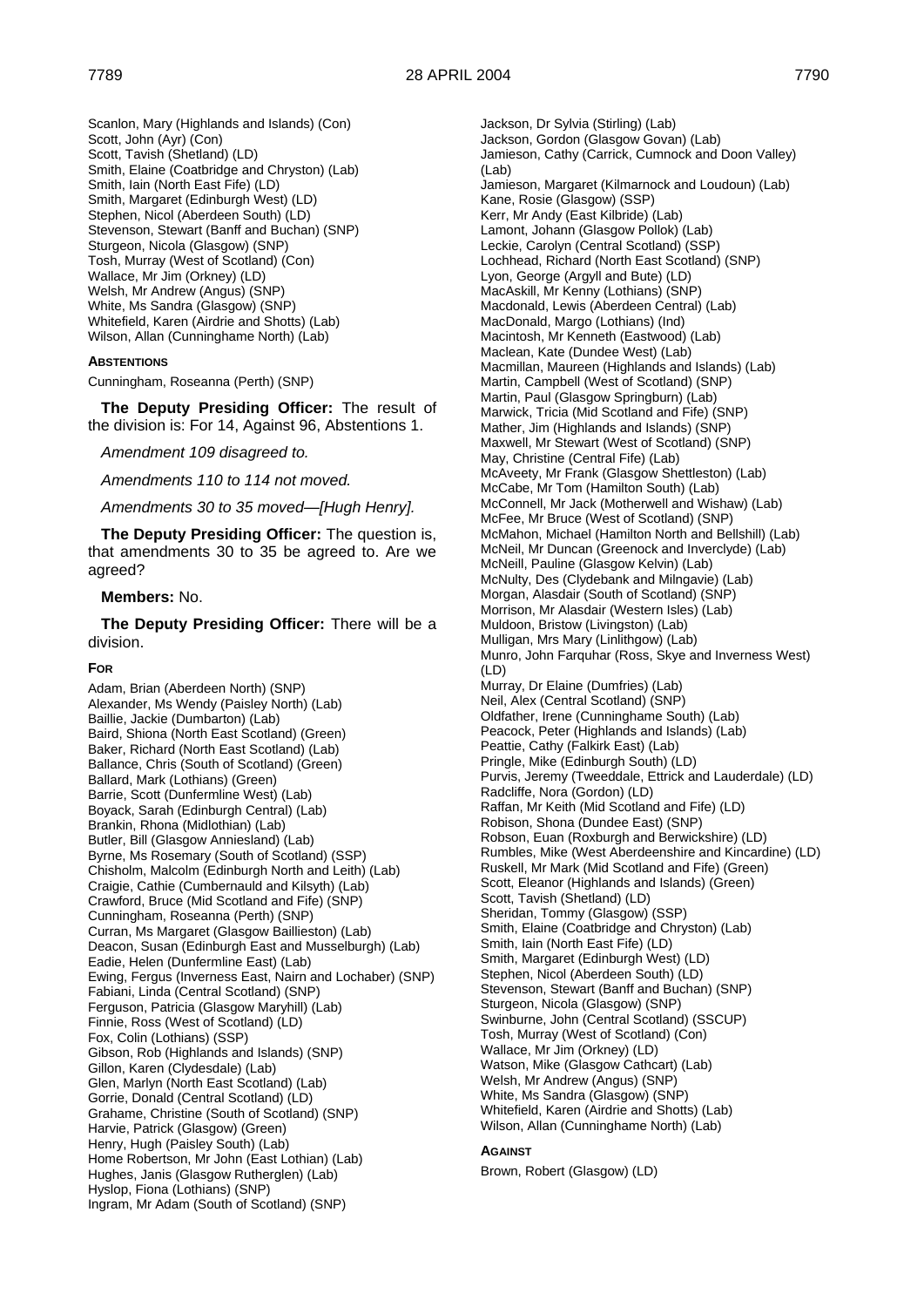#### **ABSTENTIONS**

Aitken, Bill (Glasgow) (Con) Davidson, Mr David (North East Scotland) (Con) Douglas-Hamilton, Lord James (Lothians) (Con) Fergusson, Alex (Galloway and Upper Nithsdale) (Con) Fraser, Murdo (Mid Scotland and Fife) (Con) Goldie, Miss Annabel (West of Scotland) (Con) Johnstone, Alex (North East Scotland) (Con) McGrigor, Mr Jamie (Highlands and Islands) (Con) Mitchell, Margaret (Central Scotland) (Con) Monteith, Mr Brian (Mid Scotland and Fife) (Con) Mundell, David (South of Scotland) (Con) Scanlon, Mary (Highlands and Islands) (Con) Scott, John (Ayr) (Con)

**The Deputy Presiding Officer:** The result of the division is: For 100, Against 1, Abstentions 13.

*Amendments 30 to 35 agreed to.*

### **Section 10A—Procedure where trial diet does not proceed**

**The Deputy Presiding Officer:** Group 6 is on the procedure where a trial diet does not proceed. Amendment 36, in the name of the minister, is grouped with amendments 37 to 39.

**Hugh Henry:** The amendments are technical. They clarify that, in all cases in which a trial has been fixed and is not proceeded with for whatever reason, the Crown is not precluded from reindicting under proposed new section 81(5) in the 1995 act.

I move amendment 36.

*Amendment 36 agreed to.*

*Amendments 37 to 39 moved—[Hugh Henry] and agreed to.*

# **Section 11—Trial in absence of accused**

*Amendment 115 moved—[Nicola Sturgeon].*

**The Deputy Presiding Officer (Murray Tosh):**  The question is, that amendment 115 be agreed to. Are we agreed?

#### **Members:** No.

**The Deputy Presiding Officer:** There will be a division.

#### **FOR**

Adam, Brian (Aberdeen North) (SNP) Aitken, Bill (Glasgow) (Con) Baird, Shiona (North East Scotland) (Green) Ballance, Chris (South of Scotland) (Green) Ballard, Mark (Lothians) (Green) Byrne, Ms Rosemary (South of Scotland) (SSP) Crawford, Bruce (Mid Scotland and Fife) (SNP) Cunningham, Roseanna (Perth) (SNP) Davidson, Mr David (North East Scotland) (Con) Douglas-Hamilton, Lord James (Lothians) (Con) Ewing, Fergus (Inverness East, Nairn and Lochaber) (SNP) Fabiani, Linda (Central Scotland) (SNP) Fergusson, Alex (Galloway and Upper Nithsdale) (Con) Fox, Colin (Lothians) (SSP) Fraser, Murdo (Mid Scotland and Fife) (Con)

Gallie, Phil (South of Scotland) (Con) Gibson, Rob (Highlands and Islands) (SNP) Goldie, Miss Annabel (West of Scotland) (Con) Grahame, Christine (South of Scotland) (SNP) Harvie, Patrick (Glasgow) (Green) Hyslop, Fiona (Lothians) (SNP) Ingram, Mr Adam (South of Scotland) (SNP) Johnstone, Alex (North East Scotland) (Con) Kane, Rosie (Glasgow) (SSP) Lochhead, Richard (North East Scotland) (SNP) MacAskill, Mr Kenny (Lothians) (SNP) MacDonald, Margo (Lothians) (Ind) Martin, Campbell (West of Scotland) (SNP) Marwick, Tricia (Mid Scotland and Fife) (SNP) Mather, Jim (Highlands and Islands) (SNP) Maxwell, Mr Stewart (West of Scotland) (SNP) McFee, Mr Bruce (West of Scotland) (SNP) McGrigor, Mr Jamie (Highlands and Islands) (Con) Mitchell, Margaret (Central Scotland) (Con) Monteith, Mr Brian (Mid Scotland and Fife) (Con) Morgan, Alasdair (South of Scotland) (SNP) Mundell, David (South of Scotland) (Con) Neil, Alex (Central Scotland) (SNP) Robison, Shona (Dundee East) (SNP) Ruskell, Mr Mark (Mid Scotland and Fife) (Green) Scanlon, Mary (Highlands and Islands) (Con) Scott, Eleanor (Highlands and Islands) (Green) Scott, John (Ayr) (Con) Sheridan, Tommy (Glasgow) (SSP) Stevenson, Stewart (Banff and Buchan) (SNP) Sturgeon, Nicola (Glasgow) (SNP) Welsh, Mr Andrew (Angus) (SNP) White, Ms Sandra (Glasgow) (SNP)

#### **AGAINST**

Alexander, Ms Wendy (Paisley North) (Lab) Baillie, Jackie (Dumbarton) (Lab) Baker, Richard (North East Scotland) (Lab) Barrie, Scott (Dunfermline West) (Lab) Boyack, Sarah (Edinburgh Central) (Lab) Brankin, Rhona (Midlothian) (Lab) Brown, Robert (Glasgow) (LD) Butler, Bill (Glasgow Anniesland) (Lab) Chisholm, Malcolm (Edinburgh North and Leith) (Lab) Craigie, Cathie (Cumbernauld and Kilsyth) (Lab) Curran, Ms Margaret (Glasgow Baillieston) (Lab) Deacon, Susan (Edinburgh East and Musselburgh) (Lab) Eadie, Helen (Dunfermline East) (Lab) Ferguson, Patricia (Glasgow Maryhill) (Lab) Finnie, Ross (West of Scotland) (LD) Gillon, Karen (Clydesdale) (Lab) Glen, Marlyn (North East Scotland) (Lab) Godman, Trish (West Renfrewshire) (Lab) Gorrie, Donald (Central Scotland) (LD) Henry, Hugh (Paisley South) (Lab) Home Robertson, Mr John (East Lothian) (Lab) Hughes, Janis (Glasgow Rutherglen) (Lab) Jackson, Dr Sylvia (Stirling) (Lab) Jackson, Gordon (Glasgow Govan) (Lab) Jamieson, Cathy (Carrick, Cumnock and Doon Valley) (Lab) Jamieson, Margaret (Kilmarnock and Loudoun) (Lab) Kerr, Mr Andy (East Kilbride) (Lab) Lamont, Johann (Glasgow Pollok) (Lab) Lyon, George (Argyll and Bute) (LD) Macdonald, Lewis (Aberdeen Central) (Lab) Macintosh, Mr Kenneth (Eastwood) (Lab) Maclean, Kate (Dundee West) (Lab) Macmillan, Maureen (Highlands and Islands) (Lab) Martin, Paul (Glasgow Springburn) (Lab) May, Christine (Central Fife) (Lab) McAveety, Mr Frank (Glasgow Shettleston) (Lab)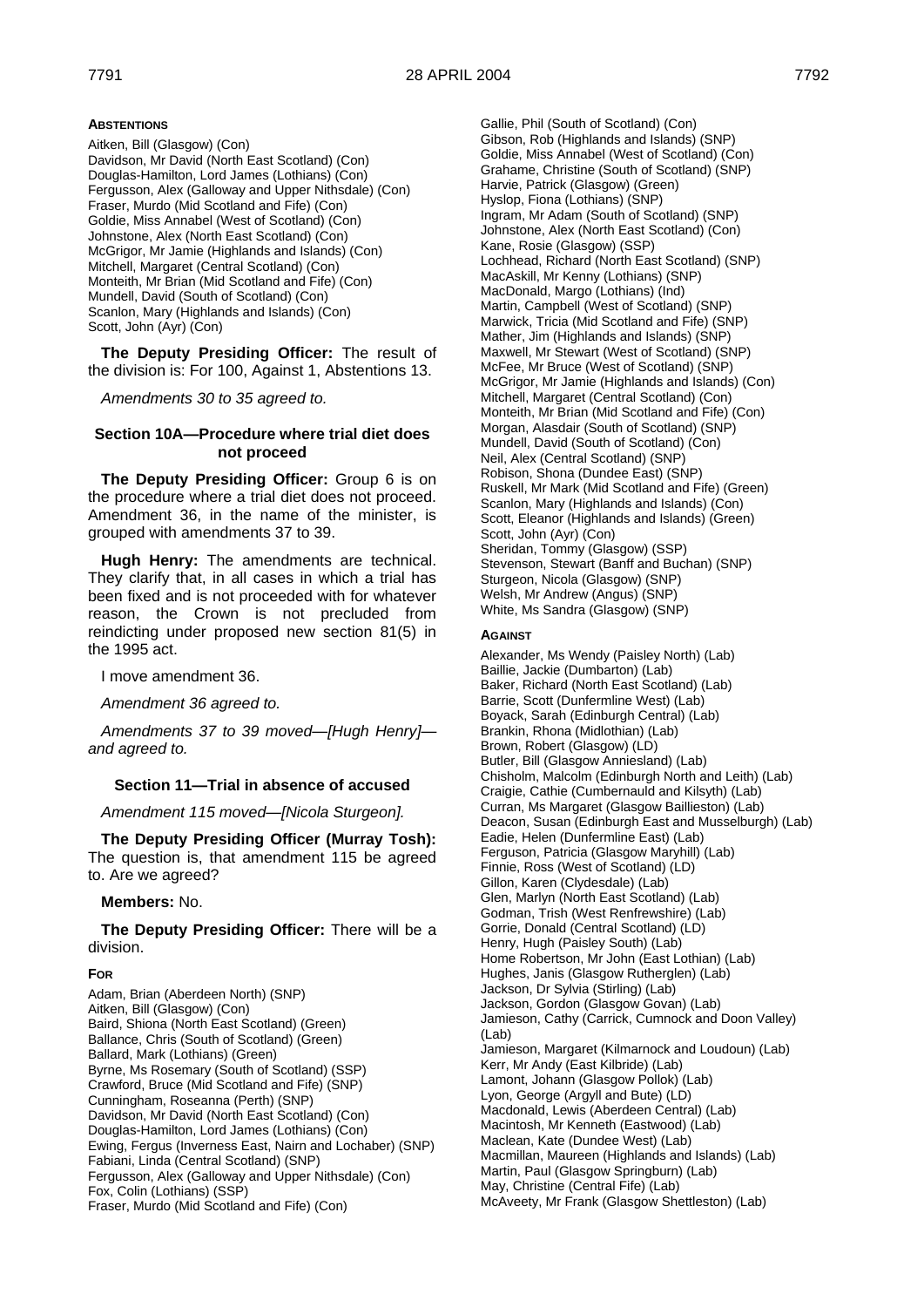McCabe, Mr Tom (Hamilton South) (Lab) McConnell, Mr Jack (Motherwell and Wishaw) (Lab) McMahon, Michael (Hamilton North and Bellshill) (Lab) McNeil, Mr Duncan (Greenock and Inverclyde) (Lab) McNeill, Pauline (Glasgow Kelvin) (Lab) McNulty, Des (Clydebank and Milngavie) (Lab) Morrison, Mr Alasdair (Western Isles) (Lab) Muldoon, Bristow (Livingston) (Lab) Mulligan, Mrs Mary (Linlithgow) (Lab) Munro, John Farquhar (Ross, Skye and Inverness West) (LD) Murray, Dr Elaine (Dumfries) (Lab) Oldfather, Irene (Cunninghame South) (Lab) Peacock, Peter (Highlands and Islands) (Lab) Peattie, Cathy (Falkirk East) (Lab) Pringle, Mike (Edinburgh South) (LD) Purvis, Jeremy (Tweeddale, Ettrick and Lauderdale) (LD) Radcliffe, Nora (Gordon) (LD) Raffan, Mr Keith (Mid Scotland and Fife) (LD) Robson, Euan (Roxburgh and Berwickshire) (LD) Rumbles, Mike (West Aberdeenshire and Kincardine) (LD) Scott, Tavish (Shetland) (LD) Smith, Elaine (Coatbridge and Chryston) (Lab) Smith, Iain (North East Fife) (LD) Smith, Margaret (Edinburgh West) (LD) Swinburne, John (Central Scotland) (SSCUP) Wallace, Mr Jim (Orkney) (LD) Watson, Mike (Glasgow Cathcart) (Lab) Whitefield, Karen (Airdrie and Shotts) (Lab) Wilson, Allan (Cunninghame North) (Lab)

**The Deputy Presiding Officer:** The result of the division is: For 48, Against 65, Abstentions 0.

*Amendment 115 disagreed to.*

*Amendment 40 moved—[Hugh Henry].*

*Amendment 40A moved—[Bill Butler].*

**The Deputy Presiding Officer:** The question is, that amendment 40A be agreed to. Are we agreed?

#### **Members:** No.

**The Deputy Presiding Officer:** There will be a division.

#### **FOR**

Adam, Brian (Aberdeen North) (SNP) Alexander, Ms Wendy (Paisley North) (Lab) Baillie, Jackie (Dumbarton) (Lab) Baird, Shiona (North East Scotland) (Green) Baker, Richard (North East Scotland) (Lab) Ballance, Chris (South of Scotland) (Green) Ballard, Mark (Lothians) (Green) Barrie, Scott (Dunfermline West) (Lab) Boyack, Sarah (Edinburgh Central) (Lab) Brankin, Rhona (Midlothian) (Lab) Brown, Robert (Glasgow) (LD) Butler, Bill (Glasgow Anniesland) (Lab) Byrne, Ms Rosemary (South of Scotland) (SSP) Chisholm, Malcolm (Edinburgh North and Leith) (Lab) Craigie, Cathie (Cumbernauld and Kilsyth) (Lab) Crawford, Bruce (Mid Scotland and Fife) (SNP) Cunningham, Roseanna (Perth) (SNP) Curran, Ms Margaret (Glasgow Baillieston) (Lab) Deacon, Susan (Edinburgh East and Musselburgh) (Lab) Eadie, Helen (Dunfermline East) (Lab) Ewing, Fergus (Inverness East, Nairn and Lochaber) (SNP) Fabiani, Linda (Central Scotland) (SNP) Ferguson, Patricia (Glasgow Maryhill) (Lab)

Finnie, Ross (West of Scotland) (LD) Fox, Colin (Lothians) (SSP) Gibson, Rob (Highlands and Islands) (SNP) Gillon, Karen (Clydesdale) (Lab) Glen, Marlyn (North East Scotland) (Lab) Godman, Trish (West Renfrewshire) (Lab) Gorrie, Donald (Central Scotland) (LD) Grahame, Christine (South of Scotland) (SNP) Harvie, Patrick (Glasgow) (Green) Henry, Hugh (Paisley South) (Lab) Home Robertson, Mr John (East Lothian) (Lab) Hughes, Janis (Glasgow Rutherglen) (Lab) Hyslop, Fiona (Lothians) (SNP) Ingram, Mr Adam (South of Scotland) (SNP) Jackson, Dr Sylvia (Stirling) (Lab) Jackson, Gordon (Glasgow Govan) (Lab) Jamieson, Cathy (Carrick, Cumnock and Doon Valley) (Lab) Jamieson, Margaret (Kilmarnock and Loudoun) (Lab) Kane, Rosie (Glasgow) (SSP) Kerr, Mr Andy (East Kilbride) (Lab) Lamont, Johann (Glasgow Pollok) (Lab) Lochhead, Richard (North East Scotland) (SNP) Lyon, George (Argyll and Bute) (LD) MacAskill, Mr Kenny (Lothians) (SNP) Macdonald, Lewis (Aberdeen Central) (Lab) MacDonald, Margo (Lothians) (Ind) Macintosh, Mr Kenneth (Eastwood) (Lab) Maclean, Kate (Dundee West) (Lab) Macmillan, Maureen (Highlands and Islands) (Lab) Martin, Campbell (West of Scotland) (SNP) Martin, Paul (Glasgow Springburn) (Lab) Marwick, Tricia (Mid Scotland and Fife) (SNP) Mather, Jim (Highlands and Islands) (SNP) Maxwell, Mr Stewart (West of Scotland) (SNP) May, Christine (Central Fife) (Lab) McAveety, Mr Frank (Glasgow Shettleston) (Lab) McCabe, Mr Tom (Hamilton South) (Lab) McConnell, Mr Jack (Motherwell and Wishaw) (Lab) McFee, Mr Bruce (West of Scotland) (SNP) McMahon, Michael (Hamilton North and Bellshill) (Lab) McNeil, Mr Duncan (Greenock and Inverclyde) (Lab) McNeill, Pauline (Glasgow Kelvin) (Lab) McNulty, Des (Clydebank and Milngavie) (Lab) Morgan, Alasdair (South of Scotland) (SNP) Morrison, Mr Alasdair (Western Isles) (Lab) Muldoon, Bristow (Livingston) (Lab) Mulligan, Mrs Mary (Linlithgow) (Lab) Munro, John Farquhar (Ross, Skye and Inverness West) (LD) Murray, Dr Elaine (Dumfries) (Lab) Neil, Alex (Central Scotland) (SNP) Oldfather, Irene (Cunninghame South) (Lab) Peacock, Peter (Highlands and Islands) (Lab) Peattie, Cathy (Falkirk East) (Lab) Pringle, Mike (Edinburgh South) (LD) Purvis, Jeremy (Tweeddale, Ettrick and Lauderdale) (LD) Radcliffe, Nora (Gordon) (LD) Raffan, Mr Keith (Mid Scotland and Fife) (LD) Robison, Shona (Dundee East) (SNP) Robson, Euan (Roxburgh and Berwickshire) (LD) Rumbles, Mike (West Aberdeenshire and Kincardine) (LD) Ruskell, Mr Mark (Mid Scotland and Fife) (Green) Scott, Eleanor (Highlands and Islands) (Green) Scott, Tavish (Shetland) (LD) Sheridan, Tommy (Glasgow) (SSP) Smith, Elaine (Coatbridge and Chryston) (Lab) Smith, Iain (North East Fife) (LD) Smith, Margaret (Edinburgh West) (LD) Stephen, Nicol (Aberdeen South) (LD) Stevenson, Stewart (Banff and Buchan) (SNP) Sturgeon, Nicola (Glasgow) (SNP)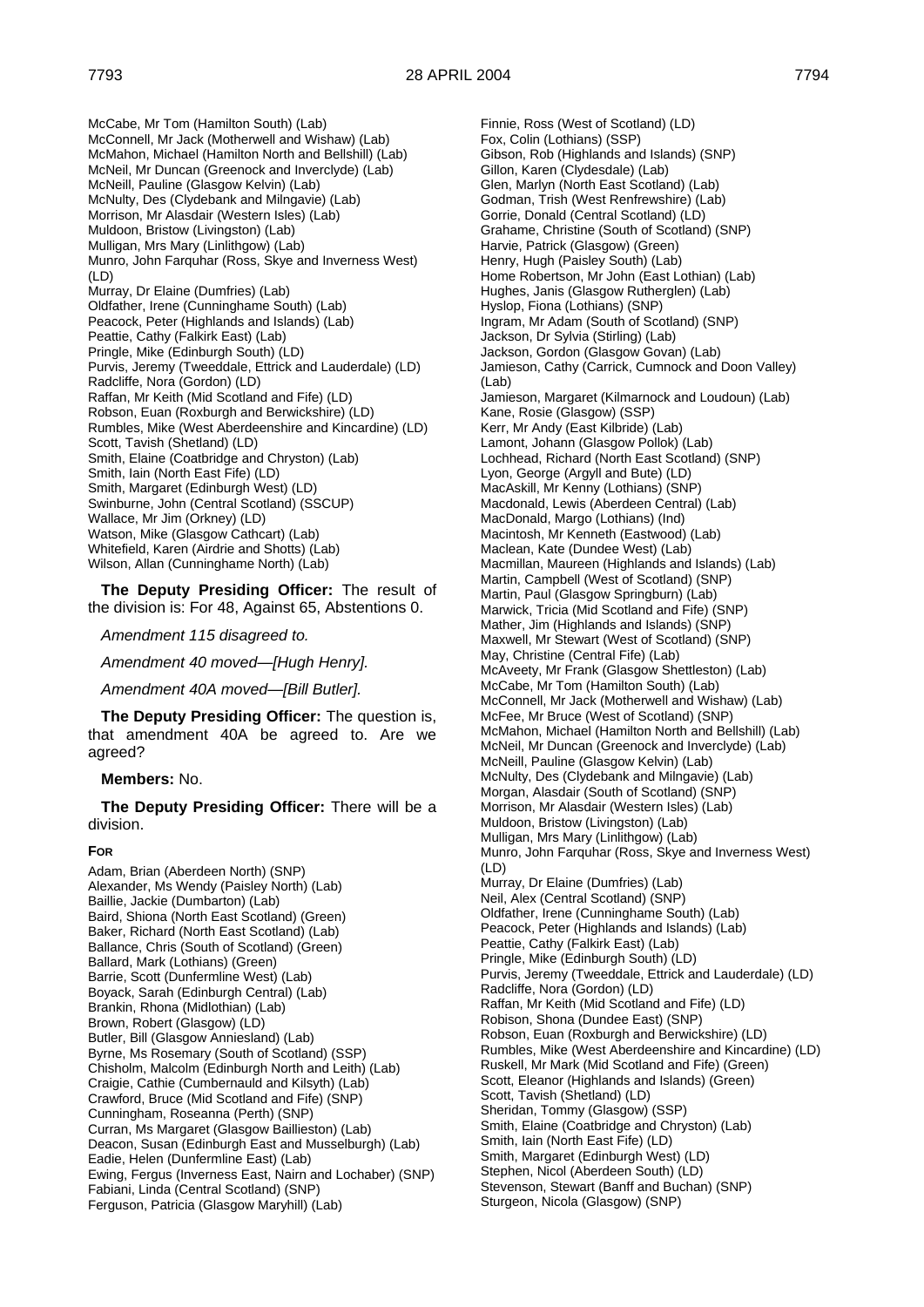Swinburne, John (Central Scotland) (SSCUP) Wallace, Mr Jim (Orkney) (LD) Watson, Mike (Glasgow Cathcart) (Lab) Welsh, Mr Andrew (Angus) (SNP) White, Ms Sandra (Glasgow) (SNP) Whitefield, Karen (Airdrie and Shotts) (Lab) Wilson, Allan (Cunninghame North) (Lab)

#### **AGAINST**

Aitken, Bill (Glasgow) (Con) Davidson, Mr David (North East Scotland) (Con) Douglas-Hamilton, Lord James (Lothians) (Con) Fergusson, Alex (Galloway and Upper Nithsdale) (Con) Fraser, Murdo (Mid Scotland and Fife) (Con) Gallie, Phil (South of Scotland) (Con) Goldie, Miss Annabel (West of Scotland) (Con) Johnstone, Alex (North East Scotland) (Con) McGrigor, Mr Jamie (Highlands and Islands) (Con) Mitchell, Margaret (Central Scotland) (Con) Monteith, Mr Brian (Mid Scotland and Fife) (Con) Mundell, David (South of Scotland) (Con) Scanlon, Mary (Highlands and Islands) (Con) Scott, John (Ayr) (Con)

**The Deputy Presiding Officer:** The result of the division is: For 100, Against 14, Abstentions 0.

#### *Amendment 40A agreed to.*

**The Deputy Presiding Officer:** The question is, that amendment 40, as amended, be agreed to. Are we agreed?

#### **Members:** No.

**The Deputy Presiding Officer:** There will be a division.

#### **FOR**

Adam, Brian (Aberdeen North) (SNP) Alexander, Ms Wendy (Paisley North) (Lab) Baillie, Jackie (Dumbarton) (Lab) Baker, Richard (North East Scotland) (Lab) Barrie, Scott (Dunfermline West) (Lab) Boyack, Sarah (Edinburgh Central) (Lab) Brankin, Rhona (Midlothian) (Lab) Brown, Robert (Glasgow) (LD) Butler, Bill (Glasgow Anniesland) (Lab) Byrne, Ms Rosemary (South of Scotland) (SSP) Chisholm, Malcolm (Edinburgh North and Leith) (Lab) Craigie, Cathie (Cumbernauld and Kilsyth) (Lab) Crawford, Bruce (Mid Scotland and Fife) (SNP) Cunningham, Roseanna (Perth) (SNP) Curran, Ms Margaret (Glasgow Baillieston) (Lab) Deacon, Susan (Edinburgh East and Musselburgh) (Lab) Eadie, Helen (Dunfermline East) (Lab) Ewing, Fergus (Inverness East, Nairn and Lochaber) (SNP) Fabiani, Linda (Central Scotland) (SNP) Ferguson, Patricia (Glasgow Maryhill) (Lab) Finnie, Ross (West of Scotland) (LD) Fox, Colin (Lothians) (SSP) Gibson, Rob (Highlands and Islands) (SNP) Gillon, Karen (Clydesdale) (Lab) Glen, Marlyn (North East Scotland) (Lab) Godman, Trish (West Renfrewshire) (Lab) Gorrie, Donald (Central Scotland) (LD) Grahame, Christine (South of Scotland) (SNP) Henry, Hugh (Paisley South) (Lab) Home Robertson, Mr John (East Lothian) (Lab) Hughes, Janis (Glasgow Rutherglen) (Lab) Hyslop, Fiona (Lothians) (SNP) Ingram, Mr Adam (South of Scotland) (SNP) Jackson, Dr Sylvia (Stirling) (Lab)

Jackson, Gordon (Glasgow Govan) (Lab) Jamieson, Cathy (Carrick, Cumnock and Doon Valley) (Lab) Jamieson, Margaret (Kilmarnock and Loudoun) (Lab) Kane, Rosie (Glasgow) (SSP) Kerr, Mr Andy (East Kilbride) (Lab) Lamont, Johann (Glasgow Pollok) (Lab) Lochhead, Richard (North East Scotland) (SNP) Lyon, George (Argyll and Bute) (LD) MacAskill, Mr Kenny (Lothians) (SNP) Macdonald, Lewis (Aberdeen Central) (Lab) MacDonald, Margo (Lothians) (Ind) Macintosh, Mr Kenneth (Eastwood) (Lab) Maclean, Kate (Dundee West) (Lab) Macmillan, Maureen (Highlands and Islands) (Lab) Martin, Campbell (West of Scotland) (SNP) Martin, Paul (Glasgow Springburn) (Lab) Marwick, Tricia (Mid Scotland and Fife) (SNP) Mather, Jim (Highlands and Islands) (SNP) Maxwell, Mr Stewart (West of Scotland) (SNP) May, Christine (Central Fife) (Lab) McAveety, Mr Frank (Glasgow Shettleston) (Lab) McCabe, Mr Tom (Hamilton South) (Lab) McConnell, Mr Jack (Motherwell and Wishaw) (Lab) McFee, Mr Bruce (West of Scotland) (SNP) McMahon, Michael (Hamilton North and Bellshill) (Lab) McNeil, Mr Duncan (Greenock and Inverclyde) (Lab) McNeill, Pauline (Glasgow Kelvin) (Lab) McNulty, Des (Clydebank and Milngavie) (Lab) Morgan, Alasdair (South of Scotland) (SNP) Morrison, Mr Alasdair (Western Isles) (Lab) Muldoon, Bristow (Livingston) (Lab) Mulligan, Mrs Mary (Linlithgow) (Lab) Munro, John Farquhar (Ross, Skye and Inverness West) (LD) Murray, Dr Elaine (Dumfries) (Lab) Neil, Alex (Central Scotland) (SNP) Oldfather, Irene (Cunninghame South) (Lab) Peacock, Peter (Highlands and Islands) (Lab) Peattie, Cathy (Falkirk East) (Lab) Pringle, Mike (Edinburgh South) (LD) Purvis, Jeremy (Tweeddale, Ettrick and Lauderdale) (LD) Radcliffe, Nora (Gordon) (LD) Raffan, Mr Keith (Mid Scotland and Fife) (LD) Robison, Shona (Dundee East) (SNP) Robson, Euan (Roxburgh and Berwickshire) (LD) Rumbles, Mike (West Aberdeenshire and Kincardine) (LD) Scott, Tavish (Shetland) (LD) Sheridan, Tommy (Glasgow) (SSP) Smith, Elaine (Coatbridge and Chryston) (Lab) Smith, Iain (North East Fife) (LD) Smith, Margaret (Edinburgh West) (LD) Stephen, Nicol (Aberdeen South) (LD) Stevenson, Stewart (Banff and Buchan) (SNP) Sturgeon, Nicola (Glasgow) (SNP) Swinburne, John (Central Scotland) (SSCUP) Wallace, Mr Jim (Orkney) (LD) Watson, Mike (Glasgow Cathcart) (Lab) Welsh, Mr Andrew (Angus) (SNP) White, Ms Sandra (Glasgow) (SNP) Whitefield, Karen (Airdrie and Shotts) (Lab) Wilson, Allan (Cunninghame North) (Lab)

#### **AGAINST**

Aitken, Bill (Glasgow) (Con) Davidson, Mr David (North East Scotland) (Con) Douglas-Hamilton, Lord James (Lothians) (Con) Fergusson, Alex (Galloway and Upper Nithsdale) (Con) Fraser, Murdo (Mid Scotland and Fife) (Con) Gallie, Phil (South of Scotland) (Con) Goldie, Miss Annabel (West of Scotland) (Con) Johnstone, Alex (North East Scotland) (Con)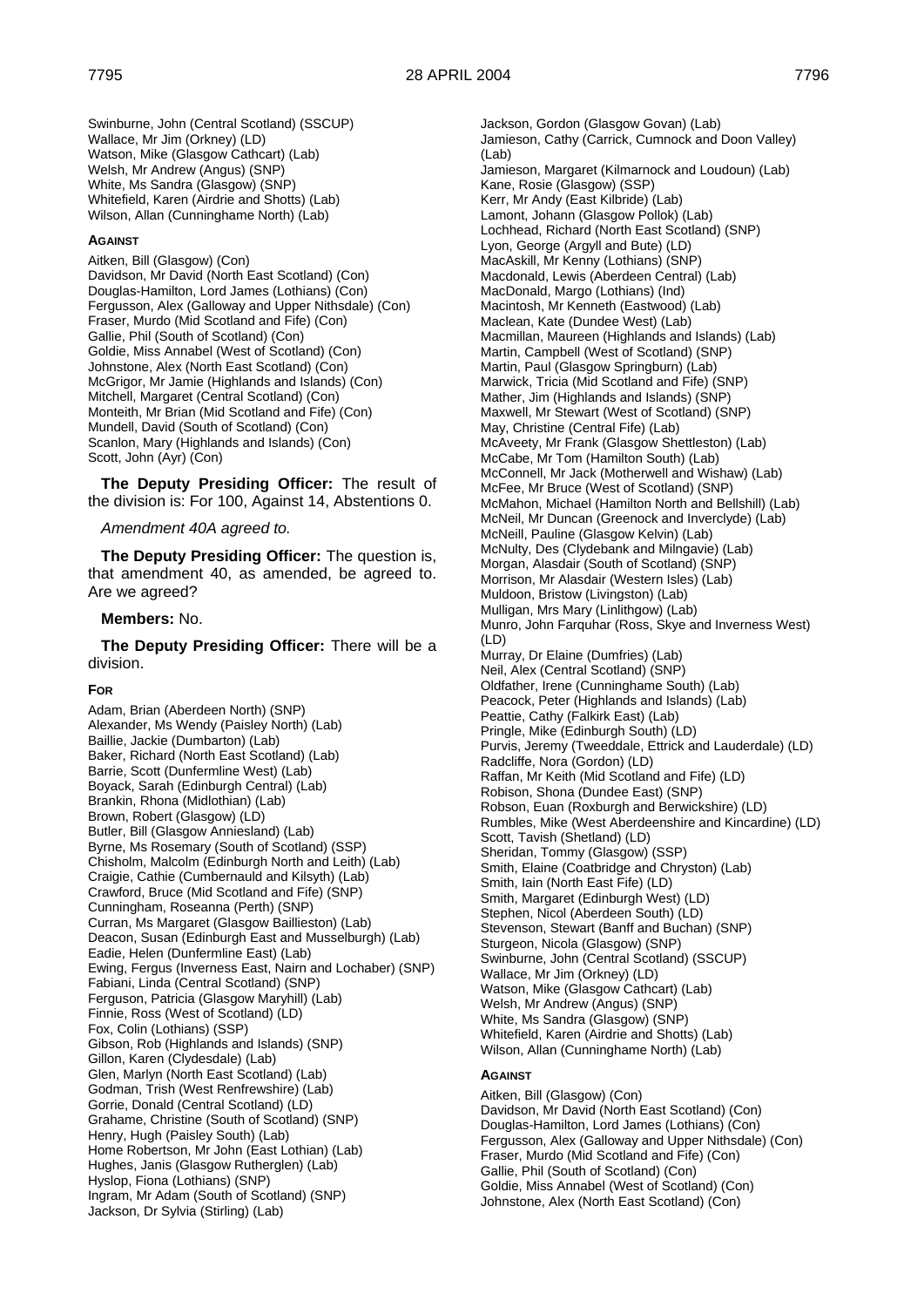Mitchell, Margaret (Central Scotland) (Con) Monteith, Mr Brian (Mid Scotland and Fife) (Con) Mundell, David (South of Scotland) (Con) Scanlon, Mary (Highlands and Islands) (Con) Scott, John (Ayr) (Con)

#### **ABSTENTIONS**

Baird, Shiona (North East Scotland) (Green) Ballance, Chris (South of Scotland) (Green) Ballard, Mark (Lothians) (Green) Harvie, Patrick (Glasgow) (Green) Ruskell, Mr Mark (Mid Scotland and Fife) (Green) Scott, Eleanor (Highlands and Islands) (Green)

**The Deputy Presiding Officer:** The result of the division is: For 94, Against 13, Abstentions 6.

*Amendment 40, as amended, agreed to.*

*Amendments 41 to 47 moved—[Hugh Henry].*

**The Deputy Presiding Officer:** The question is, that amendments 41 to 47 be agreed to. Are we agreed?

#### **Members:** No.

**The Deputy Presiding Officer:** There will be a division.

#### **FOR**

Adam, Brian (Aberdeen North) (SNP) Alexander, Ms Wendy (Paisley North) (Lab) Baillie, Jackie (Dumbarton) (Lab) Baker, Richard (North East Scotland) (Lab) Barrie, Scott (Dunfermline West) (Lab) Boyack, Sarah (Edinburgh Central) (Lab) Brankin, Rhona (Midlothian) (Lab) Brown, Robert (Glasgow) (LD) Butler, Bill (Glasgow Anniesland) (Lab) Chisholm, Malcolm (Edinburgh North and Leith) (Lab) Craigie, Cathie (Cumbernauld and Kilsyth) (Lab) Crawford, Bruce (Mid Scotland and Fife) (SNP) Cunningham, Roseanna (Perth) (SNP) Curran, Ms Margaret (Glasgow Baillieston) (Lab) Deacon, Susan (Edinburgh East and Musselburgh) (Lab) Eadie, Helen (Dunfermline East) (Lab) Ewing, Fergus (Inverness East, Nairn and Lochaber) (SNP) Fabiani, Linda (Central Scotland) (SNP) Ferguson, Patricia (Glasgow Maryhill) (Lab) Finnie, Ross (West of Scotland) (LD) Gibson, Rob (Highlands and Islands) (SNP) Gillon, Karen (Clydesdale) (Lab) Glen, Marlyn (North East Scotland) (Lab) Godman, Trish (West Renfrewshire) (Lab) Gorrie, Donald (Central Scotland) (LD) Grahame, Christine (South of Scotland) (SNP) Henry, Hugh (Paisley South) (Lab) Home Robertson, Mr John (East Lothian) (Lab) Hughes, Janis (Glasgow Rutherglen) (Lab) Hyslop, Fiona (Lothians) (SNP) Ingram, Mr Adam (South of Scotland) (SNP) Jackson, Dr Sylvia (Stirling) (Lab) Jackson, Gordon (Glasgow Govan) (Lab) Jamieson, Cathy (Carrick, Cumnock and Doon Valley)  $($ l ab $)$ Jamieson, Margaret (Kilmarnock and Loudoun) (Lab) Kerr, Mr Andy (East Kilbride) (Lab) Lamont, Johann (Glasgow Pollok) (Lab) Lochhead, Richard (North East Scotland) (SNP) Lyon, George (Argyll and Bute) (LD) MacAskill, Mr Kenny (Lothians) (SNP) Macdonald, Lewis (Aberdeen Central) (Lab)

MacDonald, Margo (Lothians) (Ind) Macintosh, Mr Kenneth (Eastwood) (Lab) Maclean, Kate (Dundee West) (Lab) Macmillan, Maureen (Highlands and Islands) (Lab) Martin, Campbell (West of Scotland) (SNP) Martin, Paul (Glasgow Springburn) (Lab) Marwick, Tricia (Mid Scotland and Fife) (SNP) Mather, Jim (Highlands and Islands) (SNP) Maxwell, Mr Stewart (West of Scotland) (SNP) May, Christine (Central Fife) (Lab) McAveety, Mr Frank (Glasgow Shettleston) (Lab) McCabe, Mr Tom (Hamilton South) (Lab) McConnell, Mr Jack (Motherwell and Wishaw) (Lab) McFee, Mr Bruce (West of Scotland) (SNP) McMahon, Michael (Hamilton North and Bellshill) (Lab) McNeil, Mr Duncan (Greenock and Inverclyde) (Lab) McNeill, Pauline (Glasgow Kelvin) (Lab) McNulty, Des (Clydebank and Milngavie) (Lab) Morgan, Alasdair (South of Scotland) (SNP) Morrison, Mr Alasdair (Western Isles) (Lab) Muldoon, Bristow (Livingston) (Lab) Mulligan, Mrs Mary (Linlithgow) (Lab) Munro, John Farquhar (Ross, Skye and Inverness West) (LD) Murray, Dr Elaine (Dumfries) (Lab) Neil, Alex (Central Scotland) (SNP) Oldfather, Irene (Cunninghame South) (Lab) Peacock, Peter (Highlands and Islands) (Lab) Peattie, Cathy (Falkirk East) (Lab) Pringle, Mike (Edinburgh South) (LD) Purvis, Jeremy (Tweeddale, Ettrick and Lauderdale) (LD) Radcliffe, Nora (Gordon) (LD) Raffan, Mr Keith (Mid Scotland and Fife) (LD) Robison, Shona (Dundee East) (SNP) Robson, Euan (Roxburgh and Berwickshire) (LD) Rumbles, Mike (West Aberdeenshire and Kincardine) (LD) Scott, Tavish (Shetland) (LD) Smith, Elaine (Coatbridge and Chryston) (Lab) Smith, Iain (North East Fife) (LD) Smith, Margaret (Edinburgh West) (LD) Stephen, Nicol (Aberdeen South) (LD) Stevenson, Stewart (Banff and Buchan) (SNP) Sturgeon, Nicola (Glasgow) (SNP) Swinburne, John (Central Scotland) (SSCUP) Wallace, Mr Jim (Orkney) (LD) Watson, Mike (Glasgow Cathcart) (Lab) Welsh, Mr Andrew (Angus) (SNP) White, Ms Sandra (Glasgow) (SNP) Whitefield, Karen (Airdrie and Shotts) (Lab) Wilson, Allan (Cunninghame North) (Lab)

#### **AGAINST**

Baird, Shiona (North East Scotland) (Green) Ballance, Chris (South of Scotland) (Green) Ballard, Mark (Lothians) (Green) Byrne, Ms Rosemary (South of Scotland) (SSP) Fox, Colin (Lothians) (SSP) Harvie, Patrick (Glasgow) (Green) Kane, Rosie (Glasgow) (SSP) Ruskell, Mr Mark (Mid Scotland and Fife) (Green) Scott, Eleanor (Highlands and Islands) (Green) Sheridan, Tommy (Glasgow) (SSP)

#### **ABSTENTIONS**

Aitken, Bill (Glasgow) (Con) Davidson, Mr David (North East Scotland) (Con) Douglas-Hamilton, Lord James (Lothians) (Con) Fergusson, Alex (Galloway and Upper Nithsdale) (Con) Fraser, Murdo (Mid Scotland and Fife) (Con) Gallie, Phil (South of Scotland) (Con) Goldie, Miss Annabel (West of Scotland) (Con) Johnstone, Alex (North East Scotland) (Con)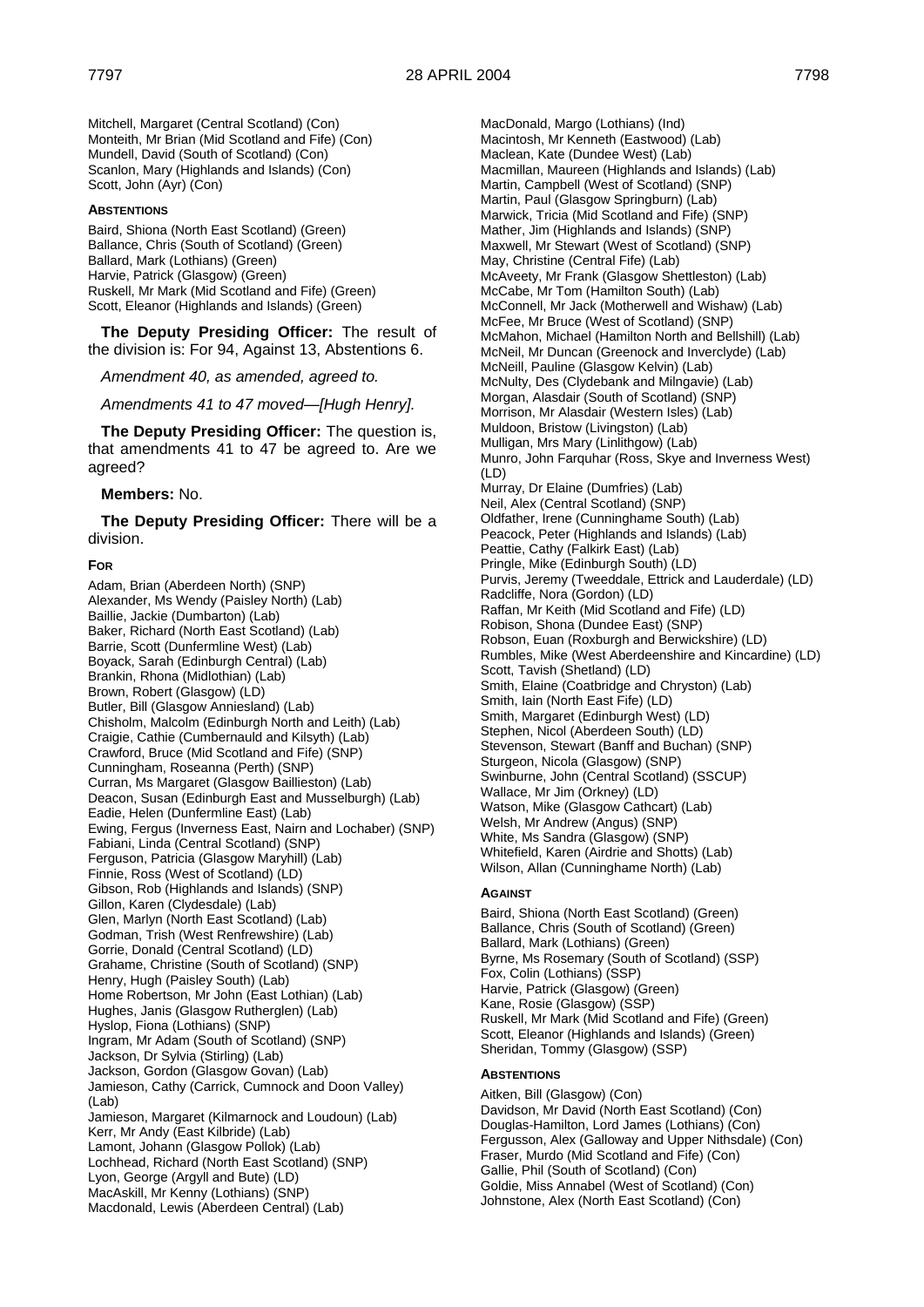McGrigor, Mr Jamie (Highlands and Islands) (Con) Mitchell, Margaret (Central Scotland) (Con) Monteith, Mr Brian (Mid Scotland and Fife) (Con) Mundell, David (South of Scotland) (Con) Scanlon, Mary (Highlands and Islands) (Con) Scott, John (Ayr) (Con)

**The Deputy Presiding Officer:** The result of the division is: For 90, Against 10, Abstentions 14.

#### *Amendments 41 to 47 agreed to.*

**The Deputy Presiding Officer:** We are almost out of time for this section of the debate. Group 7 is on trial in the absence of the accused where there is no solicitor and the duties of the solicitor appointed. There is time only to move the amendments and have the divisions, so I must simply ask Ms Sturgeon whether she wishes to move amendment 116.

#### *Amendment 116 moved—[Nicola Sturgeon].*

**The Deputy Presiding Officer:** The question is, that amendment 116 be agreed to. Are we agreed?

# **Members:** No.

**The Deputy Presiding Officer:** There will be a division.

#### **FOR**

Adam, Brian (Aberdeen North) (SNP) Aitken, Bill (Glasgow) (Con) Baird, Shiona (North East Scotland) (Green) Ballance, Chris (South of Scotland) (Green) Ballard, Mark (Lothians) (Green) Byrne, Ms Rosemary (South of Scotland) (SSP) Crawford, Bruce (Mid Scotland and Fife) (SNP) Cunningham, Roseanna (Perth) (SNP) Davidson, Mr David (North East Scotland) (Con) Douglas-Hamilton, Lord James (Lothians) (Con) Ewing, Fergus (Inverness East, Nairn and Lochaber) (SNP) Fabiani, Linda (Central Scotland) (SNP) Fergusson, Alex (Galloway and Upper Nithsdale) (Con) Fox, Colin (Lothians) (SSP) Fraser, Murdo (Mid Scotland and Fife) (Con) Gallie, Phil (South of Scotland) (Con) Gibson, Rob (Highlands and Islands) (SNP) Goldie, Miss Annabel (West of Scotland) (Con) Grahame, Christine (South of Scotland) (SNP) Harvie, Patrick (Glasgow) (Green) Hyslop, Fiona (Lothians) (SNP) Ingram, Mr Adam (South of Scotland) (SNP) Johnstone, Alex (North East Scotland) (Con) Kane, Rosie (Glasgow) (SSP) Lochhead, Richard (North East Scotland) (SNP) MacAskill, Mr Kenny (Lothians) (SNP) MacDonald, Margo (Lothians) (Ind) Martin, Campbell (West of Scotland) (SNP) Marwick, Tricia (Mid Scotland and Fife) (SNP) Mather, Jim (Highlands and Islands) (SNP) Maxwell, Mr Stewart (West of Scotland) (SNP) McFee, Mr Bruce (West of Scotland) (SNP) McGrigor, Mr Jamie (Highlands and Islands) (Con) Mitchell, Margaret (Central Scotland) (Con) Monteith, Mr Brian (Mid Scotland and Fife) (Con) Morgan, Alasdair (South of Scotland) (SNP) Mundell, David (South of Scotland) (Con) Neil, Alex (Central Scotland) (SNP) Robison, Shona (Dundee East) (SNP)

Ruskell, Mr Mark (Mid Scotland and Fife) (Green) Scanlon, Mary (Highlands and Islands) (Con) Scott, Eleanor (Highlands and Islands) (Green) Scott, John (Ayr) (Con) Sheridan, Tommy (Glasgow) (SSP) Stevenson, Stewart (Banff and Buchan) (SNP) Sturgeon, Nicola (Glasgow) (SNP) Welsh, Mr Andrew (Angus) (SNP) White, Ms Sandra (Glasgow) (SNP)

#### **AGAINST**

Alexander, Ms Wendy (Paisley North) (Lab) Baillie, Jackie (Dumbarton) (Lab) Baker, Richard (North East Scotland) (Lab) Barrie, Scott (Dunfermline West) (Lab) Boyack, Sarah (Edinburgh Central) (Lab) Brankin, Rhona (Midlothian) (Lab) Brown, Robert (Glasgow) (LD) Butler, Bill (Glasgow Anniesland) (Lab) Chisholm, Malcolm (Edinburgh North and Leith) (Lab) Craigie, Cathie (Cumbernauld and Kilsyth) (Lab) Curran, Ms Margaret (Glasgow Baillieston) (Lab) Deacon, Susan (Edinburgh East and Musselburgh) (Lab) Eadie, Helen (Dunfermline East) (Lab) Ferguson, Patricia (Glasgow Maryhill) (Lab) Finnie, Ross (West of Scotland) (LD) Gillon, Karen (Clydesdale) (Lab) Glen, Marlyn (North East Scotland) (Lab) Godman, Trish (West Renfrewshire) (Lab) Gorrie, Donald (Central Scotland) (LD) Henry, Hugh (Paisley South) (Lab) Home Robertson, Mr John (East Lothian) (Lab) Hughes, Janis (Glasgow Rutherglen) (Lab) Jackson, Dr Sylvia (Stirling) (Lab) Jackson, Gordon (Glasgow Govan) (Lab) Jamieson, Cathy (Carrick, Cumnock and Doon Valley) (Lab) Jamieson, Margaret (Kilmarnock and Loudoun) (Lab) Kerr, Mr Andy (East Kilbride) (Lab) Lamont, Johann (Glasgow Pollok) (Lab) Lyon, George (Argyll and Bute) (LD) Macdonald, Lewis (Aberdeen Central) (Lab) Macintosh, Mr Kenneth (Eastwood) (Lab) Maclean, Kate (Dundee West) (Lab) Macmillan, Maureen (Highlands and Islands) (Lab) Martin, Paul (Glasgow Springburn) (Lab) May, Christine (Central Fife) (Lab) McAveety, Mr Frank (Glasgow Shettleston) (Lab) McCabe, Mr Tom (Hamilton South) (Lab) McConnell, Mr Jack (Motherwell and Wishaw) (Lab) McMahon, Michael (Hamilton North and Bellshill) (Lab) McNeil, Mr Duncan (Greenock and Inverclyde) (Lab) McNeill, Pauline (Glasgow Kelvin) (Lab) McNulty, Des (Clydebank and Milngavie) (Lab) Morrison, Mr Alasdair (Western Isles) (Lab) Muldoon, Bristow (Livingston) (Lab) Mulligan, Mrs Mary (Linlithgow) (Lab) Munro, John Farquhar (Ross, Skye and Inverness West) (LD) Murray, Dr Elaine (Dumfries) (Lab) Oldfather, Irene (Cunninghame South) (Lab) Peacock, Peter (Highlands and Islands) (Lab) Peattie, Cathy (Falkirk East) (Lab) Pringle, Mike (Edinburgh South) (LD) Purvis, Jeremy (Tweeddale, Ettrick and Lauderdale) (LD) Radcliffe, Nora (Gordon) (LD) Raffan, Mr Keith (Mid Scotland and Fife) (LD) Robson, Euan (Roxburgh and Berwickshire) (LD) Rumbles, Mike (West Aberdeenshire and Kincardine) (LD) Scott, Tavish (Shetland) (LD) Smith, Elaine (Coatbridge and Chryston) (Lab)

Smith, Iain (North East Fife) (LD)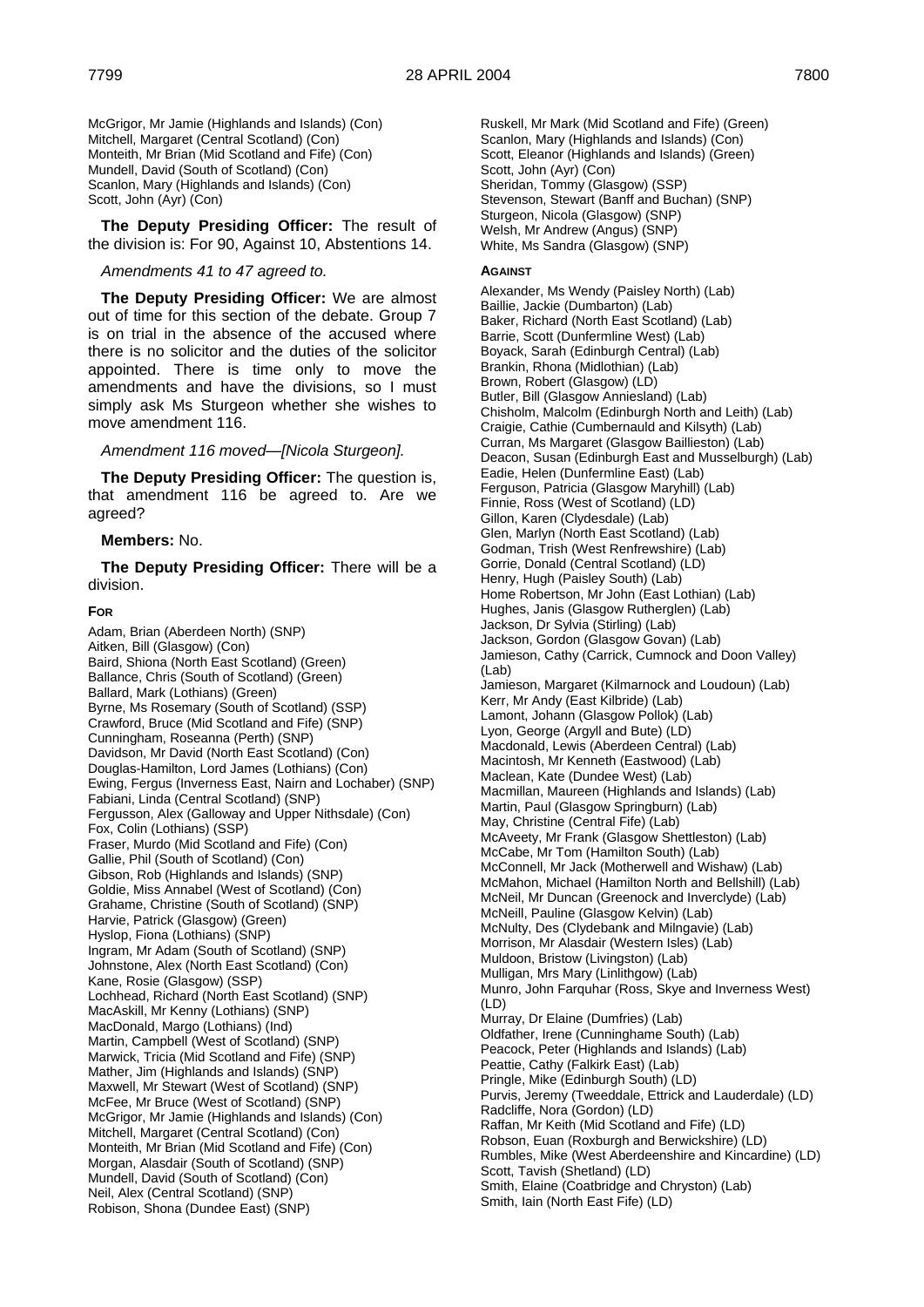Smith, Margaret (Edinburgh West) (LD) Stephen, Nicol (Aberdeen South) (LD) Stone, Mr Jamie (Caithness, Sutherland and Easter Ross) (LD) Swinburne, John (Central Scotland) (SSCUP) Wallace, Mr Jim (Orkney) (LD) Watson, Mike (Glasgow Cathcart) (Lab) Whitefield, Karen (Airdrie and Shotts) (Lab) Wilson, Allan (Cunninghame North) (Lab)

**The Deputy Presiding Officer:** The result of the division is: For 48, Against 67, Abstentions 0.

*Amendment 116 disagreed to.*

*Amendment 117 not moved.*

*Amendments 48 to 52 moved—[Hugh Henry] and agreed to.*

*Amendment 118 not moved.*

*Amendments 53 and 54 moved—[Hugh Henry]—and agreed to.*

#### **Section 12—Obstructive witnesses**

**The Deputy Presiding Officer:** We come to group 8, which is the last grouping in this section of the debate. There is no time, so I simply call on the minister to move amendment 55, which is in a group on its own.

*Amendment 55 moved—[Hugh Henry].*

**The Deputy Presiding Officer:** The question is, that amendment 55 be agreed to. Are we agreed?

#### **Members:** No.

**The Deputy Presiding Officer:** There will be a division.

#### **FOR**

Adam, Brian (Aberdeen North) (SNP) Alexander, Ms Wendy (Paisley North) (Lab) Baillie, Jackie (Dumbarton) (Lab) Baker, Richard (North East Scotland) (Lab) Barrie, Scott (Dunfermline West) (Lab) Boyack, Sarah (Edinburgh Central) (Lab) Brankin, Rhona (Midlothian) (Lab) Brown, Robert (Glasgow) (LD) Butler, Bill (Glasgow Anniesland) (Lab) Byrne, Ms Rosemary (South of Scotland) (SSP) Chisholm, Malcolm (Edinburgh North and Leith) (Lab) Craigie, Cathie (Cumbernauld and Kilsyth) (Lab) Crawford, Bruce (Mid Scotland and Fife) (SNP) Cunningham, Roseanna (Perth) (SNP) Curran, Ms Margaret (Glasgow Baillieston) (Lab) Deacon, Susan (Edinburgh East and Musselburgh) (Lab) Eadie, Helen (Dunfermline East) (Lab) Ewing, Fergus (Inverness East, Nairn and Lochaber) (SNP) Fabiani, Linda (Central Scotland) (SNP) Ferguson, Patricia (Glasgow Maryhill) (Lab) Finnie, Ross (West of Scotland) (LD) Fox, Colin (Lothians) (SSP) Gibson, Rob (Highlands and Islands) (SNP) Gillon, Karen (Clydesdale) (Lab) Glen, Marlyn (North East Scotland) (Lab) Godman, Trish (West Renfrewshire) (Lab) Gorrie, Donald (Central Scotland) (LD) Grahame, Christine (South of Scotland) (SNP)

Henry, Hugh (Paisley South) (Lab) Home Robertson, Mr John (East Lothian) (Lab) Hughes, Janis (Glasgow Rutherglen) (Lab) Hyslop, Fiona (Lothians) (SNP) Ingram, Mr Adam (South of Scotland) (SNP) Jackson, Dr Sylvia (Stirling) (Lab) Jackson, Gordon (Glasgow Govan) (Lab) Jamieson, Cathy (Carrick, Cumnock and Doon Valley) (Lab) Jamieson, Margaret (Kilmarnock and Loudoun) (Lab) Kane, Rosie (Glasgow) (SSP) Kerr, Mr Andy (East Kilbride) (Lab) Lamont, Johann (Glasgow Pollok) (Lab) Leckie, Carolyn (Central Scotland) (SSP) Lochhead, Richard (North East Scotland) (SNP) Lyon, George (Argyll and Bute) (LD) MacAskill, Mr Kenny (Lothians) (SNP) Macdonald, Lewis (Aberdeen Central) (Lab) MacDonald, Margo (Lothians) (Ind) Macintosh, Mr Kenneth (Eastwood) (Lab) Maclean, Kate (Dundee West) (Lab) Macmillan, Maureen (Highlands and Islands) (Lab) Martin, Campbell (West of Scotland) (SNP) Martin, Paul (Glasgow Springburn) (Lab) Marwick, Tricia (Mid Scotland and Fife) (SNP) Mather, Jim (Highlands and Islands) (SNP) Maxwell, Mr Stewart (West of Scotland) (SNP) May, Christine (Central Fife) (Lab) McAveety, Mr Frank (Glasgow Shettleston) (Lab) McCabe, Mr Tom (Hamilton South) (Lab) McConnell, Mr Jack (Motherwell and Wishaw) (Lab) McFee, Mr Bruce (West of Scotland) (SNP) McMahon, Michael (Hamilton North and Bellshill) (Lab) McNeil, Mr Duncan (Greenock and Inverclyde) (Lab) McNeill, Pauline (Glasgow Kelvin) (Lab) McNulty, Des (Clydebank and Milngavie) (Lab) Morgan, Alasdair (South of Scotland) (SNP) Morrison, Mr Alasdair (Western Isles) (Lab) Muldoon, Bristow (Livingston) (Lab) Mulligan, Mrs Mary (Linlithgow) (Lab) Munro, John Farquhar (Ross, Skye and Inverness West)  $(1, D)$ Murray, Dr Elaine (Dumfries) (Lab) Neil, Alex (Central Scotland) (SNP) Oldfather, Irene (Cunninghame South) (Lab) Peacock, Peter (Highlands and Islands) (Lab) Peattie, Cathy (Falkirk East) (Lab) Pringle, Mike (Edinburgh South) (LD) Purvis, Jeremy (Tweeddale, Ettrick and Lauderdale) (LD) Radcliffe, Nora (Gordon) (LD) Raffan, Mr Keith (Mid Scotland and Fife) (LD) Robison, Shona (Dundee East) (SNP) Robson, Euan (Roxburgh and Berwickshire) (LD) Rumbles, Mike (West Aberdeenshire and Kincardine) (LD) Scott, Tavish (Shetland) (LD) Sheridan, Tommy (Glasgow) (SSP) Smith, Elaine (Coatbridge and Chryston) (Lab) Smith, Iain (North East Fife) (LD) Smith, Margaret (Edinburgh West) (LD) Stephen, Nicol (Aberdeen South) (LD) Stevenson, Stewart (Banff and Buchan) (SNP) Stone, Mr Jamie (Caithness, Sutherland and Easter Ross) (LD) Sturgeon, Nicola (Glasgow) (SNP) Swinburne, John (Central Scotland) (SSCUP) Wallace, Mr Jim (Orkney) (LD) Watson, Mike (Glasgow Cathcart) (Lab) Welsh, Mr Andrew (Angus) (SNP) White, Ms Sandra (Glasgow) (SNP) Whitefield, Karen (Airdrie and Shotts) (Lab) Wilson, Allan (Cunninghame North) (Lab)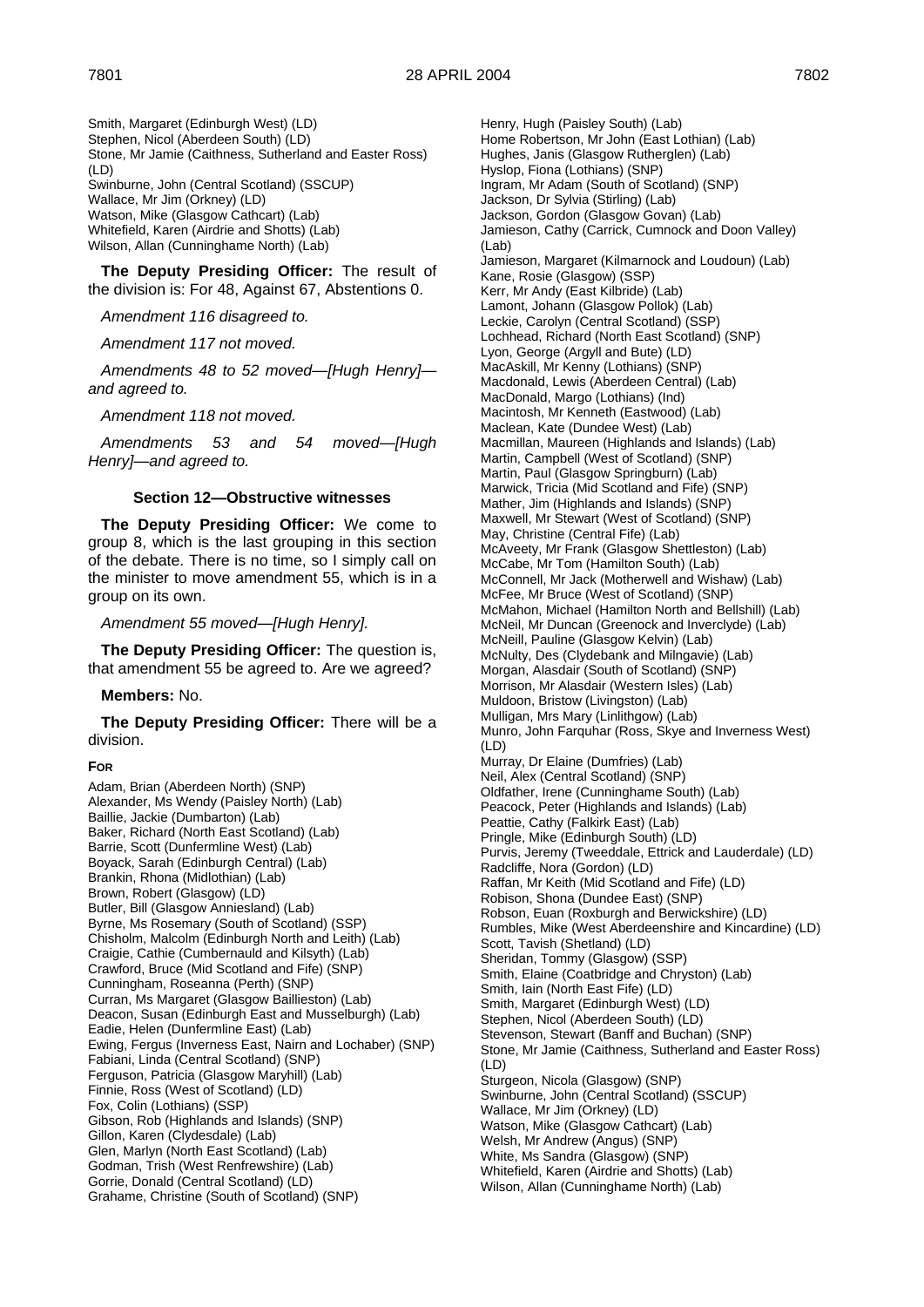# **ABSTENTIONS**

Aitken, Bill (Glasgow) (Con) Baird, Shiona (North East Scotland) (Green) Ballance, Chris (South of Scotland) (Green) Davidson, Mr David (North East Scotland) (Con) Douglas-Hamilton, Lord James (Lothians) (Con) Fergusson, Alex (Galloway and Upper Nithsdale) (Con) Fraser, Murdo (Mid Scotland and Fife) (Con) Gallie, Phil (South of Scotland) (Con) Goldie, Miss Annabel (West of Scotland) (Con) Harvie, Patrick (Glasgow) (Green) Johnstone, Alex (North East Scotland) (Con) McGrigor, Mr Jamie (Highlands and Islands) (Con) Mitchell, Margaret (Central Scotland) (Con) Monteith, Mr Brian (Mid Scotland and Fife) (Con) Mundell, David (South of Scotland) (Con) Ruskell, Mr Mark (Mid Scotland and Fife) (Green) Scanlon, Mary (Highlands and Islands) (Con) Scott, John (Ayr) (Con)

**The Deputy Presiding Officer:** The result of the division is: For 96, Against 0, Abstentions 18.

### *Amendment 55 agreed to.*

**The Deputy Presiding Officer:** Group 9 is on remote monitoring as a bail condition and the circumstances in which it may be used. Amendment 69, in the name of Margaret Mitchell, is grouped with amendments 70 to 89.

# 16:15

**Margaret Mitchell:** Amendments 69, 70 and 71 are consequential to the main amendment in the group, which is amendment 72, the effect of which is to remove the provision to grant bail subject to a remote monitoring restriction. If it was deemed originally that an accused should not be eligible for bail, they should not be granted bail by virtue of the fact that a remote monitoring device restricting their movement would be imposed. That provision seems to be totally against the interests of public safety, which must be paramount at all times. Amendments 73 to 89 are consequential to amendment 72 and, as such, they need no further explanation.

I move amendment 69.

**Hugh Henry:** I oppose amendment 72 and the amendments that are consequential to it, because they are similar to amendments that we discussed at stage 2. I will repeat the points that I made then. New section 24A(1) of the 1995 act offers the court the option of an additional condition of bail, which can be used in cases when it considers that the monitoring would provide the additional security sufficient to allow someone who would otherwise be remanded to remain in the community. We have had the debate about that previously and I hope that, if Margaret Mitchell does not agree to not move amendment 72, Parliament will oppose it.

**Margaret Mitchell:** I have no further points to make. I will press amendment 69. Public safety is paramount. If the granting of bail was deemed not to be suitable originally, bail should not be granted by virtue of the remote monitoring condition.

**The Deputy Presiding Officer:** The question is, that amendment 69 be agreed to. Are we agreed?

# **Members:** No.

**The Deputy Presiding Officer:** There will be a division.

# **FOR**

Aitken, Bill (Glasgow) (Con) Byrne, Ms Rosemary (South of Scotland) (SSP) Davidson, Mr David (North East Scotland) (Con) Douglas-Hamilton, Lord James (Lothians) (Con) Fergusson, Alex (Galloway and Upper Nithsdale) (Con) Fox, Colin (Lothians) (SSP) Fraser, Murdo (Mid Scotland and Fife) (Con) Gallie, Phil (South of Scotland) (Con) Goldie, Miss Annabel (West of Scotland) (Con) Johnstone, Alex (North East Scotland) (Con) Kane, Rosie (Glasgow) (SSP) Leckie, Carolyn (Central Scotland) (SSP) MacDonald, Margo (Lothians) (Ind) Martin, Campbell (West of Scotland) (SNP) McGrigor, Mr Jamie (Highlands and Islands) (Con) Mitchell, Margaret (Central Scotland) (Con) Monteith, Mr Brian (Mid Scotland and Fife) (Con) Mundell, David (South of Scotland) (Con) Scanlon, Mary (Highlands and Islands) (Con) Scott, John (Ayr) (Con) Sheridan, Tommy (Glasgow) (SSP)

#### **AGAINST**

Adam, Brian (Aberdeen North) (SNP) Baillie, Jackie (Dumbarton) (Lab) Baird, Shiona (North East Scotland) (Green) Baker, Richard (North East Scotland) (Lab) Ballance, Chris (South of Scotland) (Green) Barrie, Scott (Dunfermline West) (Lab) Boyack, Sarah (Edinburgh Central) (Lab) Brankin, Rhona (Midlothian) (Lab) Brown, Robert (Glasgow) (LD) Butler, Bill (Glasgow Anniesland) (Lab) Chisholm, Malcolm (Edinburgh North and Leith) (Lab) Crawford, Bruce (Mid Scotland and Fife) (SNP) Cunningham, Roseanna (Perth) (SNP) Curran, Ms Margaret (Glasgow Baillieston) (Lab) Deacon, Susan (Edinburgh East and Musselburgh) (Lab) Eadie, Helen (Dunfermline East) (Lab) Ewing, Fergus (Inverness East, Nairn and Lochaber) (SNP) Fabiani, Linda (Central Scotland) (SNP) Ferguson, Patricia (Glasgow Maryhill) (Lab) Finnie, Ross (West of Scotland) (LD) Gibson, Rob (Highlands and Islands) (SNP) Gillon, Karen (Clydesdale) (Lab) Glen, Marlyn (North East Scotland) (Lab) Godman, Trish (West Renfrewshire) (Lab) Gorrie, Donald (Central Scotland) (LD) Grahame, Christine (South of Scotland) (SNP) Harvie, Patrick (Glasgow) (Green) Henry, Hugh (Paisley South) (Lab) Home Robertson, Mr John (East Lothian) (Lab) Hughes, Janis (Glasgow Rutherglen) (Lab) Jackson, Dr Sylvia (Stirling) (Lab) Jackson, Gordon (Glasgow Govan) (Lab) Jamieson, Cathy (Carrick, Cumnock and Doon Valley) (Lab) Lamont, Johann (Glasgow Pollok) (Lab) Lochhead, Richard (North East Scotland) (SNP)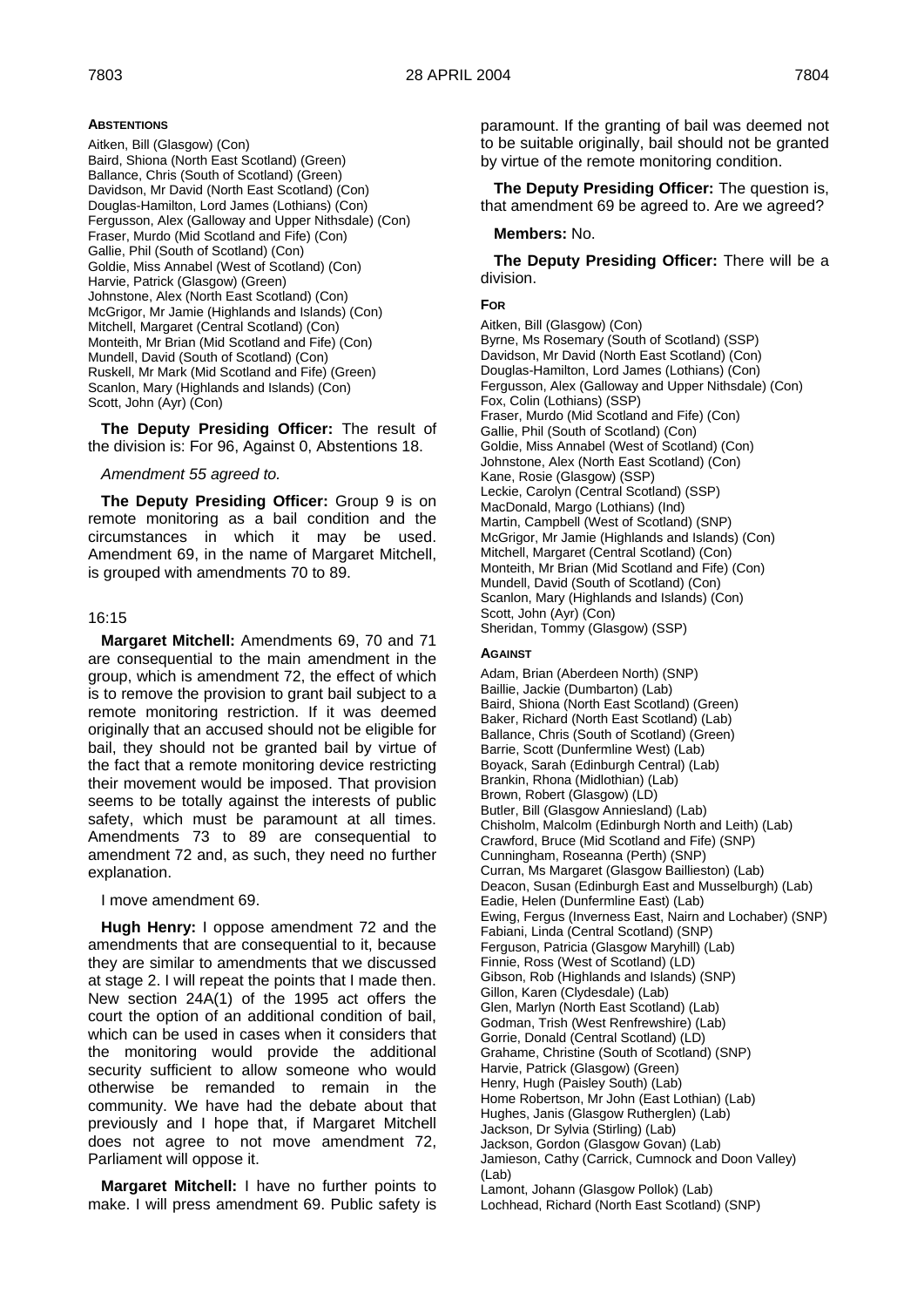Lyon, George (Argyll and Bute) (LD) MacAskill, Mr Kenny (Lothians) (SNP) Macdonald, Lewis (Aberdeen Central) (Lab) Macintosh, Mr Kenneth (Eastwood) (Lab) Macmillan, Maureen (Highlands and Islands) (Lab) Marwick, Tricia (Mid Scotland and Fife) (SNP) Mather, Jim (Highlands and Islands) (SNP) Maxwell, Mr Stewart (West of Scotland) (SNP) May, Christine (Central Fife) (Lab) McAveety, Mr Frank (Glasgow Shettleston) (Lab) McConnell, Mr Jack (Motherwell and Wishaw) (Lab) McFee, Mr Bruce (West of Scotland) (SNP) McMahon, Michael (Hamilton North and Bellshill) (Lab) McNeil, Mr Duncan (Greenock and Inverclyde) (Lab) McNeill, Pauline (Glasgow Kelvin) (Lab) Morgan, Alasdair (South of Scotland) (SNP) Morrison, Mr Alasdair (Western Isles) (Lab) Muldoon, Bristow (Livingston) (Lab) Mulligan, Mrs Mary (Linlithgow) (Lab) Murray, Dr Elaine (Dumfries) (Lab) Neil, Alex (Central Scotland) (SNP) Oldfather, Irene (Cunninghame South) (Lab) Peacock, Peter (Highlands and Islands) (Lab) Pringle, Mike (Edinburgh South) (LD) Purvis, Jeremy (Tweeddale, Ettrick and Lauderdale) (LD) Radcliffe, Nora (Gordon) (LD) Raffan, Mr Keith (Mid Scotland and Fife) (LD) Robison, Shona (Dundee East) (SNP) Robson, Euan (Roxburgh and Berwickshire) (LD) Rumbles, Mike (West Aberdeenshire and Kincardine) (LD) Ruskell, Mr Mark (Mid Scotland and Fife) (Green) Scott, Eleanor (Highlands and Islands) (Green) Scott, Tavish (Shetland) (LD) Smith, Elaine (Coatbridge and Chryston) (Lab) Smith, Iain (North East Fife) (LD) Smith, Margaret (Edinburgh West) (LD) Stephen, Nicol (Aberdeen South) (LD) Stevenson, Stewart (Banff and Buchan) (SNP) Stone, Mr Jamie (Caithness, Sutherland and Easter Ross)  $(1D)$ Sturgeon, Nicola (Glasgow) (SNP)

Swinburne, John (Central Scotland) (SSCUP) Wallace, Mr Jim (Orkney) (LD) Welsh, Mr Andrew (Angus) (SNP) White, Ms Sandra (Glasgow) (SNP) Whitefield, Karen (Airdrie and Shotts) (Lab) Wilson, Allan (Cunninghame North) (Lab)

**The Deputy Presiding Officer:** The result of the division is: For 21, Against 81, Abstentions 0.

*Amendment 69 disagreed to.*

*Amendment 70 moved—[Margaret Mitchell].*

**The Deputy Presiding Officer:** The question is, that amendment 70 be agreed to. Are we agreed?

# **Members:** No.

**The Deputy Presiding Officer:** There will be a division.

# **FOR**

Aitken, Bill (Glasgow) (Con) Byrne, Ms Rosemary (South of Scotland) (SSP) Davidson, Mr David (North East Scotland) (Con) Douglas-Hamilton, Lord James (Lothians) (Con) Fergusson, Alex (Galloway and Upper Nithsdale) (Con) Fox, Colin (Lothians) (SSP) Fraser, Murdo (Mid Scotland and Fife) (Con) Gallie, Phil (South of Scotland) (Con) Goldie, Miss Annabel (West of Scotland) (Con)

Johnstone, Alex (North East Scotland) (Con) Kane, Rosie (Glasgow) (SSP) Leckie, Carolyn (Central Scotland) (SSP) MacDonald, Margo (Lothians) (Ind) Martin, Campbell (West of Scotland) (SNP) McGrigor, Mr Jamie (Highlands and Islands) (Con) Mitchell, Margaret (Central Scotland) (Con) Monteith, Mr Brian (Mid Scotland and Fife) (Con) Mundell, David (South of Scotland) (Con) Scanlon, Mary (Highlands and Islands) (Con) Scott, John (Ayr) (Con) Sheridan, Tommy (Glasgow) (SSP)

#### **AGAINST**

Adam, Brian (Aberdeen North) (SNP) Baillie, Jackie (Dumbarton) (Lab) Baird, Shiona (North East Scotland) (Green) Baker, Richard (North East Scotland) (Lab) Ballance, Chris (South of Scotland) (Green) Barrie, Scott (Dunfermline West) (Lab) Boyack, Sarah (Edinburgh Central) (Lab) Brankin, Rhona (Midlothian) (Lab) Brown, Robert (Glasgow) (LD) Butler, Bill (Glasgow Anniesland) (Lab) Chisholm, Malcolm (Edinburgh North and Leith) (Lab) Crawford, Bruce (Mid Scotland and Fife) (SNP) Cunningham, Roseanna (Perth) (SNP) Curran, Ms Margaret (Glasgow Baillieston) (Lab) Deacon, Susan (Edinburgh East and Musselburgh) (Lab) Eadie, Helen (Dunfermline East) (Lab) Ewing, Fergus (Inverness East, Nairn and Lochaber) (SNP) Fabiani, Linda (Central Scotland) (SNP) Ferguson, Patricia (Glasgow Maryhill) (Lab) Finnie, Ross (West of Scotland) (LD) Gibson, Rob (Highlands and Islands) (SNP) Gillon, Karen (Clydesdale) (Lab) Glen, Marlyn (North East Scotland) (Lab) Godman, Trish (West Renfrewshire) (Lab) Gorrie, Donald (Central Scotland) (LD) Grahame, Christine (South of Scotland) (SNP) Harvie, Patrick (Glasgow) (Green) Henry, Hugh (Paisley South) (Lab) Home Robertson, Mr John (East Lothian) (Lab) Hughes, Janis (Glasgow Rutherglen) (Lab) Hyslop, Fiona (Lothians) (SNP) Jackson, Dr Sylvia (Stirling) (Lab) Jackson, Gordon (Glasgow Govan) (Lab) Jamieson, Cathy (Carrick, Cumnock and Doon Valley)  $($ l ab $)$ Lamont, Johann (Glasgow Pollok) (Lab) Lochhead, Richard (North East Scotland) (SNP) Lyon, George (Argyll and Bute) (LD) MacAskill, Mr Kenny (Lothians) (SNP) Macdonald, Lewis (Aberdeen Central) (Lab) Macintosh, Mr Kenneth (Eastwood) (Lab) Macmillan, Maureen (Highlands and Islands) (Lab) Martin, Paul (Glasgow Springburn) (Lab) Marwick, Tricia (Mid Scotland and Fife) (SNP) Mather, Jim (Highlands and Islands) (SNP) Maxwell, Mr Stewart (West of Scotland) (SNP) May, Christine (Central Fife) (Lab) McAveety, Mr Frank (Glasgow Shettleston) (Lab) McConnell, Mr Jack (Motherwell and Wishaw) (Lab) McFee, Mr Bruce (West of Scotland) (SNP) McMahon, Michael (Hamilton North and Bellshill) (Lab) McNeil, Mr Duncan (Greenock and Inverclyde) (Lab) McNeill, Pauline (Glasgow Kelvin) (Lab) Morgan, Alasdair (South of Scotland) (SNP) Morrison, Mr Alasdair (Western Isles) (Lab) Muldoon, Bristow (Livingston) (Lab) Mulligan, Mrs Mary (Linlithgow) (Lab) Murray, Dr Elaine (Dumfries) (Lab)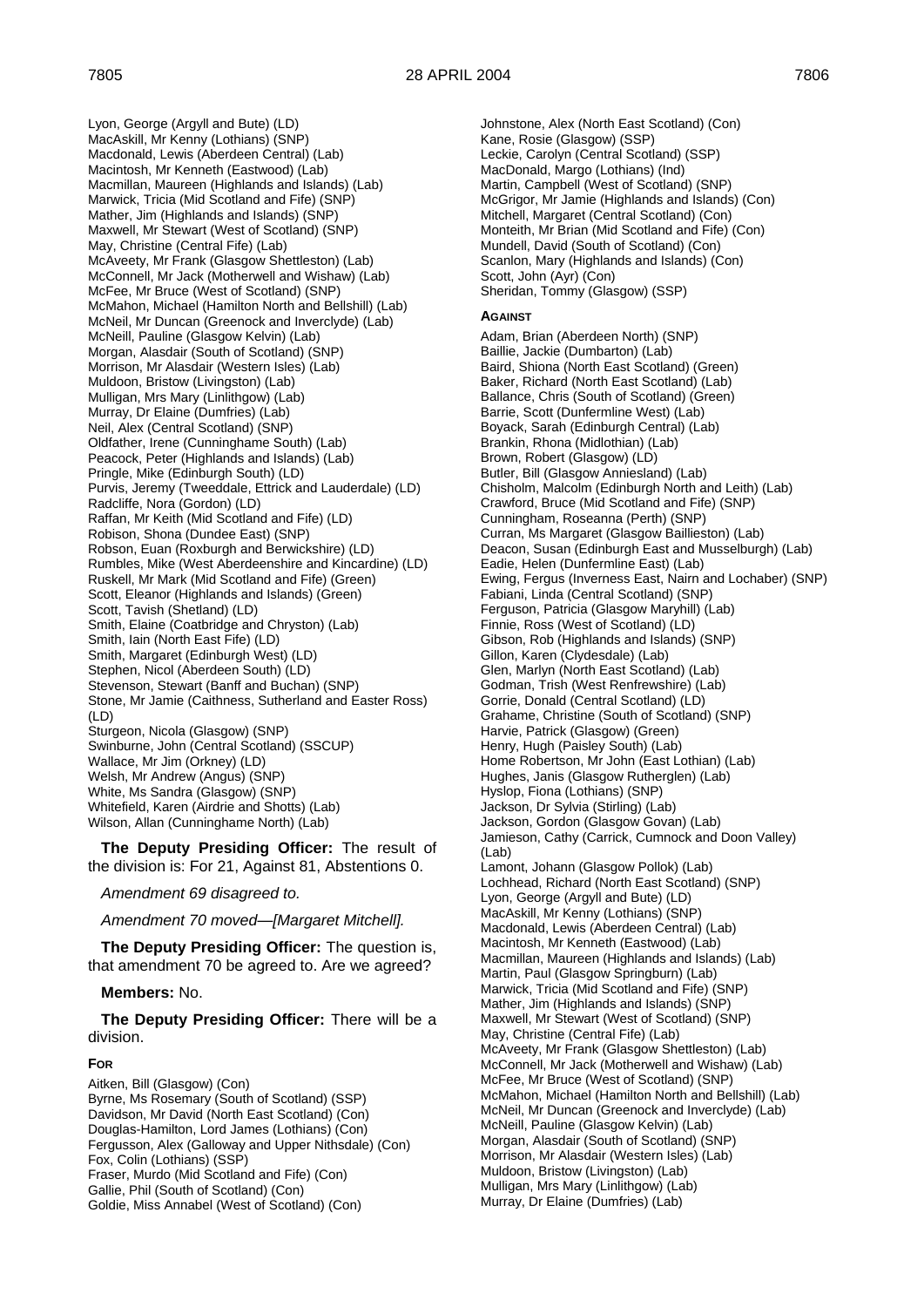Neil, Alex (Central Scotland) (SNP) Oldfather, Irene (Cunninghame South) (Lab) Peacock, Peter (Highlands and Islands) (Lab) Peattie, Cathy (Falkirk East) (Lab) Pringle, Mike (Edinburgh South) (LD) Purvis, Jeremy (Tweeddale, Ettrick and Lauderdale) (LD) Radcliffe, Nora (Gordon) (LD) Raffan, Mr Keith (Mid Scotland and Fife) (LD) Robison, Shona (Dundee East) (SNP) Robson, Euan (Roxburgh and Berwickshire) (LD) Rumbles, Mike (West Aberdeenshire and Kincardine) (LD) Ruskell, Mr Mark (Mid Scotland and Fife) (Green) Scott, Eleanor (Highlands and Islands) (Green) Scott, Tavish (Shetland) (LD) Smith, Elaine (Coatbridge and Chryston) (Lab) Smith, Iain (North East Fife) (LD) Smith, Margaret (Edinburgh West) (LD) Stephen, Nicol (Aberdeen South) (LD) Stevenson, Stewart (Banff and Buchan) (SNP) Stone, Mr Jamie (Caithness, Sutherland and Easter Ross) (LD) Sturgeon, Nicola (Glasgow) (SNP) Swinburne, John (Central Scotland) (SSCUP) Wallace, Mr Jim (Orkney) (LD) Welsh, Mr Andrew (Angus) (SNP) White, Ms Sandra (Glasgow) (SNP) Whitefield, Karen (Airdrie and Shotts) (Lab) Wilson, Allan (Cunninghame North) (Lab)

**The Deputy Presiding Officer:** The result of the division is: For 21, Against 84, Abstentions 0.

*Amendment 70 disagreed to.*

*Amendment 71 moved—[Margaret Mitchell.]*

**The Deputy Presiding Officer:** The question is, that amendment 71 be agreed to. Are we agreed?

**Members:** No.

**The Deputy Presiding Officer:** There will be a division.

#### **FOR**

Aitken, Bill (Glasgow) (Con) Byrne, Ms Rosemary (South of Scotland) (SSP) Davidson, Mr David (North East Scotland) (Con) Douglas-Hamilton, Lord James (Lothians) (Con) Fergusson, Alex (Galloway and Upper Nithsdale) (Con) Fox, Colin (Lothians) (SSP) Fraser, Murdo (Mid Scotland and Fife) (Con) Gallie, Phil (South of Scotland) (Con) Goldie, Miss Annabel (West of Scotland) (Con) Johnstone, Alex (North East Scotland) (Con) Kane, Rosie (Glasgow) (SSP) Leckie, Carolyn (Central Scotland) (SSP) MacDonald, Margo (Lothians) (Ind) Martin, Campbell (West of Scotland) (SNP) McGrigor, Mr Jamie (Highlands and Islands) (Con) Mitchell, Margaret (Central Scotland) (Con) Monteith, Mr Brian (Mid Scotland and Fife) (Con) Mundell, David (South of Scotland) (Con) Scanlon, Mary (Highlands and Islands) (Con) Scott, John (Ayr) (Con) Sheridan, Tommy (Glasgow) (SSP)

#### **AGAINST**

Adam, Brian (Aberdeen North) (SNP) Baillie, Jackie (Dumbarton) (Lab) Baird, Shiona (North East Scotland) (Green) Baker, Richard (North East Scotland) (Lab) Ballance, Chris (South of Scotland) (Green)

Barrie, Scott (Dunfermline West) (Lab) Boyack, Sarah (Edinburgh Central) (Lab) Brankin, Rhona (Midlothian) (Lab) Brown, Robert (Glasgow) (LD) Butler, Bill (Glasgow Anniesland) (Lab) Chisholm, Malcolm (Edinburgh North and Leith) (Lab) Crawford, Bruce (Mid Scotland and Fife) (SNP) Cunningham, Roseanna (Perth) (SNP) Curran, Ms Margaret (Glasgow Baillieston) (Lab) Deacon, Susan (Edinburgh East and Musselburgh) (Lab) Eadie, Helen (Dunfermline East) (Lab) Ewing, Fergus (Inverness East, Nairn and Lochaber) (SNP) Fabiani, Linda (Central Scotland) (SNP) Ferguson, Patricia (Glasgow Maryhill) (Lab) Finnie, Ross (West of Scotland) (LD) Gibson, Rob (Highlands and Islands) (SNP) Gillon, Karen (Clydesdale) (Lab) Glen, Marlyn (North East Scotland) (Lab) Godman, Trish (West Renfrewshire) (Lab) Gorrie, Donald (Central Scotland) (LD) Grahame, Christine (South of Scotland) (SNP) Harvie, Patrick (Glasgow) (Green) Henry, Hugh (Paisley South) (Lab) Home Robertson, Mr John (East Lothian) (Lab) Hughes, Janis (Glasgow Rutherglen) (Lab) Hyslop, Fiona (Lothians) (SNP) Ingram, Mr Adam (South of Scotland) (SNP) Jackson, Dr Sylvia (Stirling) (Lab) Jackson, Gordon (Glasgow Govan) (Lab) Jamieson, Cathy (Carrick, Cumnock and Doon Valley)  $($ l ah $)$ Lamont, Johann (Glasgow Pollok) (Lab) Lochhead, Richard (North East Scotland) (SNP) Lyon, George (Argyll and Bute) (LD) MacAskill, Mr Kenny (Lothians) (SNP) Macdonald, Lewis (Aberdeen Central) (Lab) Macintosh, Mr Kenneth (Eastwood) (Lab) Macmillan, Maureen (Highlands and Islands) (Lab) Martin, Paul (Glasgow Springburn) (Lab) Marwick, Tricia (Mid Scotland and Fife) (SNP) Mather, Jim (Highlands and Islands) (SNP) Maxwell, Mr Stewart (West of Scotland) (SNP) May, Christine (Central Fife) (Lab) McAveety, Mr Frank (Glasgow Shettleston) (Lab) McConnell, Mr Jack (Motherwell and Wishaw) (Lab) McFee, Mr Bruce (West of Scotland) (SNP) McMahon, Michael (Hamilton North and Bellshill) (Lab) McNeil, Mr Duncan (Greenock and Inverclyde) (Lab) McNeill, Pauline (Glasgow Kelvin) (Lab) Morgan, Alasdair (South of Scotland) (SNP) Morrison, Mr Alasdair (Western Isles) (Lab) Muldoon, Bristow (Livingston) (Lab) Mulligan, Mrs Mary (Linlithgow) (Lab) Murray, Dr Elaine (Dumfries) (Lab) Neil, Alex (Central Scotland) (SNP) Oldfather, Irene (Cunninghame South) (Lab) Peacock, Peter (Highlands and Islands) (Lab) Peattie, Cathy (Falkirk East) (Lab) Pringle, Mike (Edinburgh South) (LD) Purvis, Jeremy (Tweeddale, Ettrick and Lauderdale) (LD) Radcliffe, Nora (Gordon) (LD) Raffan, Mr Keith (Mid Scotland and Fife) (LD) Robison, Shona (Dundee East) (SNP) Robson, Euan (Roxburgh and Berwickshire) (LD) Rumbles, Mike (West Aberdeenshire and Kincardine) (LD) Ruskell, Mr Mark (Mid Scotland and Fife) (Green) Scott, Eleanor (Highlands and Islands) (Green) Scott, Tavish (Shetland) (LD) Smith, Elaine (Coatbridge and Chryston) (Lab) Smith, Iain (North East Fife) (LD) Smith, Margaret (Edinburgh West) (LD) Stephen, Nicol (Aberdeen South) (LD)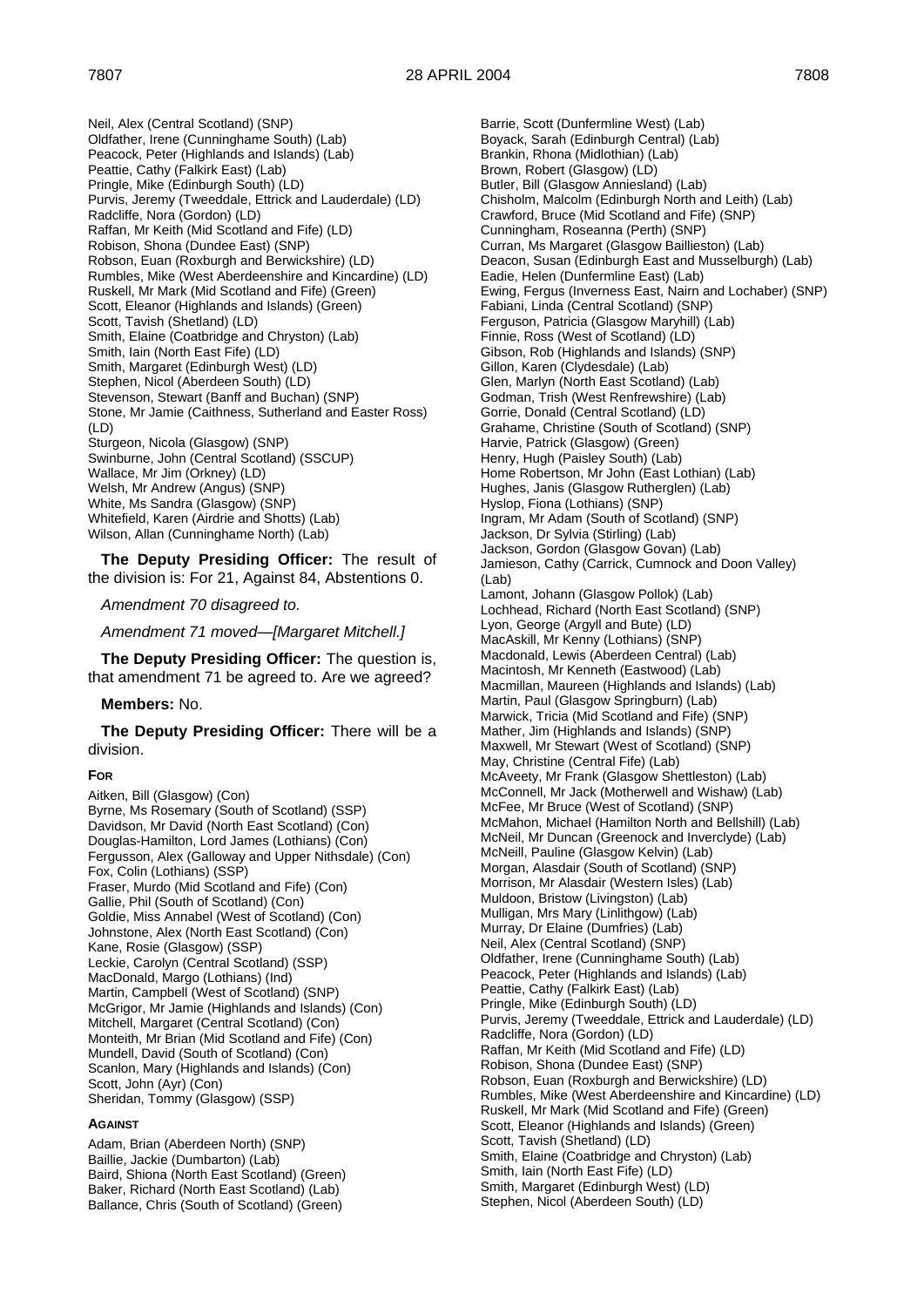Stevenson, Stewart (Banff and Buchan) (SNP) Stone, Mr Jamie (Caithness, Sutherland and Easter Ross) (LD) Sturgeon, Nicola (Glasgow) (SNP) Swinburne, John (Central Scotland) (SSCUP) Wallace, Mr Jim (Orkney) (LD) Welsh, Mr Andrew (Angus) (SNP) White, Ms Sandra (Glasgow) (SNP) Whitefield, Karen (Airdrie and Shotts) (Lab) Wilson, Allan (Cunninghame North) (Lab)

**The Deputy Presiding Officer:** The result of the division is: For 21, Against 85, Abstentions 0.

*Amendment 71 disagreed to.*

#### **Section 14—Bail conditions: remote monitoring of restrictions on movements**

*Amendment 72 moved—[Margaret Mitchell.]*

**The Deputy Presiding Officer:** The question is, that amendment 72 be agreed to. Are we agreed?

#### **Members:** No.

**The Deputy Presiding Officer:** There will be a division.

#### **FOR**

Aitken, Bill (Glasgow) (Con) Byrne, Ms Rosemary (South of Scotland) (SSP) Davidson, Mr David (North East Scotland) (Con) Douglas-Hamilton, Lord James (Lothians) (Con) Fergusson, Alex (Galloway and Upper Nithsdale) (Con) Fox, Colin (Lothians) (SSP) Fraser, Murdo (Mid Scotland and Fife) (Con) Gallie, Phil (South of Scotland) (Con) Goldie, Miss Annabel (West of Scotland) (Con) Johnstone, Alex (North East Scotland) (Con) Kane, Rosie (Glasgow) (SSP) Leckie, Carolyn (Central Scotland) (SSP) MacDonald, Margo (Lothians) (Ind) Martin, Campbell (West of Scotland) (SNP) McGrigor, Mr Jamie (Highlands and Islands) (Con) Mitchell, Margaret (Central Scotland) (Con) Monteith, Mr Brian (Mid Scotland and Fife) (Con) Mundell, David (South of Scotland) (Con) Scanlon, Mary (Highlands and Islands) (Con) Scott, John (Ayr) (Con) Sheridan, Tommy (Glasgow) (SSP)

#### **AGAINST**

Adam, Brian (Aberdeen North) (SNP) Baillie, Jackie (Dumbarton) (Lab) Baird, Shiona (North East Scotland) (Green) Baker, Richard (North East Scotland) (Lab) Ballance, Chris (South of Scotland) (Green) Barrie, Scott (Dunfermline West) (Lab) Boyack, Sarah (Edinburgh Central) (Lab) Brankin, Rhona (Midlothian) (Lab) Brown, Robert (Glasgow) (LD) Butler, Bill (Glasgow Anniesland) (Lab) Chisholm, Malcolm (Edinburgh North and Leith) (Lab) Crawford, Bruce (Mid Scotland and Fife) (SNP) Cunningham, Roseanna (Perth) (SNP) Curran, Ms Margaret (Glasgow Baillieston) (Lab) Deacon, Susan (Edinburgh East and Musselburgh) (Lab) Eadie, Helen (Dunfermline East) (Lab) Ewing, Fergus (Inverness East, Nairn and Lochaber) (SNP) Fabiani, Linda (Central Scotland) (SNP) Ferguson, Patricia (Glasgow Maryhill) (Lab)

Finnie, Ross (West of Scotland) (LD) Gibson, Rob (Highlands and Islands) (SNP) Gillon, Karen (Clydesdale) (Lab) Glen, Marlyn (North East Scotland) (Lab) Godman, Trish (West Renfrewshire) (Lab) Gorrie, Donald (Central Scotland) (LD) Grahame, Christine (South of Scotland) (SNP) Harvie, Patrick (Glasgow) (Green) Henry, Hugh (Paisley South) (Lab) Home Robertson, Mr John (East Lothian) (Lab) Hughes, Janis (Glasgow Rutherglen) (Lab) Hyslop, Fiona (Lothians) (SNP) Ingram, Mr Adam (South of Scotland) (SNP) Jackson, Dr Sylvia (Stirling) (Lab) Jackson, Gordon (Glasgow Govan) (Lab) Jamieson, Cathy (Carrick, Cumnock and Doon Valley)  $($ l ab $)$ Lamont, Johann (Glasgow Pollok) (Lab) Lochhead, Richard (North East Scotland) (SNP) Lyon, George (Argyll and Bute) (LD) MacAskill, Mr Kenny (Lothians) (SNP) Macdonald, Lewis (Aberdeen Central) (Lab) Macintosh, Mr Kenneth (Eastwood) (Lab) Macmillan, Maureen (Highlands and Islands) (Lab) Martin, Paul (Glasgow Springburn) (Lab) Marwick, Tricia (Mid Scotland and Fife) (SNP) Mather, Jim (Highlands and Islands) (SNP) Maxwell, Mr Stewart (West of Scotland) (SNP) May, Christine (Central Fife) (Lab) McAveety, Mr Frank (Glasgow Shettleston) (Lab) McCabe, Mr Tom (Hamilton South) (Lab) McConnell, Mr Jack (Motherwell and Wishaw) (Lab) McFee, Mr Bruce (West of Scotland) (SNP) McMahon, Michael (Hamilton North and Bellshill) (Lab) McNeil, Mr Duncan (Greenock and Inverclyde) (Lab) McNeill, Pauline (Glasgow Kelvin) (Lab) McNulty, Des (Clydebank and Milngavie) (Lab) Morgan, Alasdair (South of Scotland) (SNP) Morrison, Mr Alasdair (Western Isles) (Lab) Muldoon, Bristow (Livingston) (Lab) Mulligan, Mrs Mary (Linlithgow) (Lab) Murray, Dr Elaine (Dumfries) (Lab) Neil, Alex (Central Scotland) (SNP) Oldfather, Irene (Cunninghame South) (Lab) Peacock, Peter (Highlands and Islands) (Lab) Peattie, Cathy (Falkirk East) (Lab) Pringle, Mike (Edinburgh South) (LD) Purvis, Jeremy (Tweeddale, Ettrick and Lauderdale) (LD) Radcliffe, Nora (Gordon) (LD) Raffan, Mr Keith (Mid Scotland and Fife) (LD) Robison, Shona (Dundee East) (SNP) Robson, Euan (Roxburgh and Berwickshire) (LD) Rumbles, Mike (West Aberdeenshire and Kincardine) (LD) Ruskell, Mr Mark (Mid Scotland and Fife) (Green) Scott, Eleanor (Highlands and Islands) (Green) Scott, Tavish (Shetland) (LD) Smith, Elaine (Coatbridge and Chryston) (Lab) Smith, Iain (North East Fife) (LD) Smith, Margaret (Edinburgh West) (LD) Stephen, Nicol (Aberdeen South) (LD) Stevenson, Stewart (Banff and Buchan) (SNP) Stone, Mr Jamie (Caithness, Sutherland and Easter Ross) (LD) Sturgeon, Nicola (Glasgow) (SNP) Swinburne, John (Central Scotland) (SSCUP) Wallace, Mr Jim (Orkney) (LD) Welsh, Mr Andrew (Angus) (SNP) White, Ms Sandra (Glasgow) (SNP) Whitefield, Karen (Airdrie and Shotts) (Lab) Wilson, Allan (Cunninghame North) (Lab)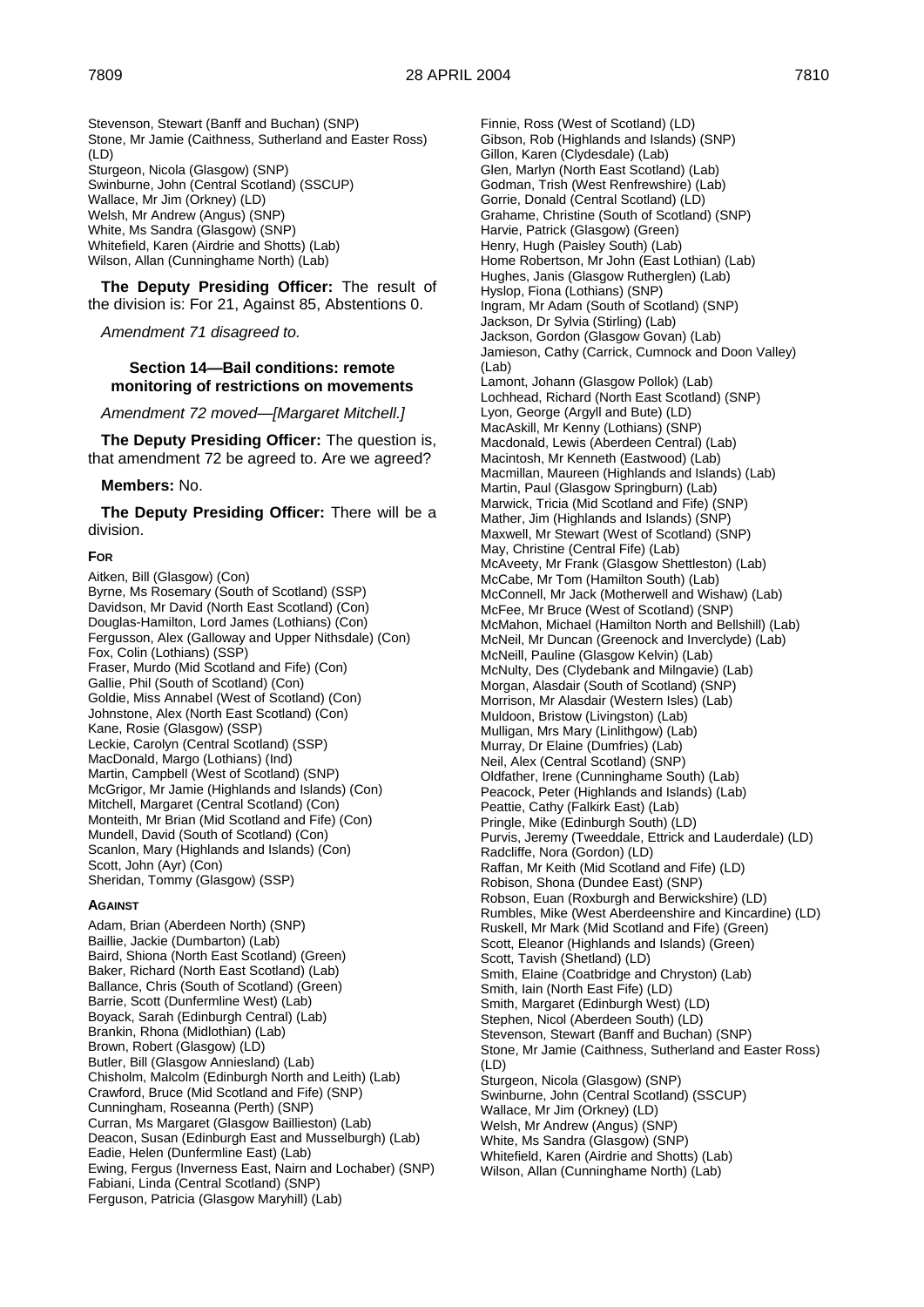**The Deputy Presiding Officer:** The result of the division is: For 21, Against 87, Abstentions 0.

*Amendment 72 disagreed to.*

*Amendments 73 to 82 not moved.*

**The Deputy Presiding Officer:** Group 10 is on remote monitoring as a bail condition. Amendment 56, in the name of the minister, is grouped with amendments 57 and 58.

**Hugh Henry:** At stage 2, I undertook to review the options that would be available for regulationmaking powers under proposed section 24B of the Criminal Procedure (Scotland) Act 1995, which is introduced by section 14 of the bill. My undertaking was given in response to the committee's desire to have some scrutiny over the areas in which the provisions would be piloted. Amendments 56 and 57 address the matter by providing for an affirmative regulation-making power in relation to the first set of regulations to be made under section 24B, which will apply to the pilot scheme. A negative resolution power would be used for subsequent regulations.

That arrangement will provide Parliament with the opportunity to debate the first regulations under the affirmative procedure for the pilot scheme. At that point, we would be in a position to provide any detail that was required on the proposed operation of the pilot schemes. The pilot schemes will be subject to evaluation and I propose that the results of the evaluation be made available to the committee.

Amendment 58 is a technical amendment to rectify a typing omission.

I move amendment 56.

**Pauline McNeill:** I welcome the fact that the Executive has responded to many concerns that the committee raised in relation to section 14. I have strong reservations about the provision, which is intended to provide that, where a court has refused to admit a person to bail, it must, on receipt of an application from that person, consider whether imposing an electronic tag would make it possible to admit the person to bail subject to a condition restricting their movements. My concern about that provision is that everyone who has been refused bail will use that provision to apply. That concern is shared by the Sheriffs Association, in so far as it believes that there are some practical issues attached to the proposal, although I know that the Executive has addressed those concerns.

I welcome the Executive's assurance that it will not roll out the provision until Parliament has full information on the courts in which the system will be piloted and that Parliament will get a full report on the result of the pilots. At the moment, however, my position is reserved. Further, I think

that the general public would be concerned about the proposal. Given the concerns that have been raised about the number of offences that have already been committed while people are on bail, the public might be concerned about the prospect of people who have been refused bail being granted bail subject to electronic monitoring.

Given the Executive's assurance that Parliament will have an opportunity to judge whether any of my reservations or those of the committee are justified, I welcome the amendments.

*Amendment 56 agreed to.*

*Amendment 57 moved—[Hugh Henry]—and agreed to.*

*Amendment 83 not moved.*

*Amendment 58 moved—[Hugh Henry]—and agreed to.*

*Amendments 84 to 89 not moved.*

# **Section 19—Citation of witnesses for precognition**

**The Deputy Presiding Officer:** Group 11 is on the citation of witnesses for precognition. Amendment 120, in the name of Nicola Sturgeon, is grouped with amendment 121.

**Nicola Sturgeon:** Amendment 120 would provide for the personal citation of witnesses for precognition. The amendment would ensure that a witness would not be found guilty of an offence for failure to attend for precognition unless the citation had been served personally on the witness. Serving the citation in that way would ensure that the witness was aware of the date, time and place of the precognition and it would remove the possibility of a witness being found guilty of an offence for failure to appear when they were, for example, on holiday and had therefore not received the citation.

Amendment 121 deals with legal privilege. It provides that a witness who attends for precognition shall not be obliged to disclose information subject to legal privilege for the reasons that I outlined earlier in relation to article 8 of the European convention on human rights. The amendment also contains a definition of

"information subject to legal privilege".

I move amendment 120.

**Margaret Mitchell:** I support Nicola Sturgeon's amendment 120. If a witness is to be cited, it is essential for the citation to be served in person to ensure that they have received it. Legal privilege is a matter for the judge to manage and we are therefore not in favour of amendment 121.

**Hugh Henry:** We do not consider that it is necessary to require police constables to serve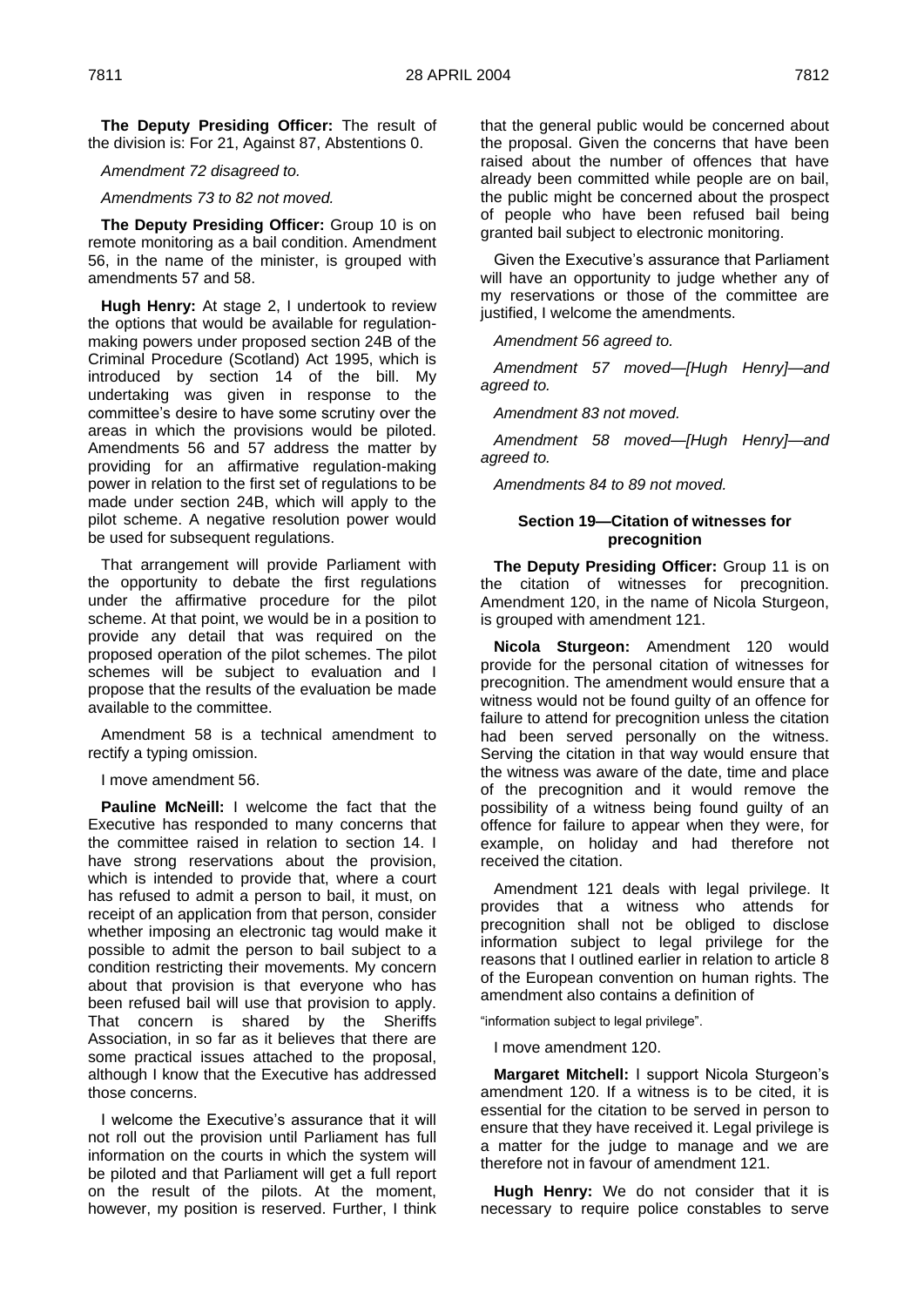citations in person on people whom the prosecutor wishes to precognosce. We do not believe that that is the best use of resources.

It is recognised that there will be confidential communication between an accused and his legal representative. The provisions must be read against the background of the general law, and we do not believe that anything in them could be taken to require information to be disclosed if the witness has legitimate grounds for refusing to disclose it. That applies whether those grounds are based on confidentiality or on some other protection that is afforded by the law, such as the right not to give information that would incriminate oneself. We do not believe that it is appropriate to introduce specific provision in relation to one ground on which a witness might refuse to disclose information.

I hope that amendment 120 will be opposed and that amendment 121 will not be moved.

**Nicola Sturgeon:** It is my understanding that amendment 120 would not require personal citation in every case. If a witness did not turn up for precognition, a citation would have to be served on them in person before they could be found guilty of an offence. That approach is eminently sensible; it would not lead to the waste of police resources that the minister talked about because it would not demand personal citation in every case. It would be inequitable and unjust to find someone guilty of a criminal offence for not turning up for precognition if they were not aware that they were supposed to turn up because they were away when the details were delivered. Amendment 120 has common sense to commend it. I have no further comment to make on amendment 121.

**The Deputy Presiding Officer:** The question is, that amendment 120 be agreed to. Are we agreed?

#### **Members:** No.

**The Deputy Presiding Officer:** There will be a division.

# **FOR**

Adam, Brian (Aberdeen North) (SNP) Aitken, Bill (Glasgow) (Con) Baird, Shiona (North East Scotland) (Green) Ballance, Chris (South of Scotland) (Green) Ballard, Mark (Lothians) (Green) Byrne, Ms Rosemary (South of Scotland) (SSP) Crawford, Bruce (Mid Scotland and Fife) (SNP) Cunningham, Roseanna (Perth) (SNP) Davidson, Mr David (North East Scotland) (Con) Douglas-Hamilton, Lord James (Lothians) (Con) Ewing, Fergus (Inverness East, Nairn and Lochaber) (SNP) Fabiani, Linda (Central Scotland) (SNP) Fergusson, Alex (Galloway and Upper Nithsdale) (Con) Fox, Colin (Lothians) (SSP) Fraser, Murdo (Mid Scotland and Fife) (Con) Gallie, Phil (South of Scotland) (Con)

Gibson, Rob (Highlands and Islands) (SNP) Goldie, Miss Annabel (West of Scotland) (Con) Grahame, Christine (South of Scotland) (SNP) Harper, Robin (Lothians) (Green) Harvie, Patrick (Glasgow) (Green) Hyslop, Fiona (Lothians) (SNP) Ingram, Mr Adam (South of Scotland) (SNP) Johnstone, Alex (North East Scotland) (Con) Kane, Rosie (Glasgow) (SSP) Leckie, Carolyn (Central Scotland) (SSP) Lochhead, Richard (North East Scotland) (SNP) MacAskill, Mr Kenny (Lothians) (SNP) MacDonald, Margo (Lothians) (Ind) Martin, Campbell (West of Scotland) (SNP) Marwick, Tricia (Mid Scotland and Fife) (SNP) Mather, Jim (Highlands and Islands) (SNP) Maxwell, Mr Stewart (West of Scotland) (SNP) McFee, Mr Bruce (West of Scotland) (SNP) McGrigor, Mr Jamie (Highlands and Islands) (Con) Mitchell, Margaret (Central Scotland) (Con) Monteith, Mr Brian (Mid Scotland and Fife) (Con) Morgan, Alasdair (South of Scotland) (SNP) Mundell, David (South of Scotland) (Con) Neil, Alex (Central Scotland) (SNP) Peattie, Cathy (Falkirk East) (Lab) Robison, Shona (Dundee East) (SNP) Ruskell, Mr Mark (Mid Scotland and Fife) (Green) Scanlon, Mary (Highlands and Islands) (Con) Scott, Eleanor (Highlands and Islands) (Green) Scott, John (Ayr) (Con) Sheridan, Tommy (Glasgow) (SSP) Stevenson, Stewart (Banff and Buchan) (SNP) Sturgeon, Nicola (Glasgow) (SNP) Swinburne, John (Central Scotland) (SSCUP) Welsh, Mr Andrew (Angus) (SNP) White, Ms Sandra (Glasgow) (SNP)

#### **AGAINST**

Alexander, Ms Wendy (Paisley North) (Lab) Baillie, Jackie (Dumbarton) (Lab) Baker, Richard (North East Scotland) (Lab) Barrie, Scott (Dunfermline West) (Lab) Boyack, Sarah (Edinburgh Central) (Lab) Brankin, Rhona (Midlothian) (Lab) Brown, Robert (Glasgow) (LD) Butler, Bill (Glasgow Anniesland) (Lab) Chisholm, Malcolm (Edinburgh North and Leith) (Lab) Craigie, Cathie (Cumbernauld and Kilsyth) (Lab) Curran, Ms Margaret (Glasgow Baillieston) (Lab) Deacon, Susan (Edinburgh East and Musselburgh) (Lab) Eadie, Helen (Dunfermline East) (Lab) Ferguson, Patricia (Glasgow Maryhill) (Lab) Finnie, Ross (West of Scotland) (LD) Gillon, Karen (Clydesdale) (Lab) Glen, Marlyn (North East Scotland) (Lab) Godman, Trish (West Renfrewshire) (Lab) Gorrie, Donald (Central Scotland) (LD) Henry, Hugh (Paisley South) (Lab) Home Robertson, Mr John (East Lothian) (Lab) Hughes, Janis (Glasgow Rutherglen) (Lab) Jackson, Dr Sylvia (Stirling) (Lab) Jackson, Gordon (Glasgow Govan) (Lab) Jamieson, Cathy (Carrick, Cumnock and Doon Valley) (Lab) Jamieson, Margaret (Kilmarnock and Loudoun) (Lab) Kerr, Mr Andy (East Kilbride) (Lab) Lamont, Johann (Glasgow Pollok) (Lab) Lyon, George (Argyll and Bute) (LD) Macdonald, Lewis (Aberdeen Central) (Lab) Macintosh, Mr Kenneth (Eastwood) (Lab) Maclean, Kate (Dundee West) (Lab) Macmillan, Maureen (Highlands and Islands) (Lab)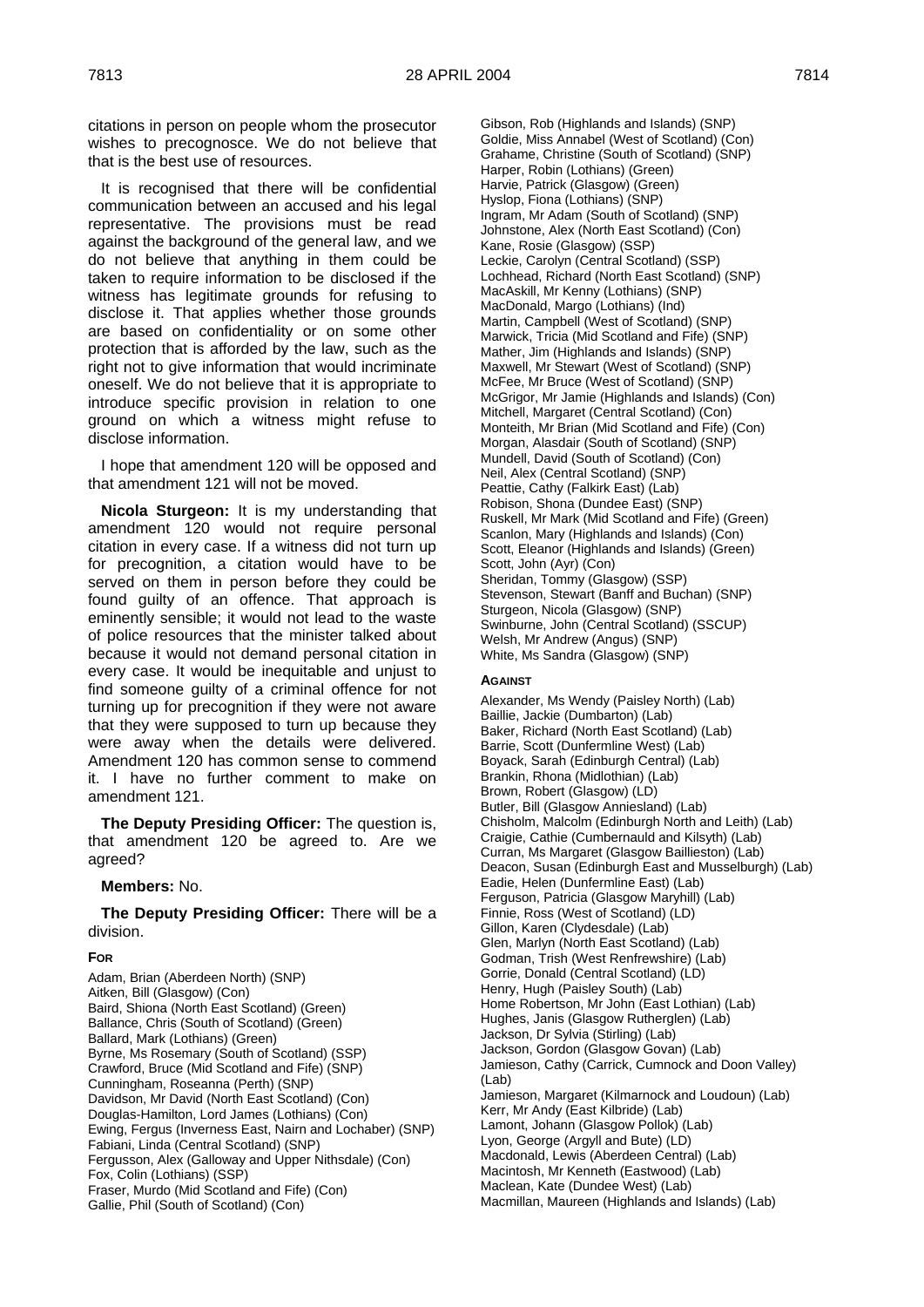Martin, Paul (Glasgow Springburn) (Lab) May, Christine (Central Fife) (Lab) McAveety, Mr Frank (Glasgow Shettleston) (Lab) McCabe, Mr Tom (Hamilton South) (Lab) McConnell, Mr Jack (Motherwell and Wishaw) (Lab) McMahon, Michael (Hamilton North and Bellshill) (Lab) McNeil, Mr Duncan (Greenock and Inverclyde) (Lab) McNeill, Pauline (Glasgow Kelvin) (Lab) McNulty, Des (Clydebank and Milngavie) (Lab) Morrison, Mr Alasdair (Western Isles) (Lab) Muldoon, Bristow (Livingston) (Lab) Mulligan, Mrs Mary (Linlithgow) (Lab) Munro, John Farquhar (Ross, Skye and Inverness West) (LD) Murray, Dr Elaine (Dumfries) (Lab) Oldfather, Irene (Cunninghame South) (Lab) Peacock, Peter (Highlands and Islands) (Lab) Pringle, Mike (Edinburgh South) (LD) Purvis, Jeremy (Tweeddale, Ettrick and Lauderdale) (LD) Radcliffe, Nora (Gordon) (LD) Raffan, Mr Keith (Mid Scotland and Fife) (LD) Robson, Euan (Roxburgh and Berwickshire) (LD) Rumbles, Mike (West Aberdeenshire and Kincardine) (LD) Scott, Tavish (Shetland) (LD) Smith, Elaine (Coatbridge and Chryston) (Lab) Smith, Iain (North East Fife) (LD) Smith, Margaret (Edinburgh West) (LD) Stephen, Nicol (Aberdeen South) (LD) Stone, Mr Jamie (Caithness, Sutherland and Easter Ross) (LD) Wallace, Mr Jim (Orkney) (LD) Watson, Mike (Glasgow Cathcart) (Lab) Whitefield, Karen (Airdrie and Shotts) (Lab) Wilson, Allan (Cunninghame North) (Lab)

**The Deputy Presiding Officer:** The result of the division is: For 52, Against 65, Abstentions 0.

*Amendment 120 disagreed to.*

*Amendment 121 not moved.*

#### **Schedule**

FURTHER MODIFICATIONS OF THE 1995 ACT

*Amendments 59 to 62 moved—[Hugh Henry] and agreed to.*

**The Deputy Presiding Officer:** Group 12 is on the grounds on which late evidence, productions and witnesses are allowed. Amendment 90, in the name of Pauline McNeill, is in a group on its own.

**Pauline McNeill:** Amendment 90 concerns the use of section 67(5) of the 1995 act, which states that

"in any trial it shall be competent with the leave of the court for the prosecutor"

to put forward evidence two days before the jury is sworn in. The intention of the bill was to change the test of that to "in special circumstances". The Justice 1 Committee had some concerns about that provision. In reaching our objective of reducing the number of adjournments and increasing certainty in the courts system, we would not want to undermine the general principles of justice. We felt that, if there was not a proper wording in the new provisions, that may make it harder for the Crown to make its case.

It is acknowledged that the Crown makes frequent use of the provision. It is important that the Crown does not become complacent by having a provision in the bill that would allow late evidence to be put forward. Under the new system, the Crown already has five days less in which to submit its evidence in advance of the preliminary hearing. The Executive has said that it would be inclined to support the position that late evidence could be produced on cause shown before the jury was sworn in. I hope that it will support that position today.

I welcome the Executive's response so far to this important provision, and I move amendment 90.

**Hugh Henry:** We are quite happy to shift to changing the test to on cause shown, as described by Pauline McNeill. We support amendment 90.

*Amendment 90 agreed to.*

*Amendments 63 to 67 moved—[Hugh Henry] and agreed to.*

**The Deputy Presiding Officer:** Group 13 is on prohibition on the accused personally conducting defence in victim statement proofs. I ask the minister simply to move amendment 68.

*Amendment 68 moved—[Hugh Henry]—and agreed to.*

#### **Long Title**

*Amendment 122 not moved.*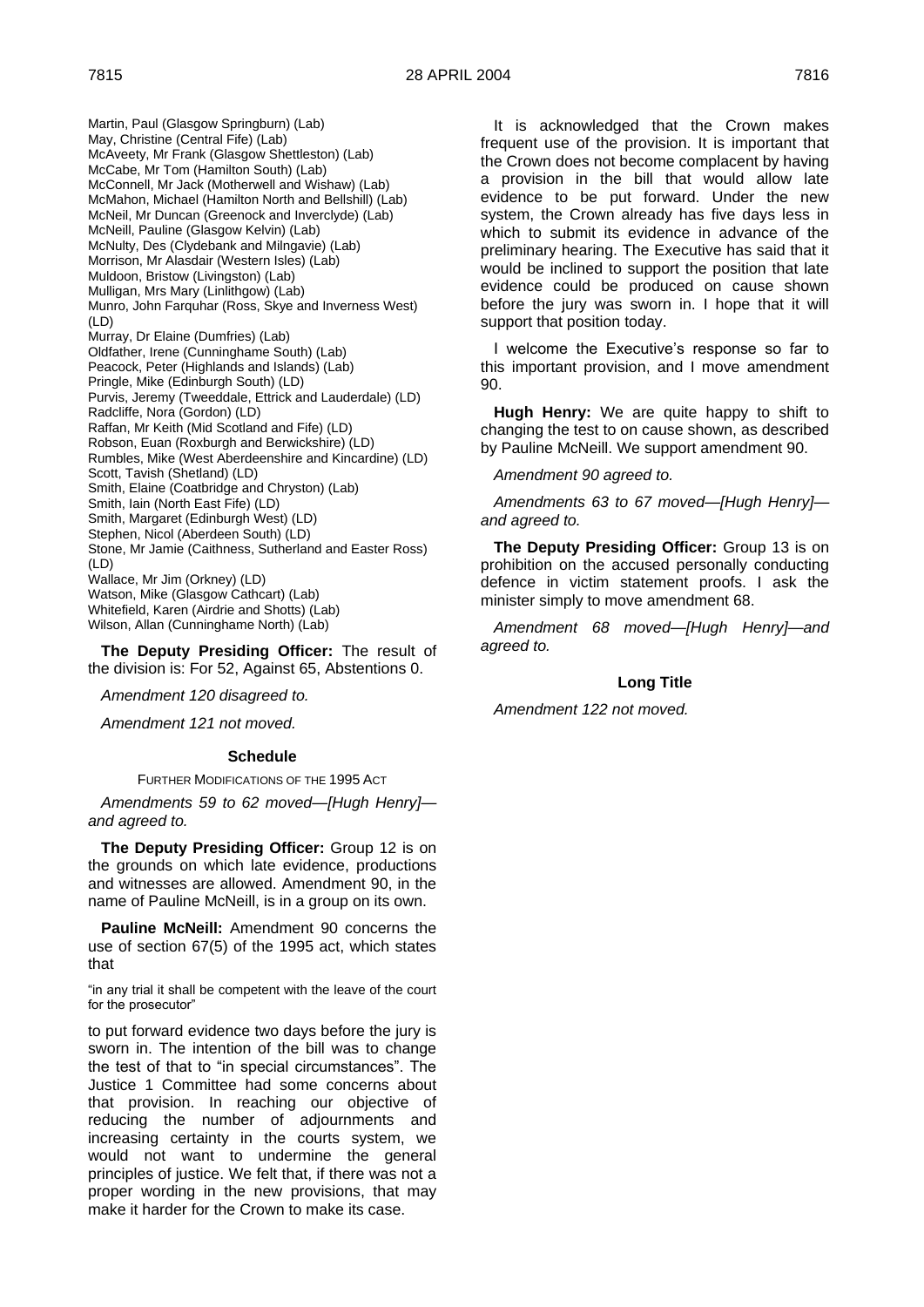# **Criminal Procedure (Amendment) (Scotland) Bill**

**The Deputy Presiding Officer (Murray Tosh):**  The next item of business is a debate on motion S2M-1100, in the name of Cathy Jamieson, that the Criminal Procedure (Amendment) (Scotland) Bill be passed. I will have to enforce the indicative time limits quite severely. I call Cathy Jamieson to speak to and move the motion. You have five minutes, minister.

# 16:34

**The Minister for Justice (Cathy Jamieson):** I am very pleased to have the opportunity to speak in the debate. Our partnership agreement gives us a clear commitment to reform the operation of the High Court. The bill takes a further step towards delivering the stronger, safer Scotland that we all desire.

I have set out previously in Parliament the problems that the bill tries to address, and we have heard about them again today. I will not dwell on those any further; I will instead focus on the solutions that are being put in place. We want to introduce greater certainty into proceedings—a particularly important outcome for victims and witnesses. We also want to foster a culture of better communication between prosecutors and the defence and earlier preparation by both parties. Those objectives have not been plucked out of thin air; they follow on from the extensive consultation and discussion by Lord Bonomy and his review team and the further consultation by the Executive. I put on record the Executive's thanks to Lord Bonomy, whose vision and recommendations the bill largely embodies. I wish him well as he heads for pastures new.

I also express our thanks to the many other bodies and individuals who have contributed in one way or another to developing the proposals the bill team, and the Justice 1 Committee and its staff for considering the bill so carefully. The reform package is now much stronger than it was a year ago precisely because so many people have taken the time and trouble to engage so constructively. Indeed the progress that has been made since the stage 1 debate on 25 February for example, in relation to trials in absence and electronic monitoring—is further evidence of constructive engagement by all parties in producing that stronger package.

I will say a few words about the principle of early disclosure. The success of the High Court reform package depends on a culture change among all High Court practitioners. Most important, prosecution and defence teams will have to get into the habit of communicating meaningfully at an

earlier stage in the process. The requirement in the bill for parties to communicate with each other, to prepare a written record of the state of their preparation and to lodge the report prior to the preliminary hearing is designed to ensure that the judge can reach a view on how good or otherwise that communication has been.

I am grateful to the Crown Office for releasing during stage 2 a draft of its practice note on disclosure. That demonstrates the Executive's absolute commitment to ensuring that the defence receives crucial documents at an earlier stage, while protecting the rights of vulnerable Crown witnesses. I understand that a useful dialogue on the draft is now taking place between the Crown Office, the Law Society of Scotland, the Faculty of Advocates and others.

I am well aware that the consultation and legislative phases have been exhaustive and, for some, exhausting. Those phases represent only the beginning of the reform process. Our overall aim is that all court users should have a better experience of the system. We want justice to be swifter as well as better. The bill will provide the toolkit to enable all practitioners, working together, to achieve those desired outcomes. However, a toolkit is of little use unless it is used appropriately and, at times, imaginatively. That is why we will be investing a great deal of time during the next few months in making sure that everyone connected with the High Court is ready to use that toolkit properly.

Officials from the Justice Department, the Crown Office and the Scottish Court Service are already working closely with all the relevant interests to ensure a smooth transition to the new procedures. A programme board is driving that process, and it will develop plans for training and for the monitoring and evaluation of the reform programme.

I stress that this should not be regarded in any way as a top-down implementation process. I have been impressed by the extent to date of the dialogue between different groups of practitioners and their willingness to discuss possible obstacles and develop new approaches. I want the implementation process to be developed in the same spirit, so that detailed training early next year can reflect the views of as many people as possible.

As I have said before, Scotland deserves to have a world-class justice system. The bill, which will modernise our High Court, is a vital component in our package of reforms. It will enable us to take a vital step forward in delivering a justice system fit for the  $21<sup>st</sup>$  century. I am delighted to commend the bill to Parliament and, in moving the motion in my name, I ask members to give it their full support.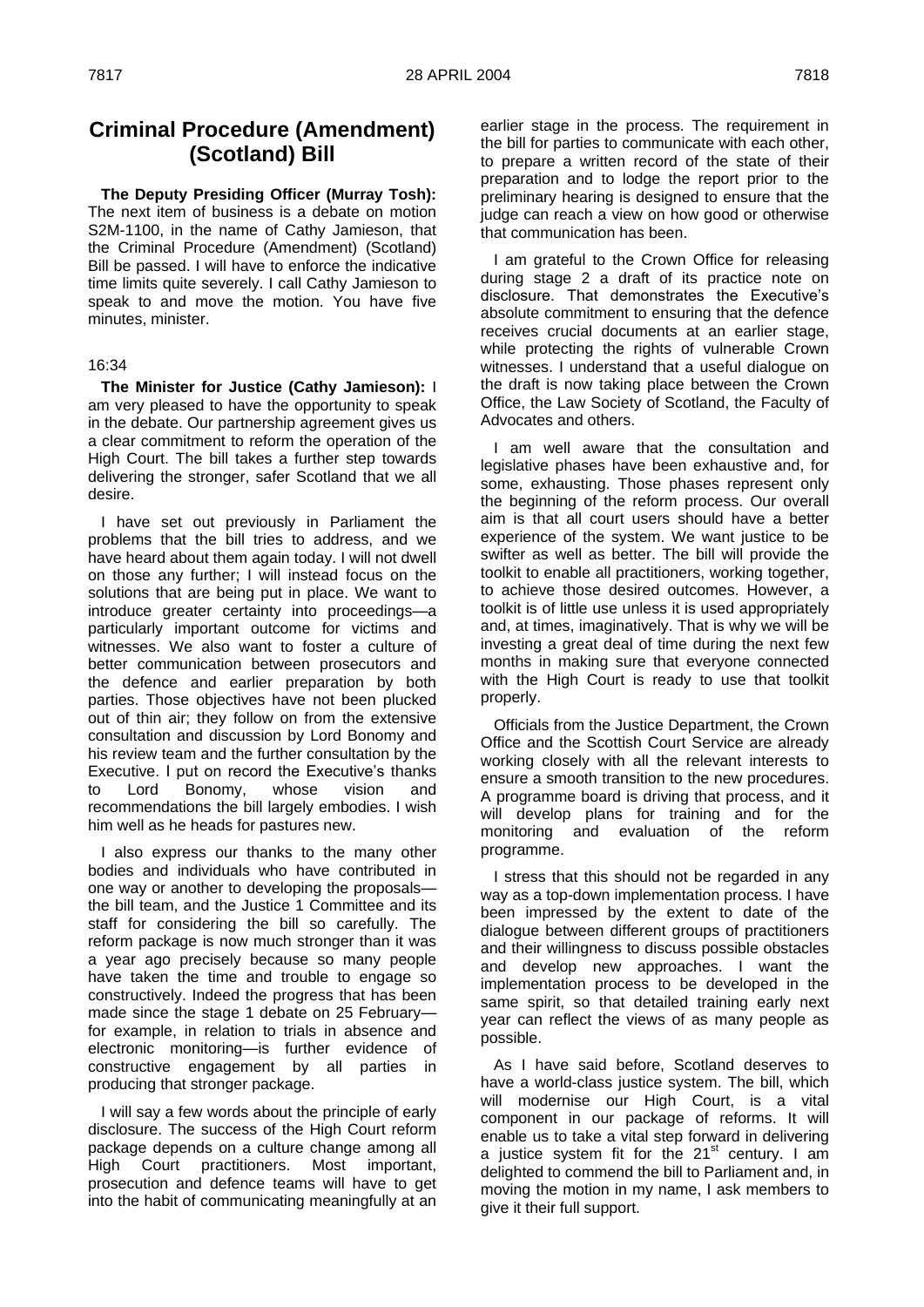# I move,

That the Parliament agrees that the Criminal Procedure (Amendment) (Scotland) Bill be passed.

# 16:38

# **Mr Stewart Maxwell (West of Scotland) (SNP):**  The committee took many months to examine the bill. As the minister mentioned, it was a tough process, but I think that it was enjoyable for all members of the committee. We learned a lot, we did a lot of visits and we spent time in the courts. From my point of view, it was certainly an enjoyable experience and we learned a lot about legal processes and some of the problems in the system.

Early disclosure has been one of the most important issues. It is crucial to the success of the bill, and I am slightly disappointed that the bill does not, at this point, contain more formal measures. However, I will not go back over the arguments that we had during stage 2. It is important that the culture change happens and that there is co-operation and goodwill from all sides if we are to achieve the ends of speeding up justice and making it fairer and more reliable for all concerned.

Given that there is no formal process for early disclosure and that we are relying heavily on goodwill and co-operation, I ask the Executive to pay close attention to what happens after the bill is passed so that we get that co-operation and culture change and that there is movement towards a speedier process. I hope that the Executive and the minister will return to the committee with evidence about how the process is moving on.

Early disclosure of evidence by the prosecution is required for the time limits. When we debated whether the time limit should be 110 days or 140 days, the case was made that early disclosure of evidence in the first part of the system would have allowed the retention of the 110-day rule, but I will not go back over those arguments. Now that we have taken the decision to extend the time limit from 110 days to 140 days, I hope that the result will still be speedier justice. I also hope that 140 days will indeed be the outer limit of the time constraint.

The requirement for preliminary hearings is one of the most widely welcomed measures in the bill. All parties agree that the introduction of preliminary hearings will make a difference. It should mean that we get earlier pleas, which should free up space within the High Court. I certainly welcome the measure, which I hope can be introduced smoothly into the system.

The presumption that trial diets will be fixed is an excellent idea, although I still have concerns—as I

have had from the beginning—that the intended policy aim will not be achieved. I hope that there will be fixed trial diets, but we will still have the flexibility of floating trial diets. Although I understand why floating trial diets will still be available, I am concerned that in a couple of years' time we will be told that people use that loophole to get round problems within the system, such that we end up with most trial diets still being floating ones. I hope that that does not happen but, given those concerns, I hope that the Executive will spend time monitoring that issue to ensure that we do not end up in that situation.

On trials in the absence of the accused, I still hold to the position that I expressed earlier. It would have been better if we had required that all the Crown evidence had been led before the trial of an accused who had absconded could go ahead. Such cases could still have proceeded to judgment if our amendment 115 had been accepted. It is a shame that, once the bill is passed, we will lose the principle that the trial should take place in the presence of the accused, which should be a fundamental right.

Finally, one of the most pleasing aspects of the bill's passage has been the way in which we have moved from using the language of "reluctant witnesses" to that of "obstructive witnesses". As members are aware, the committee debated that issue at length and it has now been made clear that the bill deals with obstructive, rather than reluctant, witnesses. That clarification has been a great help to committee members and to all members of the Parliament.

We will support the bill.

# 16:42

**Margaret Mitchell (Central Scotland) (Con):** I begin by thanking the clerks. I want to acknowledge their support and the work that they and the committee convener have carried out on what has undoubtedly been a very technical and complicated bill.

The bill will go some considerable way towards realising our objective of achieving greater certainty in High Court proceedings through the introduction of a more managed system. In particular, I welcome the provisions on sentence discounting for early pleas which, together with early disclosure, are at the heart of the bill.

I welcome the introduction of the preliminary hearing, but I deeply regret the fact that the minister did not include the requirement for a managed meeting, which I believe is key to ensuring that both defence and prosecution are fully prepared and that all the issues that could be resolved are discussed at as early a stage as possible. However, I welcome the Executive's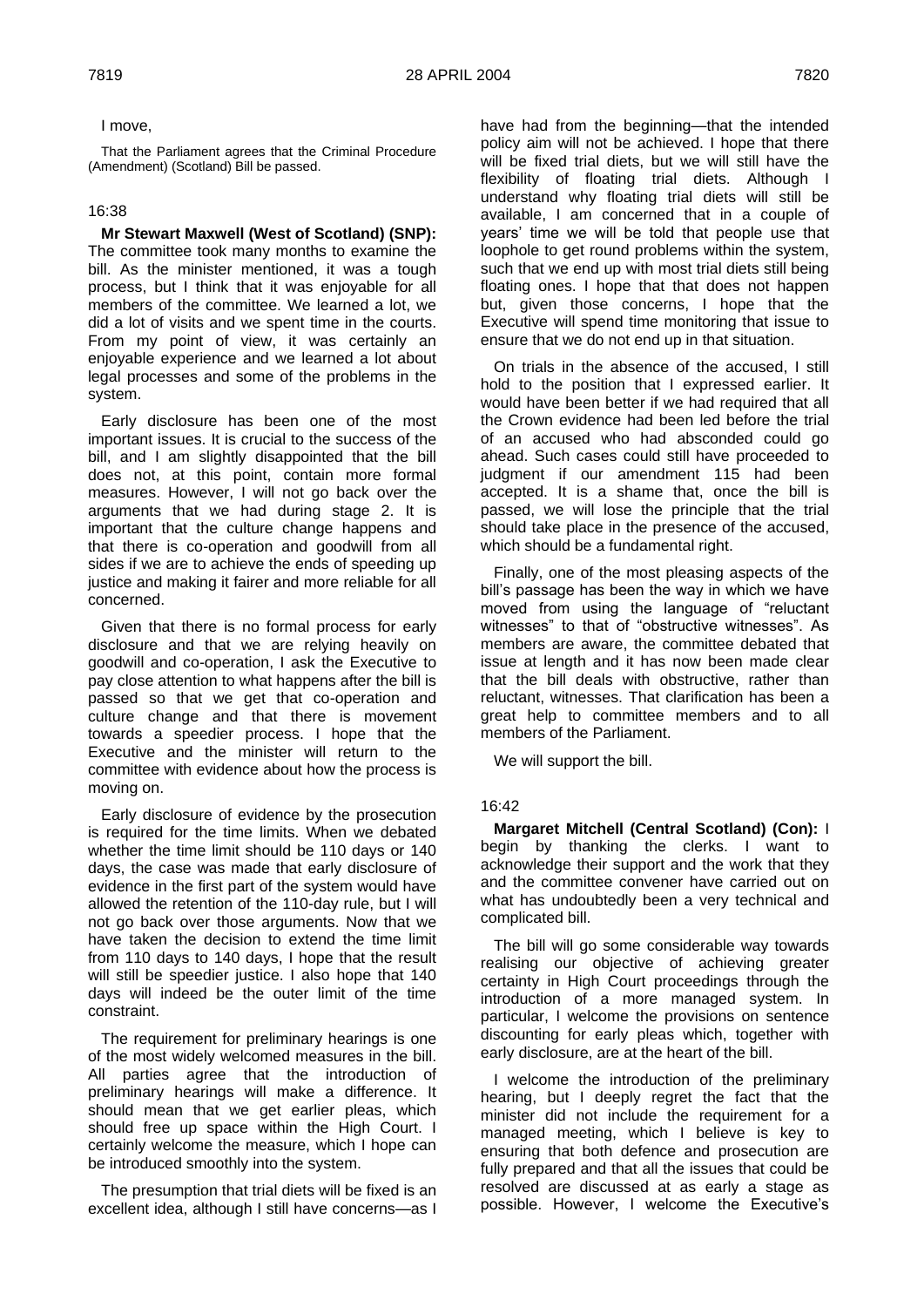amendment 15, which requires that there be communication between the parties before the written record is lodged. I hope that that amendment will go some way towards filling what I perceive to be a gap.

Crucial to the success of the bill will be the extent to which it is resourced. Concerns were raised about the amount of resources that have been provided for forensic services and for the Procurator Fiscal Service. It remains to be seen whether those resources will be adequate.

I hope that the preliminary hearing will be a meeting at which everything can be clarified rather than a meeting that is simply adjourned. Again, we will need to see how that pans out. The preliminary hearing has the potential to move things on considerably, which is certainly to be welcomed.

Given that witness citation has been a problem area in the past, I deeply regret the fact that there was no opportunity to consider the proposals in the McInnes report, which include some worthwhile suggestions. Regrettably, the timing of stage 3 did not allow us to consider those proposals, which could have helped with witness citation and with ensuring that witnesses attend court.

Finally, it would be unusual if I failed to say something about the 110-day rule. It is a matter of considerable sadness that the 110-day rule has today been scrapped. The rule served us well because it protected the presumption of innocence and ensured that nobody would be in custody any longer than was absolutely necessary. I still believe that to scrap the rule before other measures come into effect is to put the cart before the horse. However, we shall see how things progress.

The bill contains a huge number of worthwhile proposals that I hope will result in increased efficiency in High Court proceedings for all those involved—victims, witnesses and other court users—so that the net effect at the end of the day is increased public confidence in the criminal justice system.

### 16:45

**Margaret Smith (Edinburgh West) (LD):** The bill is about delivering good justice by cutting delays and uncertainty in our courts. It balances the rights of victims of crime with those of the accused. The bill has rightly been welcomed by many sides of the justice community.

As we have heard, the case for reform is powerful. Last year more than half of the trials in Glasgow High Court were adjourned. Today we are taking decisive action to address the growing adjournment culture. The bill will improve the justice system and is part of the on-going Executive package to do that.

As Stewart Maxwell said, working on the bill has been an illuminating, if exhausting, experience. I thank the committee clerks, our advisers, the ministers, the bill team, Lord Bonomy and his team and those who gave us evidence, both formally and informally. It was useful to hear the informal evidence that we received and to have the discussions that we had with practitioners and others.

The bill makes a number of key improvements. It introduces mechanisms that I hope will help to improve communication between the prosecution and the defence—through the managed meeting, the joint written report and, crucially, the introduction of a preliminary hearing, which will improve the current situation substantially.

Early disclosure is critical. From the comments that we have heard from the Crown Office and others, it is noticeable that culture change is happening and that some of the issues are being addressed. The introduction of a presumption in favour of a fixed trial diet, where possible, rather than a floating one, is an improvement. The Executive amendment on that issue that was agreed to today has improved the position.

I welcome the tightening up of the late evidence provisions, to which Pauline McNeill referred, and the end of automatic release as a result of breached time limits. That measure will be good for justice in this country.

Some remaining issues will need to be monitored, including the transfer of 20 per cent of High Court business to the sheriff courts. That measure must be properly resourced and carried out in the light of the McInnes report. It is also right that we will subject the pilot schemes for remote monitoring of bail conditions to further parliamentary scrutiny.

I acknowledge some of the comments that the minister has made about support for witnesses. It is right that we have shifted from the original provision, which referred to reluctant witnesses, to one that refers to witnesses who are downright obstructive. There are many reasons why people do not want to give evidence. We should support them to give evidence, rather than see them as obstructive.

I welcome the minister's reassurances about trials in the absence of the accused. I hope that that power will be used only in a small number of situations. I also hope that by agreeing to the provision today we will send a message to those who are tempted to abscond that that is not the way forward, either for them or for the justice system.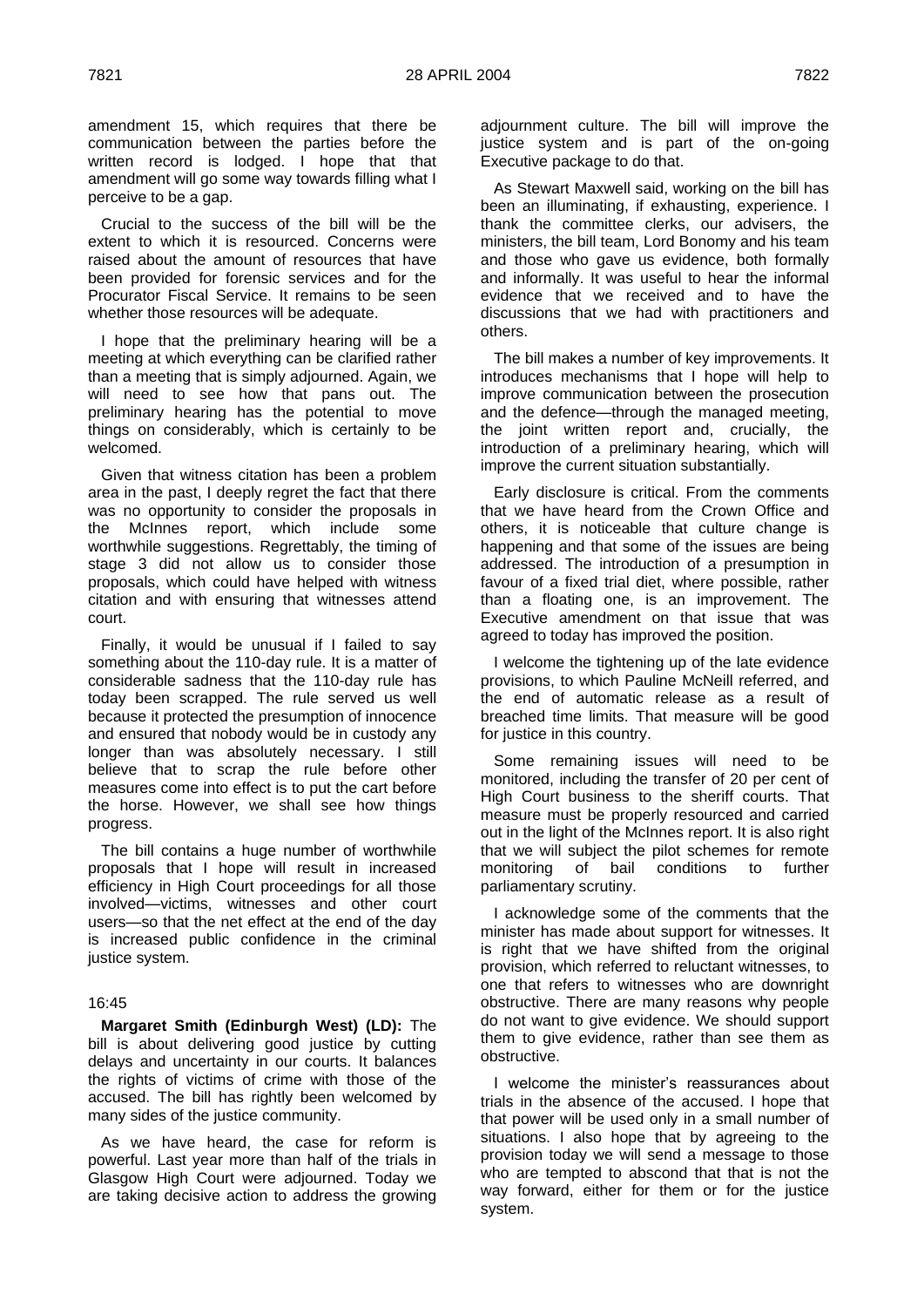I welcome the bill and hope that the chamber passes it today.

**The Deputy Presiding Officer:** There is only a short time for open debate.

# 16:49

**Pauline McNeill (Glasgow Kelvin) (Lab):** I thank the committee sincerely for the hard work that it has done on the bill. It must be remembered that this is an amendment bill. That makes scrutiny slightly more difficult than usual, because it means amending an existing act—we had to have both the bill and the Criminal Procedure (Scotland) Act 1995 in front of us when discussing amendments. I assure the chamber that all members of the committee worked really hard—harder than they work normally, which is not easy.

A cross-party approach has influenced the outcome of the bill process. We had our differences at the end, but I feel that we assisted the Executive in ensuring that the bill is in good shape. Margaret Mitchell made her points eloquently, but we disagreed about the 110-day rule.

We cannot underestimate the radical nature of what we have done with the bill. We are all concerned about making changes to a system that has served Scotland well, but the bill is a radical one that will make the most immense changes to the system. The crucial point is that everyone has signed up to the bill.

I must put on record a vote of thanks from the committee to Chris Gane and Paul Burns, without whose support we could not have understood some of the bill's provisions.

I hope that members get the impression that the bill is not just about a new procedure involving a preliminary hearing or a new culture of early disclosure. The whole bill will make a massive difference—if everyone does what they told us they would do. Margaret Smith is correct, in that there is unfinished business to which the committee, I believe, should come back.

The bill places a great responsibility on the Crown and I am full of admiration for how it addressed the bill—for example, through its promises about early disclosure. I also admire the commitment that the defence side made, in the spirit of a culture change, to its responsibilities regarding early disclosure.

The role of judges will fundamentally change. They will have to roll up their sleeves, bang heads together in the courts and ask whether counsel are prepared. The judges are ready for that role, but we must ensure that we give them the necessary support and resources.

The committee was concerned about one issue in particular. We share Lord Bonomy's view that the issues that the Scottish Legal Aid Board will consider in relation to legal aid payments are crucial. Whatever we think about legal aid payments, if we do not get them right, the system will not work. The nature of the work will change in particular for the defence, because there will be more preparation meetings and it will have to be paid for that work. Currently, the system is designed only to pay people for the work that they do on their feet. I believe that we need to return to that issue.

I support the shift of business from the High Court to sheriff courts, as do prosecutors, who welcome that shift as an aspiration. However, we should not underestimate the burden that the shift will place on the Crown and we must ensure that we continue to support its work. There is an issue about representation in relation to the automatic right of an accused to be represented by counsel, on which I believe that further work must be done. There is a greater role in the system for solicitor advocates and that issue should be fully addressed.

The committee did not get a chance to touch on many issues—for example, sentence discounting. That important feature of the system will help it to work and will bring about change. However, we decided to leave some decisions to the Sentencing Commission, so we did not address that feature in detail.

I welcome the bill and I hope that Parliament will pass it this afternoon.

# 16:53

**Nicola Sturgeon (Glasgow) (SNP):** I join the minister in thanking Lord Bonomy for his work in the field of High Court reform, and I wish him well in his new post. I am sure that the Executive would agree that, notwithstanding other events this week, he will be sorely missed.

The bill has been interesting. Although I am not a member of the Justice 1 Committee, I have nevertheless felt at times as if I was back in criminal law lectures at university, such has been the bill's technicality. The bill is a positive one. The vast majority of its provisions are sensible; in fact, they are common sense. The bill's provisions have the potential—in time, if not immediately—to speed up justice considerably and to deliver a much better system for the victims of crime and for those who are accused of crime.

It is important to reflect on the fact that the bill creates a framework for change. As other members have said, the bill's success will depend—this is where true radicalism is required—on a radical culture change on the part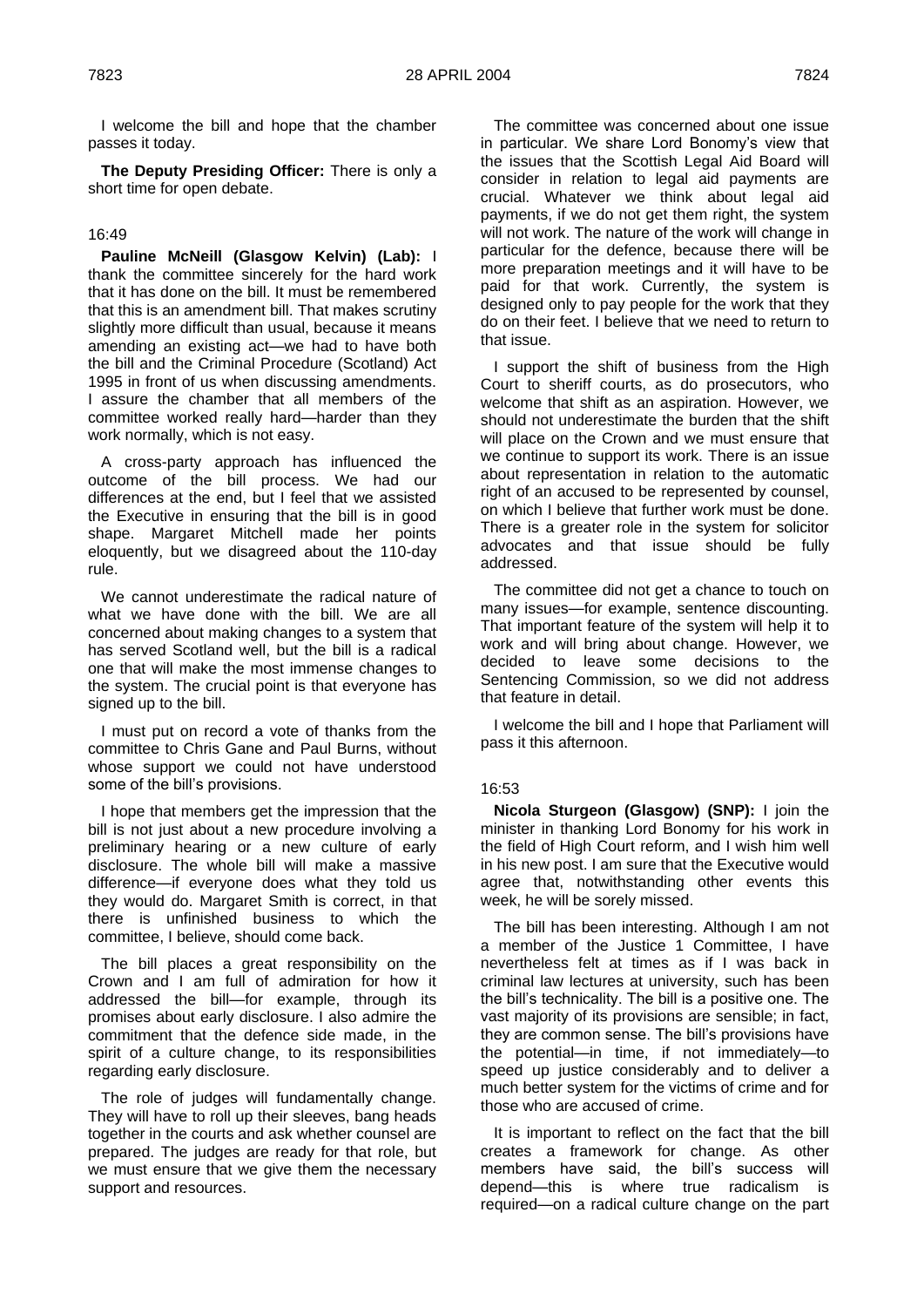of all those who are engaged in the system. The minister and others have already recognised that. The bill will require a much more active judiciary and although I accept that judges are up for that, I suspect that it will come easier to some than to others. We should be prepared for that approach to take time to bed in. Nevertheless, its importance in making the bill work cannot be overstated.

Making the bill work will also take a willingness by Crown and defence agents to take down the walls that sometimes exist between them; they must also be prepared to communicate and cooperate much more freely and openly. Again, that will come easier to some people than to others, and it may take some time for the culture to change and for that properly to take effect.

From the amendments that SNP members have moved this afternoon, it has been evident that we still have concerns at the margins over some of the bill's provisions. Like others, I would have liked to have seen some important principles, particularly relating to early disclosure, cemented in the bill. Even after all three stages, I still have concerns about the extension of the 110-day rule and trials in absence, although important concessions have been made at stage 2 and today to ensure that any compromising of safe convictions is minimised by trying people—or partially trying them—in their absence.

Those are my lingering concerns. Overall, however, the bill will be a positive piece of legislation that will provide the impetus for change. The real, hard work must still be done by people who work in the system rather than by us. I wish those people well with that work and I will be happy to support the bill.

**The Deputy Presiding Officer:** I can give Colin Fox one minute.

#### 16:56

**Colin Fox (Lothians) (SSP):** Such generosity.

**The Deputy Presiding Officer:** The alternative is zero.

**Colin Fox:** That is even less generous.

Obviously, nobody in the chamber or in the country wants the guilty to walk free—that would not be justice and would not be fair. I understand that the Justice 1 Committee, the minister and others have not taken decisions lightly, but if the 110-day rule is the jewel in the crown, it has been sold far too cheaply.

As the Presiding Officer said, I have only a minute, so I must skip to the chase. The bill arises from a shortage of resources in the criminal justice system. We are asking the defendant to pay far too great a price in abridging his rights. The fundamental right to a fair trial is under assault. If I had more time, I would put that in the context of Belmarsh prison and people being in jail for more than a year without charge, never mind without a trial.

I have grave concerns about the 110-day rule and trial in the absence of defendants and—if I can say so, Presiding Officer—I will not support the bill; I will abstain. There is much that I like about the bill, but I do not have enough time to elaborate.

**The Deputy Presiding Officer:** Okay. You have made your point.

**Colin Fox:** Taking the bill as a whole, abstaining is the way forward.

Thank you for your time, Presiding Officer.

**The Deputy Presiding Officer:** I apologise to the two members to whom I cannot give any time at all and invite Hugh Henry to wind up the debate. He has four minutes.

### 16:57

**The Deputy Minister for Justice (Hugh Henry):** We heard Colin Fox articulate a new political philosophy when he said that abstaining is the way forward.

Today marks an important step in reforming our legal system and our criminal justice system in particular. It is right that thanks should be recorded in the *Official Report* to a number of external agencies that made significant contributions during the progress of the bill. The final product is a good reflection of people being able to contribute through the committee system and of the Executive working closely with committees in order to bring proposals to the Parliament.

I thank the committee for its rigorous examination of the bill and for a full debate. We recognise that we have shifted position and that we have made changes, and the final product is better for having had such a debate.

Like Cathy Jamieson, I want to record in the *Official Report* my thanks to the bill team, who worked hard in difficult circumstances and within difficult timescales to produce information and to progress the bill. I want not only to thank those who are here today, but to record in the *Official Report* Cathy Jamieson's thanks and my thanks to Moira Ramage, who is one of the bill team. She cannot be here today because she was injured yesterday in a car crash. I send her our and the Parliament's good wishes and hope that she has a speedy recovery. [*Applause.*]

There have been welcome improvements to the bill and a number of members have discussed significant changes. Members have rightly talked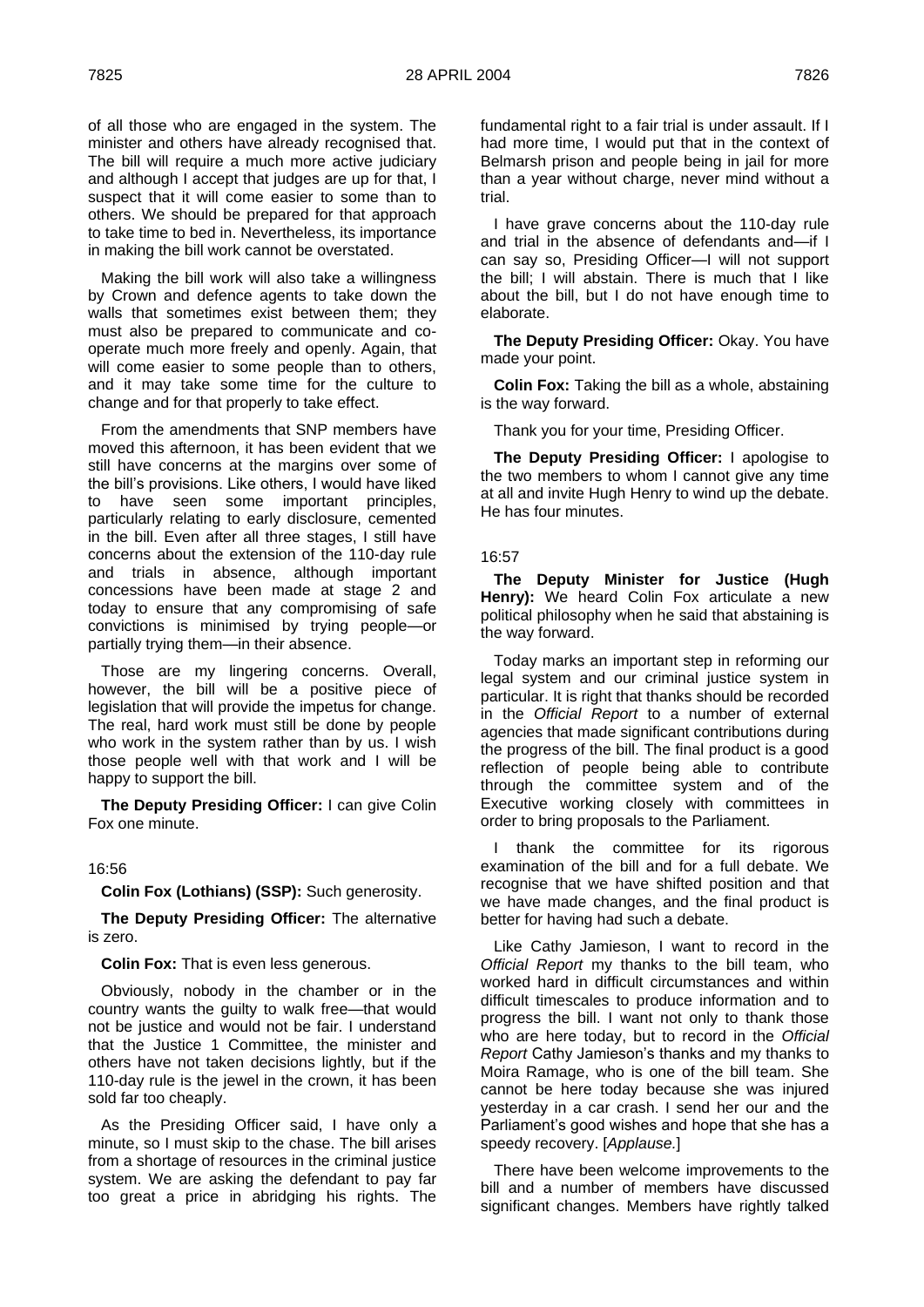not only about the legal changes that we are making, but about the cultural changes—the shifts in attitude—that will be required to put the measures in place. That is a big challenge for many people who have been set in their ways for many years. I would like to hear from Nicola Sturgeon who is up for the change and who is not; perhaps at some point she will put on record the names of the guilty and the names of those who are willing to move forward.

Today marks a very important change. I hope not only that the right of the accused to a fair trial will be properly reflected in the future but that the bill will be seen as a continuing part of a process that fundamentally recognises the rights and needs of witnesses and victims. What we have achieved today is a very good package of proposals and I commend them to Parliament.

# **Business Motion**

# 17:00

**The Presiding Officer (Mr George Reid):** The next item of business is consideration of business motion S2M-1216, in the name of Patricia Ferguson, on behalf of the Parliamentary Bureau, setting out a business programme.

# *Motion moved,*

That the Parliament agrees—

(a) the following programme of business—

Wednesday 5 May 2004

| 2.30 pm             | Time for Reflection                                                                                                        |
|---------------------|----------------------------------------------------------------------------------------------------------------------------|
| followed by         | <b>Parliamentary Bureau Motions</b>                                                                                        |
| followed by         | Stage 3 of the Nature Conservation<br>(Scotland) Bill                                                                      |
| followed by         | <b>Business Motion</b>                                                                                                     |
| followed by         | <b>Parliamentary Bureau Motions</b>                                                                                        |
| 5.00 pm             | Decision Time                                                                                                              |
| followed by         | <b>Members' Business</b>                                                                                                   |
| Thursday 6 May 2004 |                                                                                                                            |
| $9.30$ am           | <b>Parliamentary Bureau Motions</b>                                                                                        |
| followed by         | Stage 3 of the National Health<br>Service Reform (Scotland) Bill                                                           |
| 12 noon             | <b>First Minister's Question Time</b>                                                                                      |
| 2.00 pm             | Question Time-<br>Enterprise, Lifelong Learning and<br>Transport;<br>Justice and Law Officers;<br><b>General Questions</b> |
| 3.00 pm             | Executive Debate on Scotland's<br>Beaches - A National Resource                                                            |
| followed by         | Nomination of Commissioner<br>for<br><b>Public Appointments in Scotland</b>                                                |
| followed by         | <b>Parliamentary Bureau Motions</b>                                                                                        |
| 5.00 pm             | Decision Time                                                                                                              |
| followed by         | Members' Business                                                                                                          |

and (b) that the period for lodging questions for First Minister's Question Time on 6 May 2004 should end at 2 pm on Friday 30 April 2004; and the period for lodging questions for First Minister's Question Time on 3 June 2004 should end at 4 pm on Thursday 27 May 2004.—[*Patricia Ferguson.*]

*Motion agreed to.*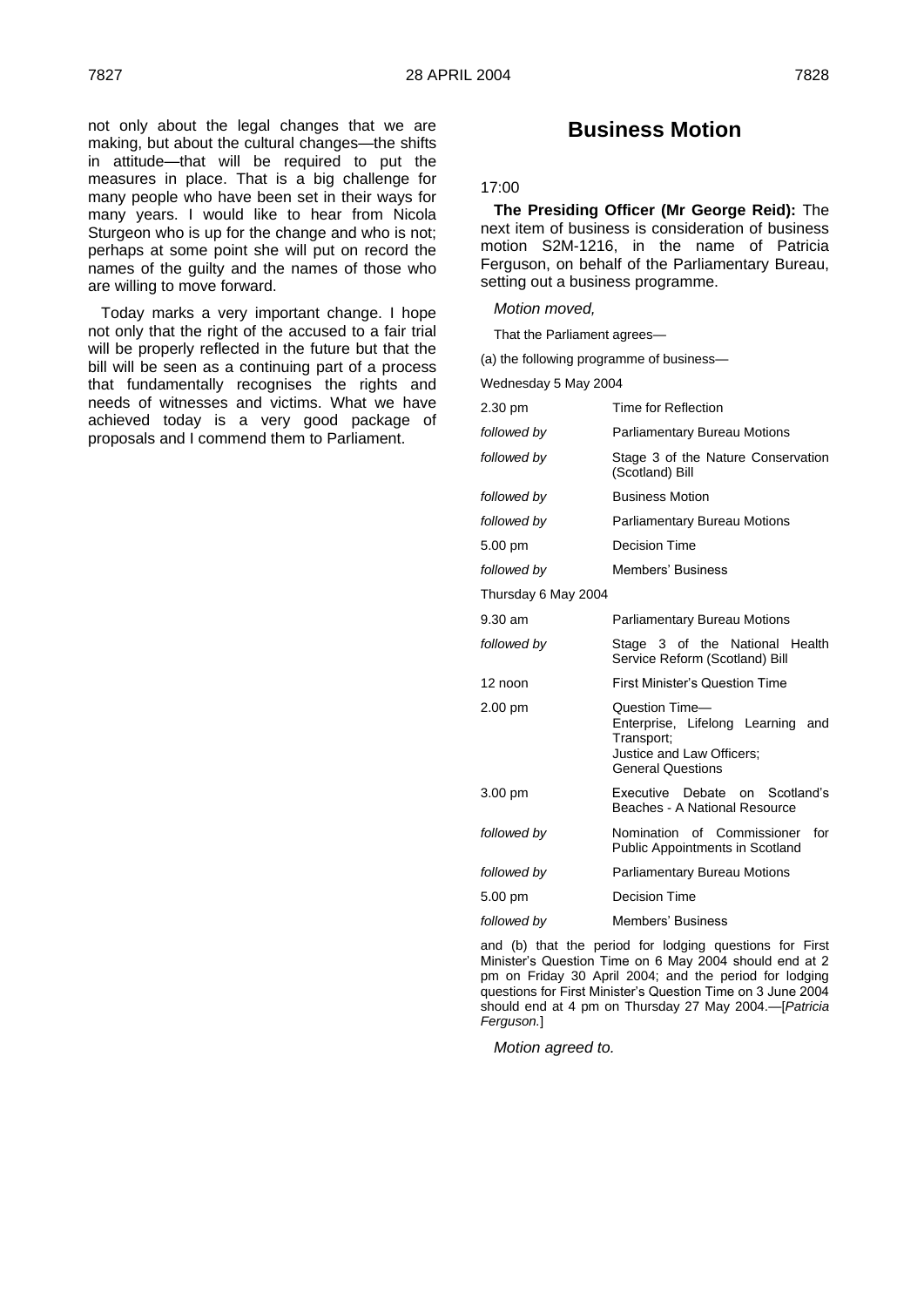# **Parliamentary Bureau Motions**

# 17:01

**The Presiding Officer (Mr George Reid):** The next item of business is consideration of four Parliamentary Bureau motions, two on the designation of a lead committee and two on the approval of Scottish statutory instruments.

#### *Motions moved,*

That the Parliament agrees that the Justice 1 Committee be designated as lead committee in consideration of the Act of Sederunt (Fees of Shorthand Writers in the Sheriff Court) (Amendment) 2004 (SSI 2004/149).

That the Parliament agrees that the Justice 1 Committee be designated as lead committee in consideration of the Act of Sederunt (Fees of Solicitors and Witnesses in the Sheriff Court) (Amendment) 2004 (SSI 2004/152).

That the Parliament agrees that the draft Sexual Offences Act 2003 (Travel Notification Requirements) (Scotland) Regulations 2004 be approved.

That the Parliament agrees that the draft Community Right to Buy (Definition of Excluded Land) (Scotland) Order 2004 be approved.—[*Patricia Ferguson.*]

# **Decision Time**

# 17:01

**The Presiding Officer (Mr George Reid):**  There are five questions to be put as a result of today's business. The first question is, that motion S2M-1100, in the name of Cathy Jamieson, that the Criminal Procedure (Amendment) Scotland Bill be passed, be agreed to. Are we agreed?

### **Members:** No.

**The Presiding Officer:** There will be a division.

# **FOR**

Adam, Brian (Aberdeen North) (SNP) Aitken, Bill (Glasgow) (Con) Alexander, Ms Wendy (Paisley North) (Lab) Baillie, Jackie (Dumbarton) (Lab) Baird, Shiona (North East Scotland) (Green) Baker, Richard (North East Scotland) (Lab) Ballance, Chris (South of Scotland) (Green) Ballard, Mark (Lothians) (Green) Barrie, Scott (Dunfermline West) (Lab) Boyack, Sarah (Edinburgh Central) (Lab) Brankin, Rhona (Midlothian) (Lab) Brown, Robert (Glasgow) (LD) Butler, Bill (Glasgow Anniesland) (Lab) Chisholm, Malcolm (Edinburgh North and Leith) (Lab) Craigie, Cathie (Cumbernauld and Kilsyth) (Lab) Crawford, Bruce (Mid Scotland and Fife) (SNP) Cunningham, Roseanna (Perth) (SNP) Curran, Ms Margaret (Glasgow Baillieston) (Lab) Davidson, Mr David (North East Scotland) (Con) Deacon, Susan (Edinburgh East and Musselburgh) (Lab) Douglas-Hamilton, Lord James (Lothians) (Con) Eadie, Helen (Dunfermline East) (Lab) Ewing, Fergus (Inverness East, Nairn and Lochaber) (SNP) Fabiani, Linda (Central Scotland) (SNP) Ferguson, Patricia (Glasgow Maryhill) (Lab) Fergusson, Alex (Galloway and Upper Nithsdale) (Con) Finnie, Ross (West of Scotland) (LD) Gallie, Phil (South of Scotland) (Con) Gibson, Rob (Highlands and Islands) (SNP) Gillon, Karen (Clydesdale) (Lab) Glen, Marlyn (North East Scotland) (Lab) Godman, Trish (West Renfrewshire) (Lab) Goldie, Miss Annabel (West of Scotland) (Con) Gorrie, Donald (Central Scotland) (LD) Grahame, Christine (South of Scotland) (SNP) Harper, Robin (Lothians) (Green) Harvie, Patrick (Glasgow) (Green) Henry, Hugh (Paisley South) (Lab) Home Robertson, Mr John (East Lothian) (Lab) Hughes, Janis (Glasgow Rutherglen) (Lab) Hyslop, Fiona (Lothians) (SNP) Ingram, Mr Adam (South of Scotland) (SNP) Jackson, Dr Sylvia (Stirling) (Lab) Jackson, Gordon (Glasgow Govan) (Lab) Jamieson, Cathy (Carrick, Cumnock and Doon Valley) (Lab) Jamieson, Margaret (Kilmarnock and Loudoun) (Lab) Johnstone, Alex (North East Scotland) (Con) Kerr, Mr Andy (East Kilbride) (Lab) Lamont, Johann (Glasgow Pollok) (Lab) Lochhead, Richard (North East Scotland) (SNP) Lyon, George (Argyll and Bute) (LD) MacAskill, Mr Kenny (Lothians) (SNP) Macdonald, Lewis (Aberdeen Central) (Lab)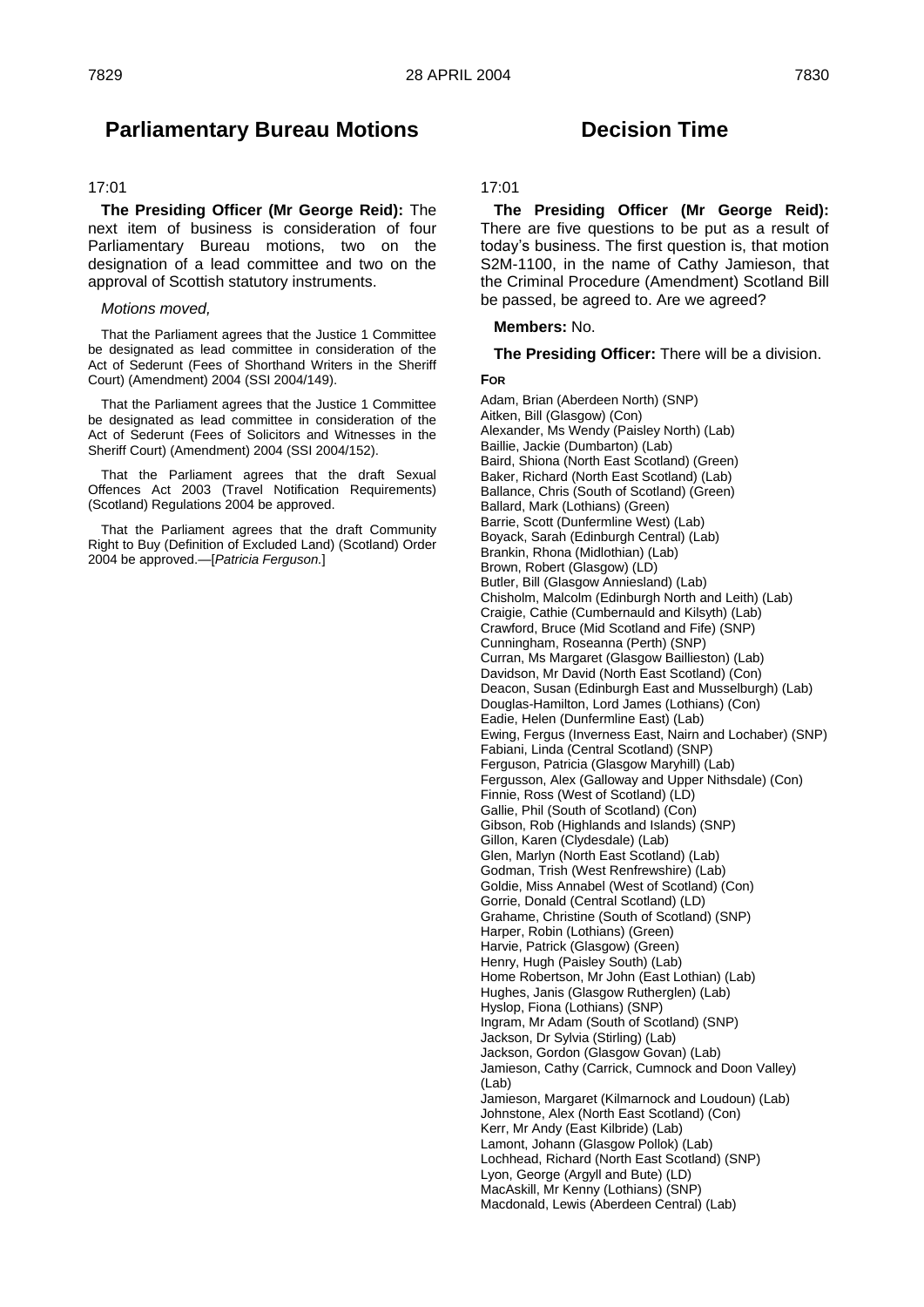MacDonald, Margo (Lothians) (Ind) Macintosh, Mr Kenneth (Eastwood) (Lab) Maclean, Kate (Dundee West) (Lab) Macmillan, Maureen (Highlands and Islands) (Lab) Martin, Campbell (West of Scotland) (SNP) Martin, Paul (Glasgow Springburn) (Lab) Marwick, Tricia (Mid Scotland and Fife) (SNP) Mather, Jim (Highlands and Islands) (SNP) Maxwell, Mr Stewart (West of Scotland) (SNP) May, Christine (Central Fife) (Lab) McAveety, Mr Frank (Glasgow Shettleston) (Lab) McCabe, Mr Tom (Hamilton South) (Lab) McConnell, Mr Jack (Motherwell and Wishaw) (Lab) McFee, Mr Bruce (West of Scotland) (SNP) McGrigor, Mr Jamie (Highlands and Islands) (Con) McMahon, Michael (Hamilton North and Bellshill) (Lab) McNeil, Mr Duncan (Greenock and Inverclyde) (Lab) McNeill, Pauline (Glasgow Kelvin) (Lab) McNulty, Des (Clydebank and Milngavie) (Lab) Mitchell, Margaret (Central Scotland) (Con) Morgan, Alasdair (South of Scotland) (SNP) Morrison, Mr Alasdair (Western Isles) (Lab) Muldoon, Bristow (Livingston) (Lab) Mulligan, Mrs Mary (Linlithgow) (Lab) Mundell, David (South of Scotland) (Con) Munro, John Farquhar (Ross, Skye and Inverness West) (LD) Murray, Dr Elaine (Dumfries) (Lab) Neil, Alex (Central Scotland) (SNP) Oldfather, Irene (Cunninghame South) (Lab) Peacock, Peter (Highlands and Islands) (Lab) Peattie, Cathy (Falkirk East) (Lab) Pringle, Mike (Edinburgh South) (LD) Purvis, Jeremy (Tweeddale, Ettrick and Lauderdale) (LD) Radcliffe, Nora (Gordon) (LD) Raffan, Mr Keith (Mid Scotland and Fife) (LD) Robison, Shona (Dundee East) (SNP) Robson, Euan (Roxburgh and Berwickshire) (LD) Rumbles, Mike (West Aberdeenshire and Kincardine) (LD) Ruskell, Mr Mark (Mid Scotland and Fife) (Green) Scanlon, Mary (Highlands and Islands) (Con) Scott, Eleanor (Highlands and Islands) (Green) Scott, John (Ayr) (Con) Scott, Tavish (Shetland) (LD) Smith, Elaine (Coatbridge and Chryston) (Lab) Smith, Iain (North East Fife) (LD) Smith, Margaret (Edinburgh West) (LD) Stephen, Nicol (Aberdeen South) (LD) Stevenson, Stewart (Banff and Buchan) (SNP) Stone, Mr Jamie (Caithness, Sutherland and Easter Ross) (LD) Sturgeon, Nicola (Glasgow) (SNP) Swinburne, John (Central Scotland) (SSCUP) Swinney, Mr John (North Tayside) (SNP) Tosh, Murray (West of Scotland) (Con) Wallace, Mr Jim (Orkney) (LD) Watson, Mike (Glasgow Cathcart) (Lab) Welsh, Mr Andrew (Angus) (SNP) White, Ms Sandra (Glasgow) (SNP) Whitefield, Karen (Airdrie and Shotts) (Lab) Wilson, Allan (Cunninghame North) (Lab)

#### **ABSTENTIONS**

Byrne, Ms Rosemary (South of Scotland) (SSP) Curran, Frances (West of Scotland) (SSP) Fox, Colin (Lothians) (SSP) Kane, Rosie (Glasgow) (SSP) Leckie, Carolyn (Central Scotland) (SSP)

**The Presiding Officer:** The result of the division is: For 112, Against 0, Abstentions 5.

#### *Motion agreed to.*

That the Parliament agrees that the Criminal Procedure (Amendment) (Scotland) Bill be passed.

**The Presiding Officer:** The second question is, that motion S2M-1210, in the name of Patricia Ferguson, on the designation of a lead committee, be agreed to.

#### *Motion agreed to.*

That the Parliament agrees that the Justice 1 Committee be designated as lead committee in consideration of the Act of Sederunt (Fees of Shorthand Writers in the Sheriff Court) (Amendment) 2004 (SSI 2004/149).

**The Presiding Officer:** The third question is, that motion S2M-1211, in the name of Patricia Ferguson, on the designation of a lead committee, be agreed to.

#### *Motion agreed to.*

That the Parliament agrees that the Justice 1 Committee be designated as lead committee in consideration of the Act of Sederunt (Fees of Solicitors and Witnesses in the Sheriff Court) (Amendment) 2004 (SSI 2004/152).

**The Presiding Officer:** The fourth question is, that motion S2M-1212, in the name of Patricia Ferguson, on the approval of a Scottish statutory instrument, be agreed to.

#### *Motion agreed to.*

That the Parliament agrees that the draft Sexual Offences Act 2003 (Travel Notification Requirements) (Scotland) Regulations 2004 be approved.

**The Presiding Officer:** The fifth question is, that motion S2M-1213, in the name of Patricia Ferguson, on the approval of an SSI, be agreed to.

#### *Motion agreed to.*

That the Parliament agrees that the draft Community Right to Buy (Definition of Excluded Land) (Scotland) Order 2004 be approved.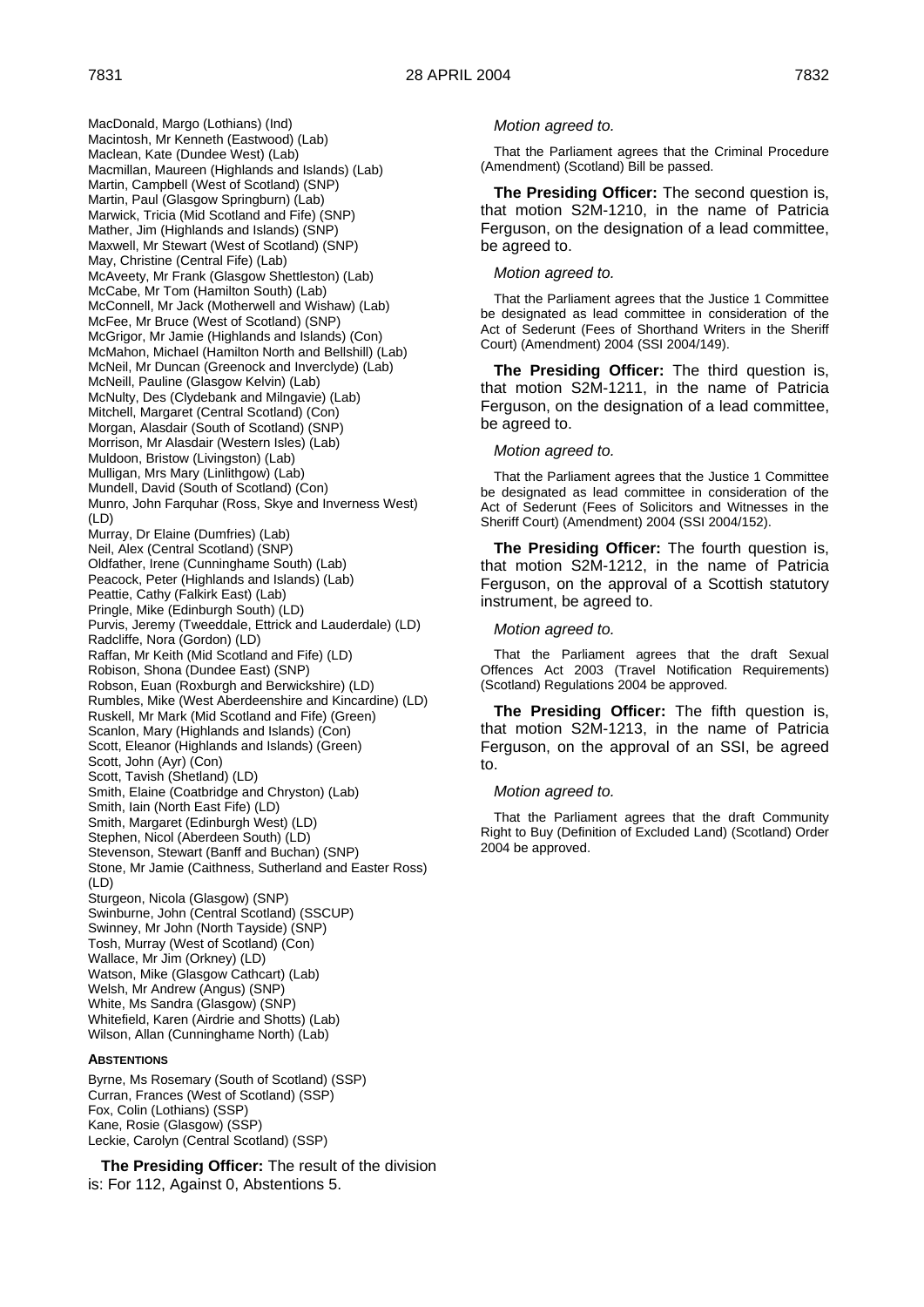# **Chiropody**

**The Deputy Presiding Officer (Trish Godman):** The final item of business is a members' business debate on motion S2M-1144, in the name of Mary Scanlon, on chiropody care. The debate will be concluded without any question being put.

# *Motion debated,*

That the Parliament recognises the importance of regular chiropody and foot care in keeping Scotland's elderly population mobile, pain free and independent; considers that the Scottish Executive should specify who is eligible for NHS chiropody and podiatry care, noting that local access policies differ throughout Scotland and promote variances in the provision of foot care, and further considers that NHS boards should ensure that access to foot health services are maintained in a fair and equitable manner to all patient groups including the elderly and schoolchildren.

# 17:05

**Mary Scanlon (Highlands and Islands) (Con):**  I thank everyone who has supported the motion and those who have remained in the chamber to hear the debate. Not only is this the first debate on chiropody in the Scottish Parliament, but I understand that chiropody care has never been debated in the Westminster Parliament.

A chronic shortfall in national health service foot health services threatens the health, mobility and independence of many thousands of elderly and frail people in Scotland. We spend millions on care in the community and on hospital care, some of which could be saved if high-quality, accessible and regular foot care was provided by trained professionals.

Chiropodists—or podiatrists, as they are now known—are highly trained, specialist clinicians who are deservedly well respected by their peers and greatly valued by their patients for the essential care that they provide to ensure people's mobility and independence. Podiatrists provide comprehensive treatment for all foot disorders, including basic foot care for the elderly and infirm, wound care, management of the diabetic foot, minor surgery, complex bony procedures and biomechanics. They also undertake the screening and correction of gait abnormalities in children and young adults. If such abnormalities are left untreated, they can lead to debilitating skeletal conditions in later life, such as knee and hip arthritis.

Such care should form a central plank of health care policy, but unfortunately elderly foot care and podiatric screening services are largely things of the past. NHS podiatry care is being removed from one in three patients in the Highlands, so many patients who used to enjoy NHS foot care are now being denied the service. In care homes throughout the Highlands, chiropody is becoming

an emergency call-out service, rather than an integral part of patient care.

Until six years ago, the NHS provided a comprehensive foot health care service throughout Scotland to a number of priority groups, including schoolchildren, pregnant women, pensioners and patients with contributory medical problems—such as diabetes, arthritis or vascular disease—that might compromise their foot health. The value of clinical intervention by podiatrists cannot be overstated, in terms both of the cost benefits to health care and of quality of life.

The current crisis is not in the quality but in the quantity of care. In Scotland, 664 full-timeequivalent NHS podiatrists provide nearly 500,000 episodes of care every year to more than 300,000 patients. There are three times as many physiotherapists and twice as many occupational therapists and radiographers. Given that there are about 1 million pensioners in Scotland and that it is estimated that 70 to 90 per cent of people over 65 suffer from a foot problem that could benefit from the intervention of a podiatrist, the lowest estimate of what is required is a doubling of the existing capacity of the NHS podiatry service—just for starters.

When we consider other priority groups, such as the 250,000 people with diabetes—and that figure is set to rise drastically, as we all know—not to mention the thousands of people who suffer from other disabling conditions and who desperately need regular foot care, it is obvious that the capacity of the NHS podiatry service is grossly inadequate to meet the foot health needs of Scotland's population. Indeed, I was told today that, if we properly addressed the podiatry needs of everyone with diabetes in Scotland, no one else would get care. We are facing a crisis.

Many NHS boards in Scotland seem to ignore or assign a low priority to the foot health needs of their local population. The service redesign that has been carried out during the past six years has led NHS boards unilaterally to change the eligibility criteria that determine access to NHS podiatry care. Instead of the traditional priority groups, only patients who are classified as high risk can now qualify for free foot care in Scotland's NHS. I gave the example of the Highlands, but many thousands of patients throughout Scotland have had their care withdrawn and must pay to receive what is an essential service in the private sector, irrespective of whether they can afford it.

The NHS is founded on the principles of fairness and equity. I ask the minister whether it is really fair that a fit and active 25-year-old person with diabetes who is in full-time employment is eligible for free podiatry care when an 85-year-old pensioner whose mobility depends on foot care is not.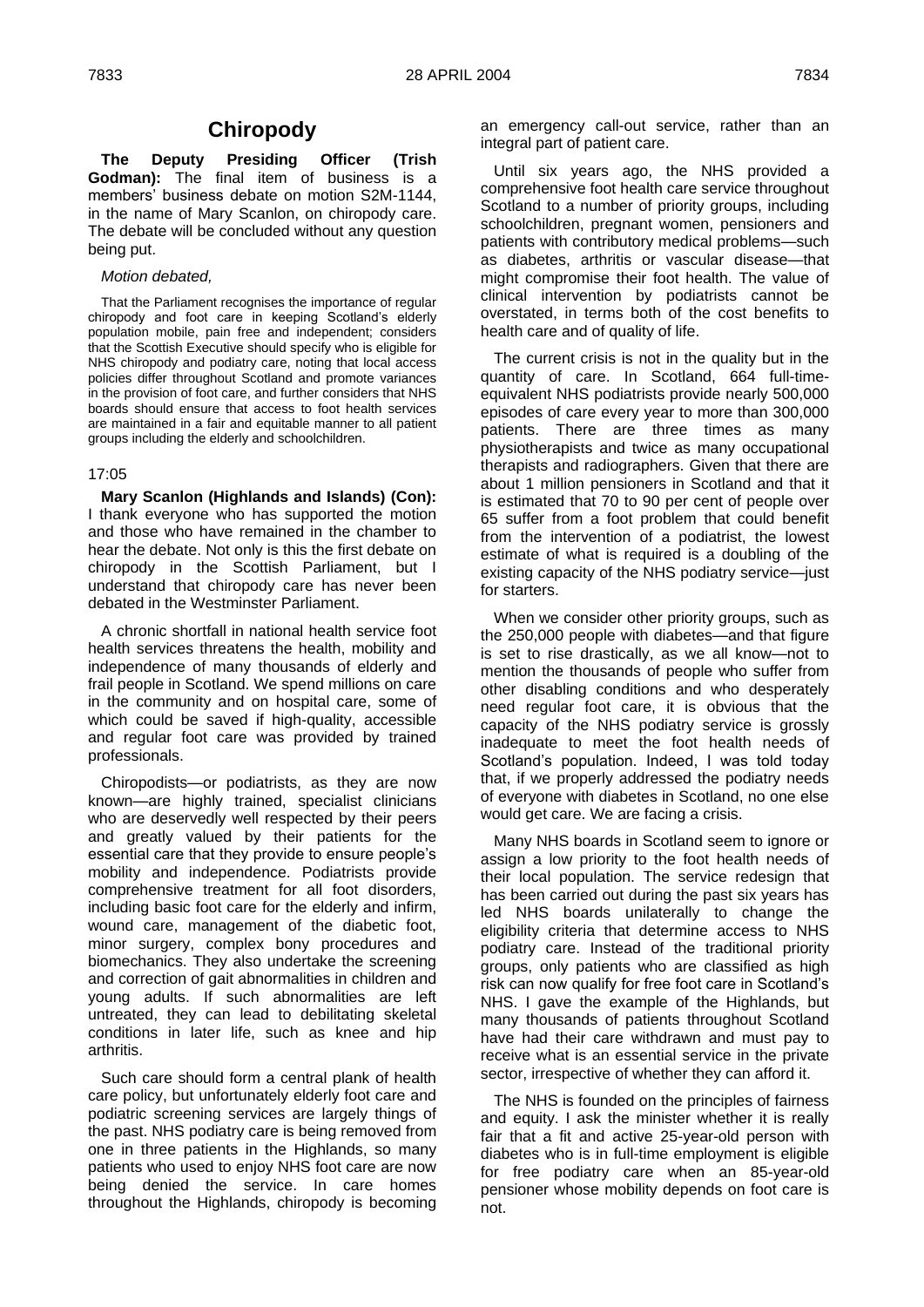Podiatry managers are being faced with the impossible task of having to make cuts in the service while meeting care of the elderly and national service frameworks, even though the service is receiving no additional funding and resources, let alone work-force planning.

**Carolyn Leckie (Central Scotland) (SSP):** I am delighted to support Mary Scanlon's motion; it is unfortunate that I will have to leave the debate early. However, I am a wee bit concerned about the member's comparison between a 25-year-old in full-time employment and a pensioner. I ask her to clarify that she does not mean that 25-year-olds should pay for podiatry services. Surely she agrees with me that there should be universal free provision.

**Mary Scanlon:** My point is that, under the national service framework for people with diabetes—which I think most members would support, given the complex issues relating to foot care and diabetes—a 25-year-old in full-time employment who is earning a wage of whatever amount is entitled to free foot care, whereas a pensioner on the minimum pension whose mobility depends on podiatry is denied access to it. I hope that I have made that clear.

To plan and deliver podiatry services effectively and in line with health and social policy, I ask the Executive to specify what should be available and to whom it should be available. Clarity is needed on access and eligibility criteria, together with funding to service the demand from those who qualify for free foot care. Only through national guidelines will NHS boards cost and implement progressive rather than restrictive strategies that will help our elderly to keep mobile, pain free and independent. Perhaps then NHS boards might be able to reinstate the screening service for our children and give them a chance of a life free from the crippling disorders that blight the lives of many of today's older generation.

#### 17:12

**Maureen Macmillan (Highlands and Islands) (Lab):** I thank Mary Scanlon for lodging a motion for debate on chiropody. She has been concerned about the issue for a long time and probably knows more than most of us about the condition of feet in the Highlands. I know that she has made it a special interest to follow the progress of chiropody services in the north.

I am glad that my mother made me wear sensible shoes when I was a child. I did not like wearing sensible shoes—I had to wear lace-up brogues in the winter and Clarks sandals in the summer. It was only when I got to university that I managed to get into stilettos and winkle-pickers, the result of which is that my big toes are a bit squint. However, I have no corns and no bunions

and I do not wear winkle-pickers any more. Sixteen years' teaching made me realise the benefits of comfortable shoes and my position remains the same.

I am lucky that I do not have foot problems, but I know that many people—older people in particular—do. There is great puzzlement among members of the older generation about what has happened to chiropody services; they cannot understand why the services that they used to get locally have disappeared. I had a constituent who had severe arthritis in her feet—she did not just want her toenails to be cut—and had been used to having her feet done in Dingwall. She was told that she had to go to Alness but, as she had no means of transport, she could not keep the appointments and that affected her foot problems and her general health.

We must try to sort out the problem. I know that there is a difference between people who have severe foot problems because of arthritis, for example, and people who do not have severe problems—in other words, people who need their toenails to be cut. I do not know whether chiropodists or podiatrists are the appropriate people simply to be cutting toenails. When I asked the health board about that, it spoke about implementing a service whereby nurses could do a certain amount of work on feet—I was going to say ―footwork‖—that would free up podiatrists to concentrate on the more critical conditions. I want to know where foot care lies in terms of free personal care for the elderly. I presume that it should be part of free personal care in one way or another. How is it being delivered? We have to get the whole business sorted out.

There also seems to be confusion about orthopaedic footwear. It seems that it is possible to get some kinds of footwear repaired on the NHS but not other kinds. I tried to find out from my local health board where the difference lies, but I have not yet had a satisfactory answer. As Mary Scanlon said, a lot more clarity is required about who is entitled to what.

**Mary Scanlon:** That is what always happens—it is difficult to get an answer. I cite the example of Alex Bochel in Nairn, who was asked to have his toenails removed in order to get him off the list.

I was at the chiropodist in Inverness on Monday, for a normal annual appointment. Care of toenails is a small but essential part of overall foot care. If an untrained person does the job, they will not pick up on the other problems that are associated with the foot. Complex issues are involved.

**Maureen Macmillan:** I agree. However, enhanced training means that nurses can do other things; podiatry might be one of the areas that they could develop.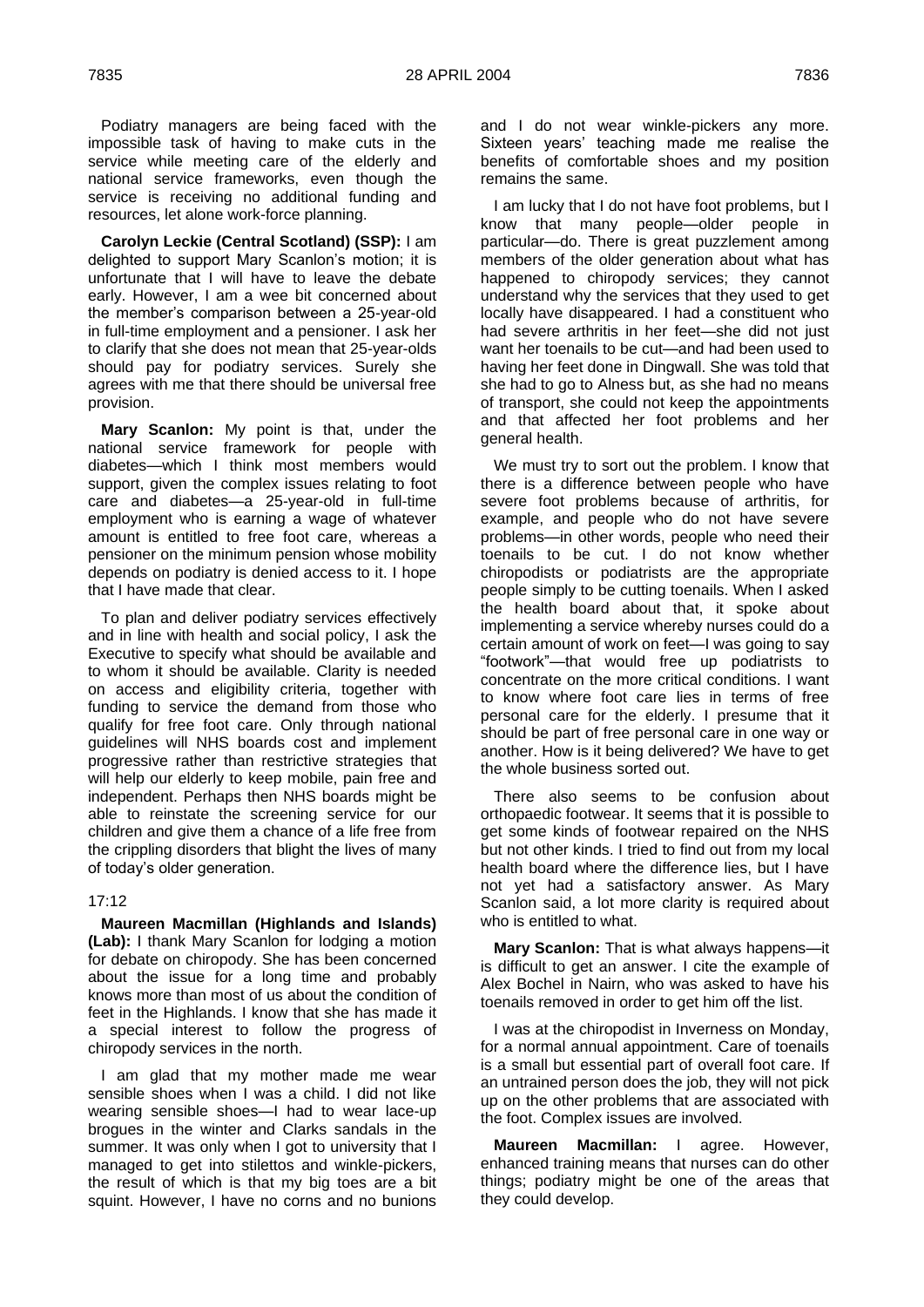# 17:16

**Shona Robison (Dundee East) (SNP):** I thank Mary Scanlon for securing this important debate. My concern is that, as with so many other important services, we are yet again seeing a postcode lottery of chiropody and podiatry services in Scotland.

As Mary Scanlon said, the service is driven by local access policies. She also mentioned the shortage in trained podiatrists. Obviously, that means that the number of podiatrists does not meet the demand for the service. It is also worth putting on the record the fact that the public value the service, which has one of the lowest did-notattend rates of any service—that gives a sense of how much the public value and want access to podiatry services.

As members know, it is crucial that people with diabetes have regular access to chiropody and podiatry services in order to prevent serious complications from arising. Diabetes creates a special challenge for podiatry services. Under the Scottish diabetes framework, people with diabetes should have appropriate access to identified key health services, including podiatry. In a recent overview of services, it was found that provision of and access to podiatry services for people with diabetes were generally good across NHS Scotland. Same-day or next-day access to services for urgent podiatry problems was found to be available in the majority of health board areas. Of course, that is to be welcomed. However, as Mary Scanlon suggested, the concern is that, by meeting the framework's standards, resources could be moved away—indeed, I understand that they are being moved away—from other people who require the services. Meeting the framework's standards could mean that podiatry services are taken up almost wholly by people with diabetes.

I have a number of questions for the minister, the first of which concerns the roll-out of the diabetes framework. How are crucial podiatry needs to be met? What funding will be available? How many more podiatrists does the Scottish Executive aim to have employed in the NHS in future? How will it ensure not only that people with diabetes have prompt access to podiatry services—as seems to be the case at the moment, which is to be welcomed—but that other groups of people can access those services? I am thinking in particular of the elderly, who rely greatly on the service. I look forward to hearing the minister's answers at the end of the debate.

# 17:20

**Mike Rumbles (West Aberdeenshire and Kincardine) (LD):** First, I have an interest to declare, in as much as my wife is a stateregistered podiatrist who has a private practice in Banchory.

I, too, congratulate Mary Scanlon on securing this debate on chiropody care. It is an important and somewhat neglected area of health care that deserves to be the subject of debate in this chamber. I agree entirely with the motion, which I supported when Mary Scanlon lodged it, but I will concentrate my comments on one or two issues that might be missed in the debate.

Chiropody or podiatric medicine is not solely directed at the elderly. It is not specifically for the elderly population or the very young, but should be widely available through our NHS for every person who needs to access podiatric medicine. We should be focusing not on the age of the patient, but on the individual needs of the patient.

There is, among the general public, a great deal of misunderstanding about podiatric medicine. The Society of Chiropodists and Podiatrists is the professional body that represents 8,500 practitioners in the national health service and in private practice throughout the United Kingdom. For many years, the professional image of chiropodists and podiatrists has been dogged by the fact that there has been a problem in respect of closure of the profession—anyone has been able to set themselves up as a chiropodist with the minimum of training. They cannot practise within our national health service, but the general public do not know that. Graduate entry has been required for state registration for some time, but that has not helped to clarify in the public's mind exactly who is a qualified chiropodist and who is not.

If one looks in the "Yellow Pages"—the first port of call for many people—to find a qualified chiropodist or podiatrist, one sees that some adverts helpfully have a display advert that states:

―The British Chiropody and Podiatry Association.

The Practitioners listed below are all fully qualified and can be consulted without referral by a doctor. Always ensure your chiropodist is qualified."

A helpful warning to unsuspecting members of the public—that they should

"Always ensure your chiropodist is qualified"-

does not tell them that those chiropodists are not state registered and are not qualified to work in the NHS. That is deliberately misleading and almost dishonest.

Our state-registered chiropodists practise podiatric medicine; they are not simply involved in toenail clipping. As has already been explained, podiatrists diagnose, evaluate and treat a wide range of lower-limb disorders. After starting their careers in general clinics, they often go on to specialise in areas such as biomechanics or caring for high-risk patients.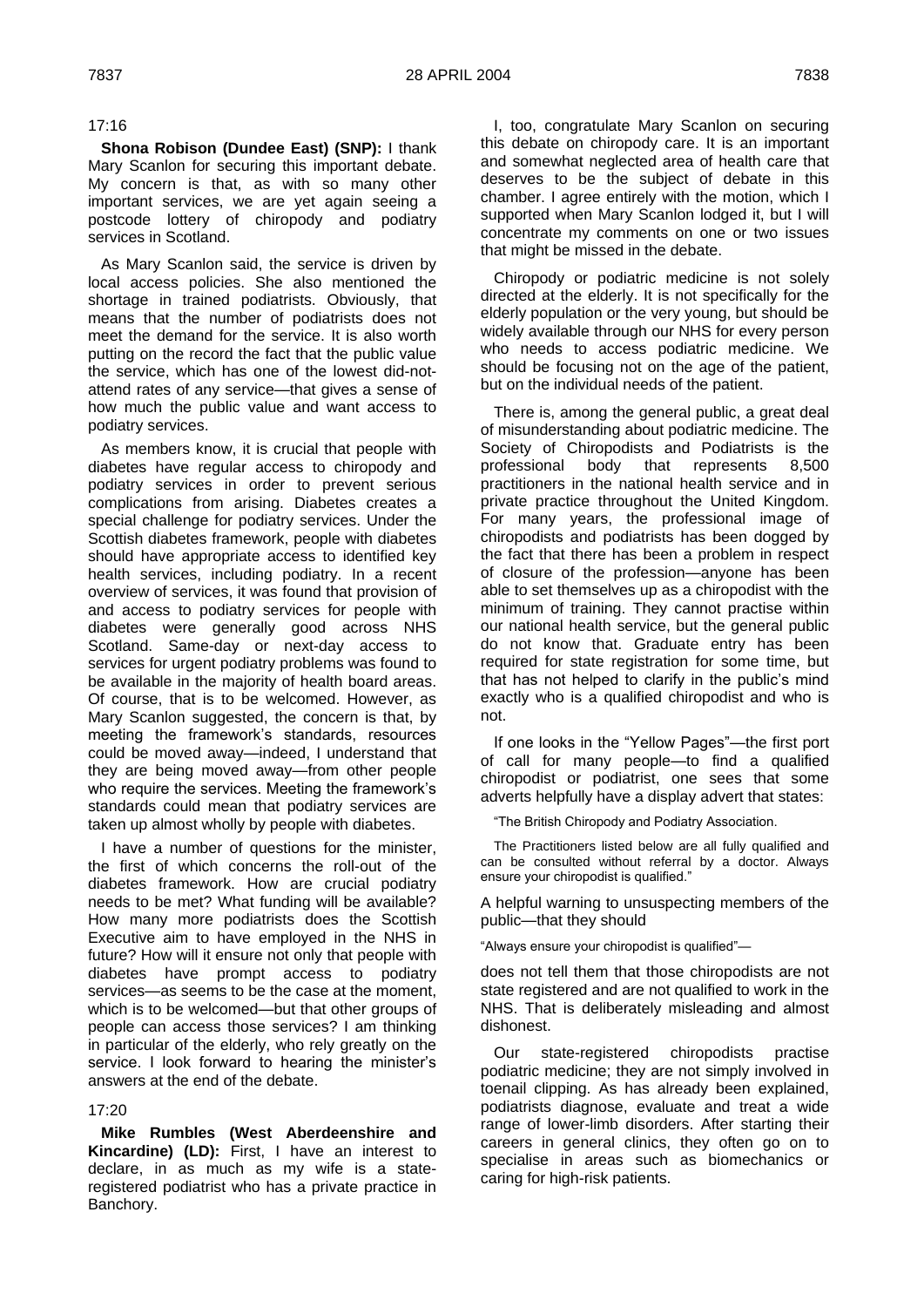With further study, podiatrists are becoming involved in foot surgery. Indeed, the Society of Chiropodists and Podiatrists has worked closely with the Royal College of Surgeons of Edinburgh and the Royal College of Physicians and Surgeons of Glasgow to establish the first ever course in podiatric surgery to be run jointly by Glasgow Caledonian University and Queen Margaret University College in Edinburgh. The first students will start the course in September. That is a major step forward. There is an issue over pump-prime funding for that historic course. I know that the Scottish Executive is keen to support the new programme for podiatric surgery, as it is keen to support the development of the profession into consultancy roles, but there is an issue about the funding of those developments. Perhaps the minister would like to comment on that in his summing up.

While those major developments in the role of podiatric medicine are taking place, we must not forget the need for basic foot care. I am well aware that there is a problem for patients in accessing chiropody care, which is what Mary Scanlon focused on. There is no question but that the NHS's chiropody and podiatry service is unable to cope with the demands that are placed upon it, hence the common misconception that such care is available only for the elderly or the very young. We must ensure that everyone who is in need of attention receives it. I am pleased that the Scottish Executive agreed in the partnership agreement to increase by 1,500 the number of professionals allied to medicine who will be available to the NHS in Scotland. I hope that a large number of them will be podiatry graduates who will fill the large gaps in our service.

I am pleased to have been able to participate in this valuable debate. I am sure that we will return to the issues in the future.

# 17:24

**Fergus Ewing (Inverness East, Nairn and Lochaber) (SNP):** I warmly congratulate Mary Scanlon on securing the debate, which I believe is the first debate on the topic in any Parliament in the United Kingdom. Mary Scanlon has rightly taken up the case of an individual in Nairn, although I am sure that, like me, she acknowledges the high quality of the chiropody service that patients receive from the NHS in the Highlands.

Mary Scanlon, Shona Robison and others highlighted the extent to which senior citizens require chiropody services. The estimates in the briefings that members have received are that seven or nine out of 10 senior citizens require assistance. Anyone who has suffered pain in their feet will know how debilitating it is—it affects

mobility and the capacity to carry out basic daily functions. The pain can be excruciating, as I found when canvassing in Cradlehall during the 1997 election campaign and was virtually incapacitated. I suppose that that may have been good news for my opponents, but it was bad news for me. To give another piece of information that I am sure members are anxious not to hear, ever since then I have had orthotic insoles with metatarsal lifts. The insoles, which were prescribed by a registered chiropodist, cost only about £20, but they completely removed the pain.

Mike Rumbles is correct that the fact that the issue of regulation has not been tackled is an obvious flaw. We would not expect a person to be able to call himself or herself a doctor without proper qualifications. Westminster must get to grips with that. In the United States, chiropody and podiatry are recognised as being equivalent to medicine, rather than as being an allied health speciality. Of course, one could make a case that other allied health specialities should be regarded similarly, but it is interesting that chiropody has achieved that status in America. It has been recognised that the issue of painful feet is fundamental and affects all life.

Rationing is an extremely difficult issue. Unlike our departed colleagues in the Scottish Socialist Party, I do not believe that the answer to every problem is to climb the mountain, go into the great cave where all the money is hidden and get some out for the blank cheques that will solve all the problems known to man.

The minister has a difficult problem. We have heard much about whether the access criteria should be based on age. Mike Rumbles is right that they should not be, but the fact remains that many elderly people are unable to reach their toes at all, never mind touch them while standing up. Therefore, age is a criterion that the minister will obviously take into account.

I wish the minister many happy returns on his  $50<sup>th</sup>$  birthday. I am sure that he will not regard that age as the cut-off point in his review of the access criteria. I wait with interest to hear whether he will offer us hope of a fairer system, an end to the rationing that Shona Robison talked about and more access to services, particularly for those who suffer acute pain but who may not receive the treatment that they need at present.

#### 17:29

**Mr David Davidson (North East Scotland) (Con):** I congratulate Mary Scanlon on securing this important debate and wish happy returns to the deputy minister. I hope that, as he grows old, he will do so graciously.

From the comments that have been made so far, it seems that the issue boils down to capacity.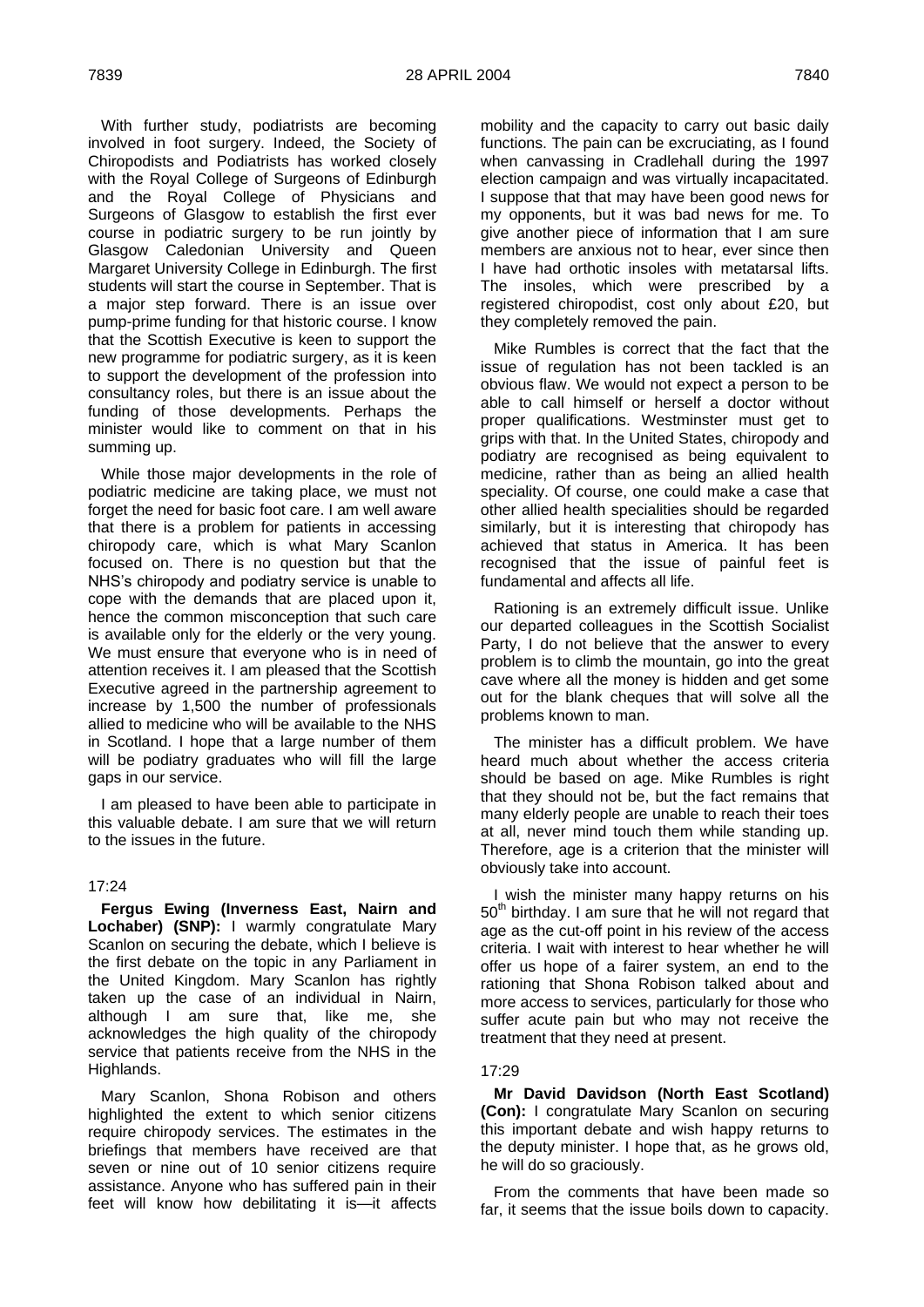To resolve that issue, more manpower is required. There are also the overlying problems about whether services are available through the NHS, about rationing of resources within the NHS and about what can be delivered through the NHS.

Many members have spoken about a new emerging profession that will include people who have degree skills and who are at a new entry level. I agree with many others that, as with other professions, there is a tremendous need to regulate standards of entry and of the people who are currently in practice. I agree with Mike Rumbles and other members that people sometimes pass themselves off as having skills that they do not have. There is also a danger that people in the health sector, including in my profession—pharmacy—are offering patients assistance that might actually compound their problems; in this case, by handing out lifts and so on. They do not necessarily have the essential skills to allow the long-term view to be taken, and people can end up being given foot supports or braces that might lead to greater problems in later life.

Many people have, in previous debates, heard me talk about early intervention, particularly with regard to children. We politicians need to grow up and realise that not everything can be delivered tomorrow, and we need to move away from the idea that it is sufficient to treat elections as the only target. We need instead to invest for the future and look to longer-term health benefits. I know from experience that someone's gait can be thrown because of a damaged instep. That person can have back problems as a result of that, which can go on for the rest of their life, which costs a fortune in care. We have to balance that when we look at the whole picture.

People have talked about inequality of access, ability to pay and where such treatment leads into free personal care. I look forward to hearing the minister's answer to the questions that Shona Robison put to him.

Private practice is not regulated properly at the moment. Therefore, there is a risk that the public are being exposed to certain dangers. Unfortunately—to pick up on comments that were made earlier—there is no tiering in the profession; there is accreditation according to skill base. A person can say that they are qualified to do one particular task, but nothing else. There is more specialisation in the profession, so it is important that we label people appropriately in order that there is no danger to the public and so that the health service knows how best to access specialist care.

Biomechanics and gait represent a huge issue. There is a proliferation of sports medicine and injury clinics, many of which would benefit from the highly skilled people who are coming into podiatry, who have modern degrees and who can assess the corrective aids that are available and teach people how best to transport themselves and how to deal with some of their injuries, which can come back to haunt them in later life. As members will know, Bill Aitken had a problem that went back many years to his days as a professional footballer. His knees eventually gave out when he had an accident at the end of last year. Such things catch up with people, so we should try to nip them in the bud.

I call on the minister to recognise the need for mapping of the profession and the skills of the individuals in it. The information from such a mapping exercise would tell us what skills are out there and, perhaps, how best to apply them. That must be balanced against the changing demography of Scotland and the increase in chronic conditions such as diabetes, but if we are to do that, as well as modernise the profession and get the legislation and accreditation correct, we will be able to move on to decide what should be delivered in the NHS and what could be contracted out by the NHS to private practice. That brings us back in a full loop to accreditation.

### 17:33

**Brian Adam (Aberdeen North) (SNP):**  Maureen Macmillan was right to refer to Mary Scanlon's known interest in this subject. She did not go quite so far as to accuse Mary of being a foot fetishist. It would be easy to make fun of the subject—there are all sorts of easy hits to be made. There is no doubt that chiropody has been regarded by many health boards as a Cinderella service as a result of changes that have been made recently.

Problems that are associated with the feet are rarely life threatening, but there is no doubt that they significantly affect the quality of life of many people. That ranges from discomfort to more significant issues of mobility. Many people have severe and enduring illnesses, which require regular attention. With many other severe and enduring illnesses there is widespread free access to services; people are not directed towards private health care. It is rather unusual that people are being directed towards the private sector for treatment of the sort of illness that we are talking about.

We could draw parallels between someone getting their toenails clipped and getting their hair or their nails done, or receiving some other cosmetic treatment, but that would be inappropriate. There might be a hint of that kind of comparison in the decision-making processes in various health boards. There is no doubt whatever that there are differences in how policies are applied in different areas.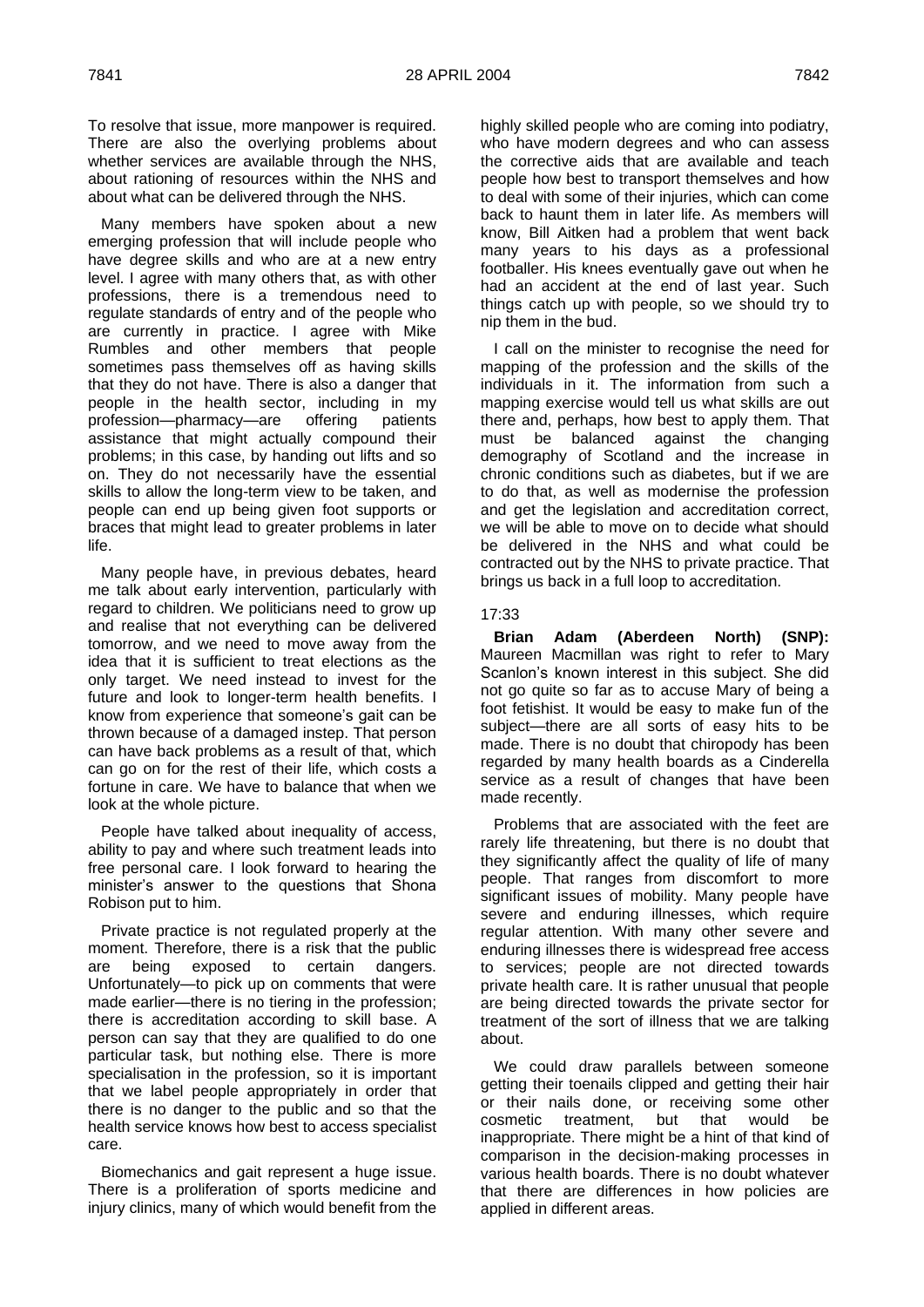In the first six months after I was elected as the member for Aberdeen North, I made a point of going round the sheltered houses in my constituency. The issues that people raised with me were, naturally enough, to do with where they were living, but the one issue that came across time and again was that people had been denied access to chiropody services, which I was not aware of. We can picture a situation in which two old ladies—we are talking mostly about old ladies—have to sit opposite each other doing each other's feet, because they cannot get access to services. That is not the kind of picture that I want to have of the country in which I live, given that, in the previous session, Parliament wisely granted free personal care to the elderly. Mary Scanlon is to be commended on her motion and I hope that the minister will respond positively to it.

**The Deputy Presiding Officer:** I call Tom McCabe to respond to the debate. Happy birthday, minister; I know that you are growing old gracefully.

# 17:36

**The Deputy Minister for Health and Community Care (Mr Tom McCabe):** Words fail me to express my appreciation for those kind remarks, Presiding Officer. I am grateful for the kind wishes that my colleagues have expressed, but I will have to check the figures, because I feel much younger.

Like others, I congratulate Mary Scanlon on securing the debate. I was unaware that this was the first time that the subject has been debated either in this Parliament or the Parliament down south. That highlights our ability in the Parliament to home in on and examine specific subjects, which the debate has already shown to be useful. I am sure that it highlights to people in Scotland that we now have an ability to act that was deficient in the past.

The debate has highlighted the organisation of services in different parts of the country and the experience of individual patients, which is, of course, important. As we would expect, we have also heard demands for change, which is only right. We must remember that there are real benefits for patients from the podiatry services that are delivered day in, day out in our national health service. I am sure that members accept that it would not be appropriate for me to comment on individual cases, but I will do my best to address some of the issues that have been raised.

It goes without saying that the Executive acknowledges the significant contribution of podiatrists in the NHS. They are highly trained professionals who provide both general and specialist interventions. The narrow view that is

held by some, of the NHS podiatry service as a nail-cutting service, is clearly outdated and must change. The motion underlines the need for NHS podiatry services to be provided fairly and equitably, which must mean that those with the greatest clinical need have priority.

We have heard about the demand for podiatry services and the ability of local NHS services to meet that demand. The latest information that we have from NHS boards, which was gathered in December 2002, is that there were in the community 582 whole-time equivalent podiatrists, providing 1.4 million clinical treatments to more than 430,000 patients. In the entire NHS, there are about 677 podiatrists; the figure that I gave related to community-based services. The figures provide an indication of overall activity, but what we need to know for the future is whether the activity is targeted appropriately in the face of demand on the service.

Justifiable concern has been raised about the general impression that people have of the profession and the ease with which some people can set themselves up under false pretences and mislead the public about the level of professionalism that they can expect of the services that they offer. The Health Professions Council protects the titles of professionals in the NHS and I can tell members that, from 2005, it will become illegal for people to use such titles inappropriately.

**Mike Rumbles:** It is my understanding that, although we are rightly moving to protect the terms podiatry and chiropody, unqualified people will still be able to say that they provide a chiropody service. Therefore a problem remains.

**Mr McCabe:** Such matters are reserved but I will seek more information on that subject and I assure Mike Rumbles that I will relay that information to him.

I want to spend a few moments looking to the future before I turn to the action that is already under way. The challenges that podiatry faces have a wider implication for the overall delivery of our health services. As members in the chamber are only too well aware, Scotland's population reached a peak in 1974 and, since then, has gradually declined by around 0.2 per cent a year. Scotland's population is aging, with a higher proportion in the older age group and a smaller proportion in the younger age groups. Based on 2002 population projections, by 2023, there will be an 18.4 per cent reduction in the number of children under 15 and an increase of 48.4 per cent in the number of people aged over 75.

That has important implications for the planning of NHS services and puts greater emphasis on chronic disease and the conditions associated with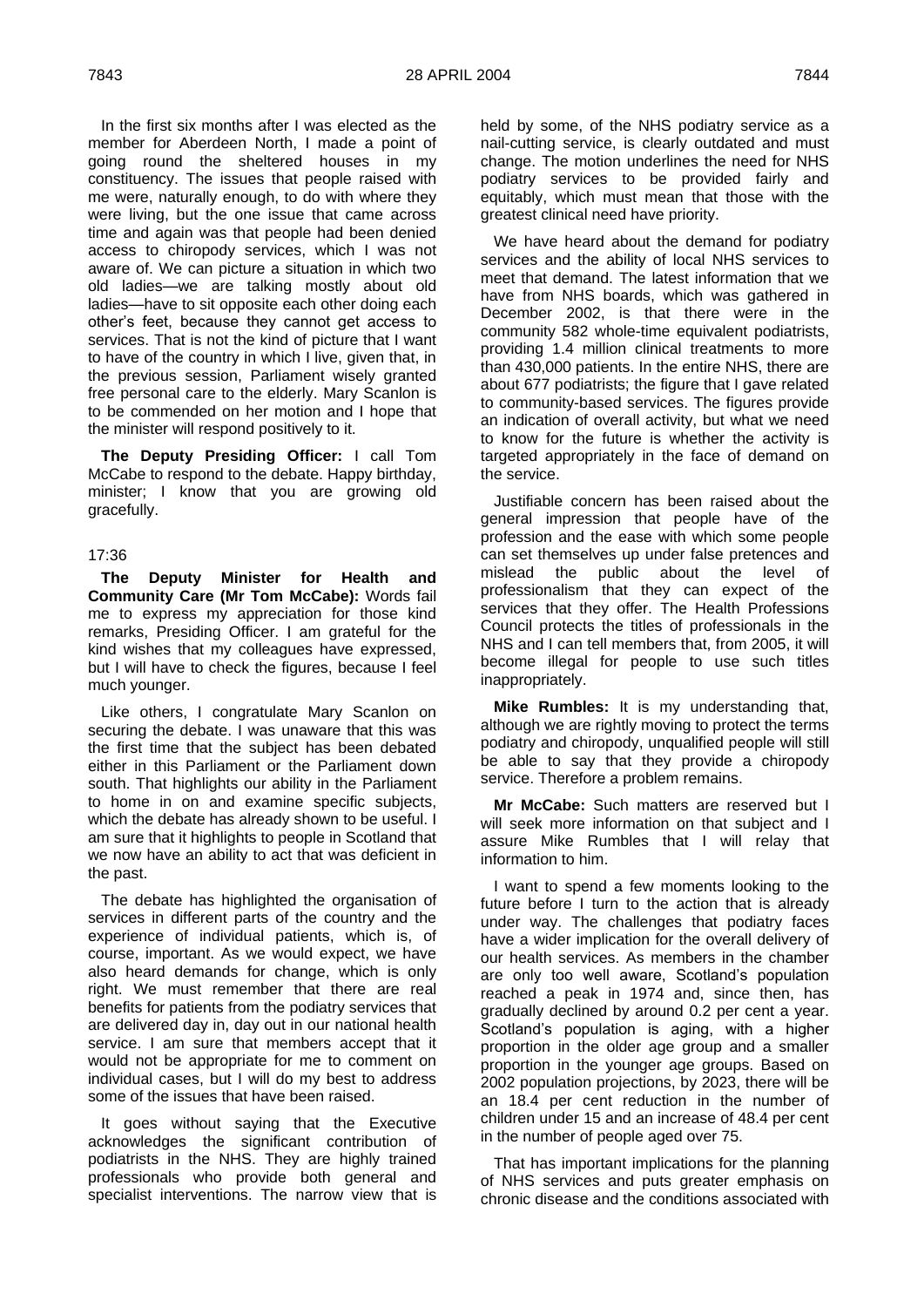an aging population. NHS podiatrists have a key role in preventing the onset and progression of a number of diseases and conditions. The importance of podiatry services in such areas has been underlined in the Scottish diabetes framework and in the work that has been done on developing the older people's agenda.

Changing demography has important implications for the work force. We recognise the need to have the right number of professionals with the right skills and the appropriate support. Action to address that is already under way. The Executive has put in place a strategy for the allied health professions, and solid progress is being made across a number of initiatives. The Executive is engaging directly with the profession to support professional development.

Measures are in place to aid recruitment and retention together with targets to increase the number of allied health professionals. In response to some of the points that were made by Shona Robison and Mike Rumbles, I can say that the partnership agreement contains a commitment to increase the number of allied health professionals by 1,500 by 2007. We are investing £400,000 to support return-to-practice initiatives, the development of specialist practitioner roles and the development of support workers.

**Mary Scanlon:** How many of the extra 1,500 allied health professionals will be podiatrists, given that there is a chronic shortage of workers in that profession?

**Mr McCabe:** It is for each board to assess the level of need in its area and to recruit appropriately up to the targets that are set by the Scottish Executive. In a few moments, I will outline some of the action that we have taken in the recent past in relation to local health boards.

All of the initiatives that I mentioned are set within the context of the broader reform agenda set out in the "Our National Health" and ―Partnership for Care‖ documents. For example, allied health professionals will be integral to the work of the community health partnerships that will be set up as a result of the National Health Service Reform (Scotland) Bill.

Recently, I discussed podiatry issues with the Scottish Pensioners Forum and I have asked that the issue be included for discussion at the next meeting of the older people's consultative forum. I have also discussed the way in which services are organised throughout the country with officials, including the allied health professions officer, and only this month I communicated the importance of NHS podiatry services and their organisation to NHS boards.

It is important to stress again that clinical need, not central direction, should dictate access to services. The planning and provision of NHS services are matters for NHS boards. However, if there is mounting evidence of a disparity in access to provision in Scotland, the Executive will not turn its head away from that. We have contacted boards, we have discussed the development of podiatry services, particularly with older people's forums, and we will continue to monitor the situation through our allied health professions officer.

A number of NHS boards have redesigned podiatry services recently. They have improved access and responsiveness and they are ensuring that services are provided appropriately on the basis of clinical need. A national project is under way to ensure that the right information is collected to inform service planning. The Scottish faculty of management podiatrists, working with NHS Scotland's Common Services Agency, has completed a pilot study on the development of definitive national podiatry information categories. Analysis of those data is under way and will provide a better picture of service provision throughout the country.

Of course, there are lessons to be learned. We hope that experiences will be discussed in the near future at a study day that is being organised with the profession. The profession welcomes the opportunity for professionals to share information and experiences and to learn how to shape services that address communities' needs in a far better way.

I am encouraged by the proactive measures that have been taken by the Executive, the podiatry profession and NHS boards throughout Scotland to improve the position. We understand that the service is important and that, given the demographic changes to which I alluded, it will become more important. We will remain aware of that and we will continue to monitor the situation.

*Meeting closed at 17:47.*